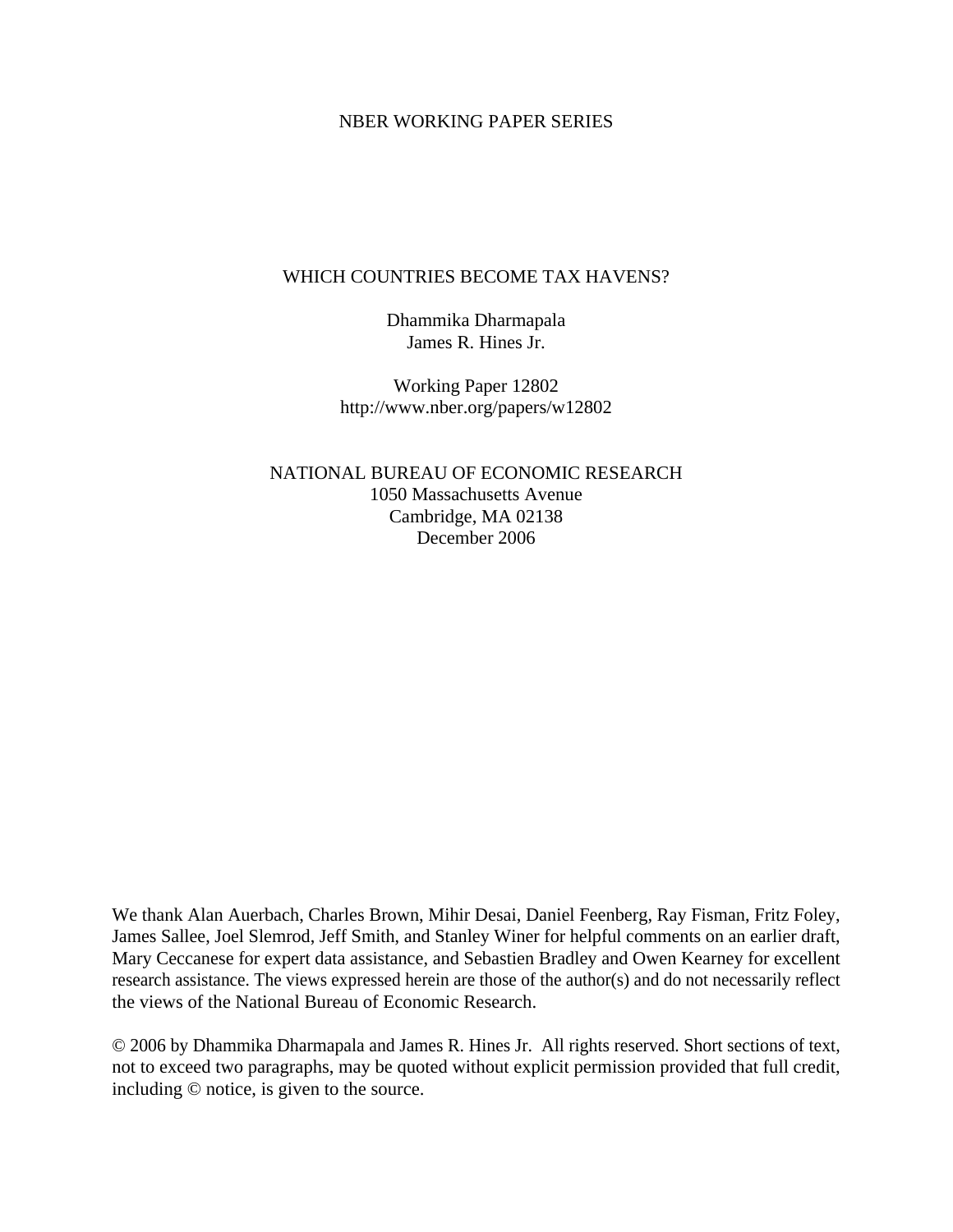Which Countries Become Tax Havens? Dhammika Dharmapala and James R. Hines Jr. NBER Working Paper No. 12802 December 2006 JEL No. H25,H87,K10

## **ABSTRACT**

This paper analyzes the factors influencing whether countries become tax havens. Roughly 15 percent of countries are tax havens; as has been widely observed, these countries tend to be small and affluent. This paper documents another robust empirical regularity: better-governed countries are much more likely than others to become tax havens. Using a variety of empirical approaches, and controlling for other relevant factors, governance quality has a statistically significant and quantitatively large impact on the probability of being a tax haven. For a typical country with a population under one million, the likelihood of a becoming a tax haven rises from 24 percent to 63 percent as governance quality improves from the level of Brazil to that of Portugal. The effect of governance on tax haven status persists when the origin of a country's legal system is used as an instrument for its quality of its governance. Low tax rates offer much more powerful inducements to foreign investment in well-governed countries than elsewhere, which may explain why poorly governed countries do not generally attempt to become tax havens -- and suggests that the range of sensible tax policy options is constrained by the quality of governance.

Dhammika Dharmapala Ford School of Public Policy University of Michigan Weill Hall 5219 735 South State St. Ann Arbor, MI 48109-3091 dhammika@umich.edu

James R. Hines Jr. Department of Economics University of Michigan 343 Lorch Hall 611 Tappan Street Ann Arbor, MI 48109-1220 and NBER jrhines@umich.edu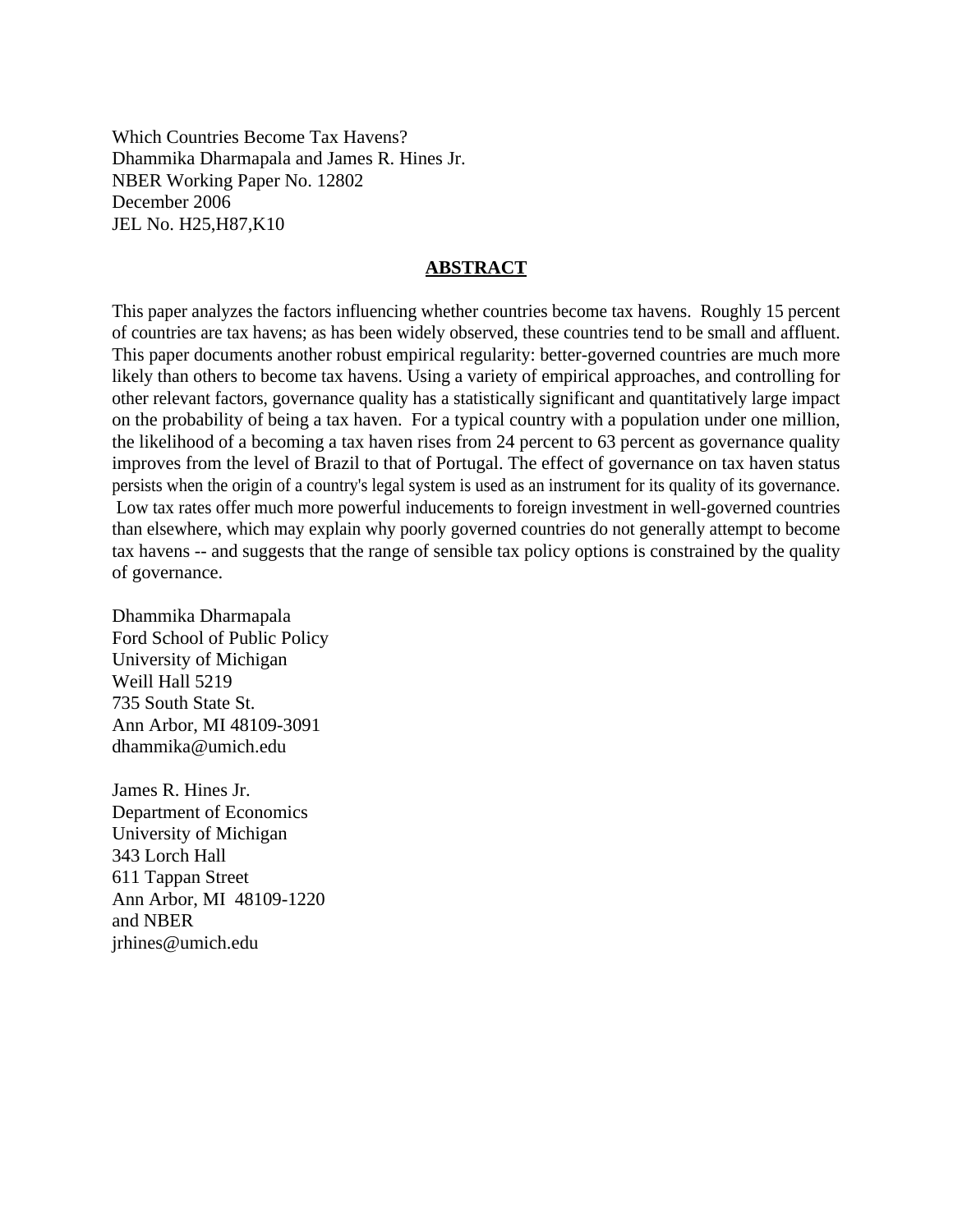#### *1. Introduction*

Countries eager to attract foreign capital face considerable international pressure to minimize their taxation of income earned by foreign investors. Since reducing the taxation of investment income earned by foreigners may entail unappetizing budgetary or political compromises, not all countries seek to attract foreign investment in this way. The "tax havens" are locations with very low tax rates and other tax attributes designed to appeal to foreign investors. Tax haven countries receive extensive foreign investment, and, largely as a result, have enjoyed very rapid economic growth over the past 25 years (Hines, 2005). There are roughly 40 major tax havens in the world today, but the sizable apparent economic returns to becoming a tax haven raise the question of why there are not more.

This paper considers the determinants of who becomes a tax haven and who does not. Some of the characteristics of tax havens are well-documented in the literature: tax havens are small countries, commonly below one million in population, and are generally more affluent than other countries. What has not been previously noted in the literature, but is apparent in the data, is that tax havens score very well on cross-country measures of governance quality that include measures of voice and accountability, political stability, government effectiveness, rule of law, and control of corruption. Indeed, there are almost no poorly governed tax havens. In a regression framework that controls for other observable variables, the impact of good governance on the likelihood of becoming a tax haven is both statistically significant and quantitatively very large: improving the quality of governance from the level of Brazil to that of Portugal raises the likelihood of a small country being a tax haven from 24 percent to roughly 63 percent.

The basic finding that tax havens are well-governed is robust to the use of a number of different statistical approaches (including a nonparametric matching procedure). However, it can be difficult to interpret cross-country evidence of this type, since the decision to become a tax haven may ultimately affect the quality of local governance, and the quality of governance may itself be influenced by economic or political conditions that also determine whether or not a country becomes a tax haven. In either case, the data reflect a non-random assignment of local governance quality, and raise the possibility that the apparent effect of governance on tax haven

1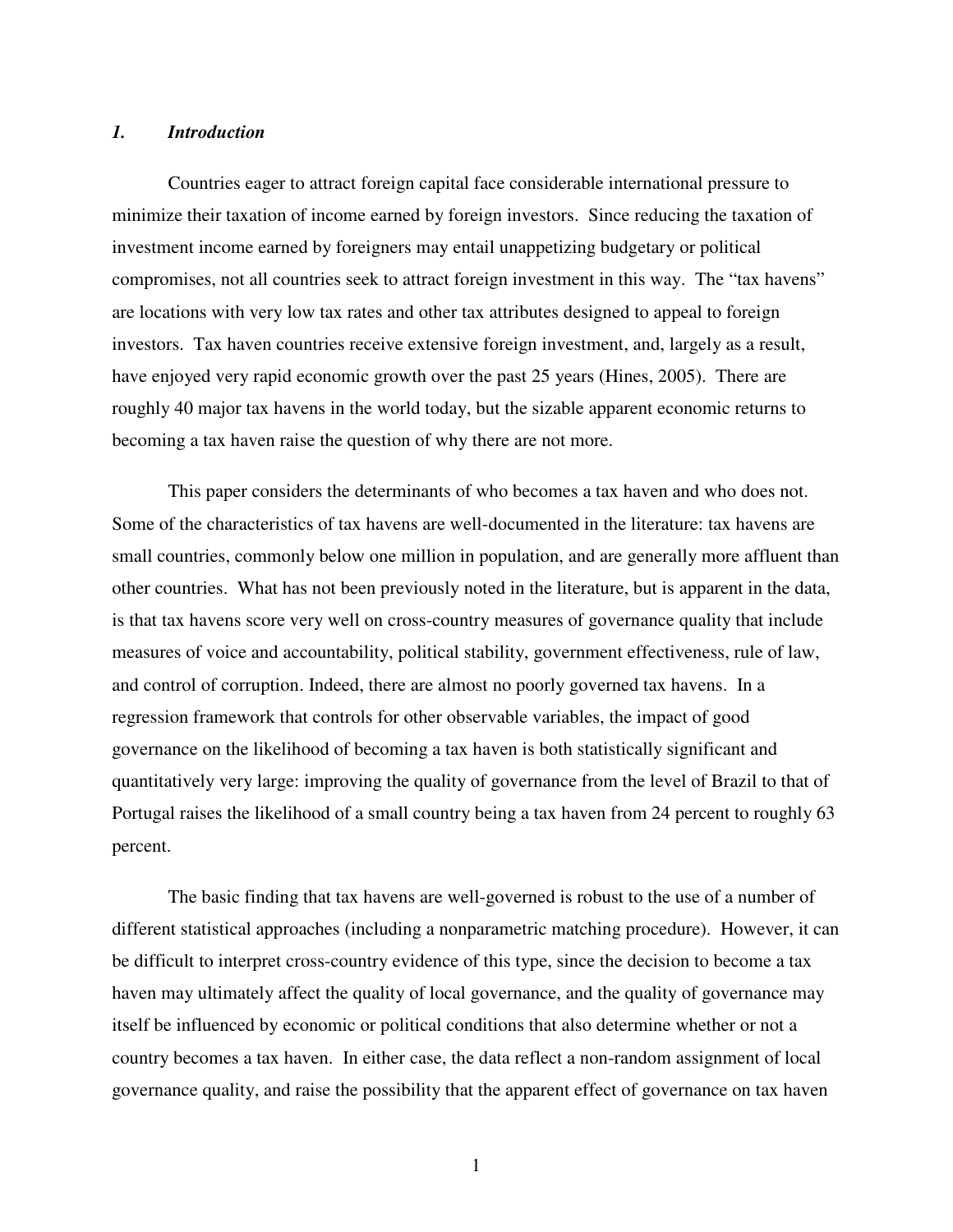status may represent a biased estimate of any true effects. In order to address this concern, the nature of a country's legal origin is used as an instrument for governance quality in estimating the impact of governance on the likelihood of becoming a tax haven. The results indicate that governance quality exerts at least as powerful an effect on tax haven status when instrumented by legal origin as it does in the basic regression analysis. This suggests strongly that the direction of causality runs from governance quality to tax haven status. The instrumental variables analysis, together with a series of additional robustness checks, tends not to support alternative explanations based on various omitted variables (such as natural resource abundance, unobserved tastes for government spending, or communications infrastructure).

Why are better-governed countries more likely than others to become tax havens? One possibility is that the returns to becoming a tax haven are greater for well-governed countries: that higher foreign investment flows, and the economic benefits that accompany them, are more likely to accompany tax reductions in well-governed countries than they are tax reductions in poorly-governed countries. In this interpretation, poorly governed countries do not forego potential economic benefits in not becoming tax havens, since few if any of the benefits would flow to them if they did. Evidence from the behavior of American firms is consistent with this explanation, in that tax rate differences among well-governed countries are associated with much larger effects on U.S. investment levels than are tax rate differences among poorly governed countries.

There is a substantial theoretical literature on the factors that influence the desirability of becoming a tax haven (e.g. Kanbur and Keen, 1993; Hansen and Kessler, 2001; Slemrod and Wilson, 2006). The empirical evidence presented in this paper suggests that tax policy choices are implicitly constrained by the quality of governance. The supplementary analysis in Section 4.4 identifies a large negative effect of governance quality on corporate tax rates, thereby adding to a growing literature on the determinants of these rates (e.g. Slemrod, 2004; Kenny and Winer, 2006; Hines, 2007). The analysis of investment by American firms in Section 5 suggests that governance quality is an important, and hitherto largely neglected, determinant of the tax elasticity of foreign investment. Hence it appears that tax policies can be added to the growing list of economic policies likely to be influenced by governance institutions.

2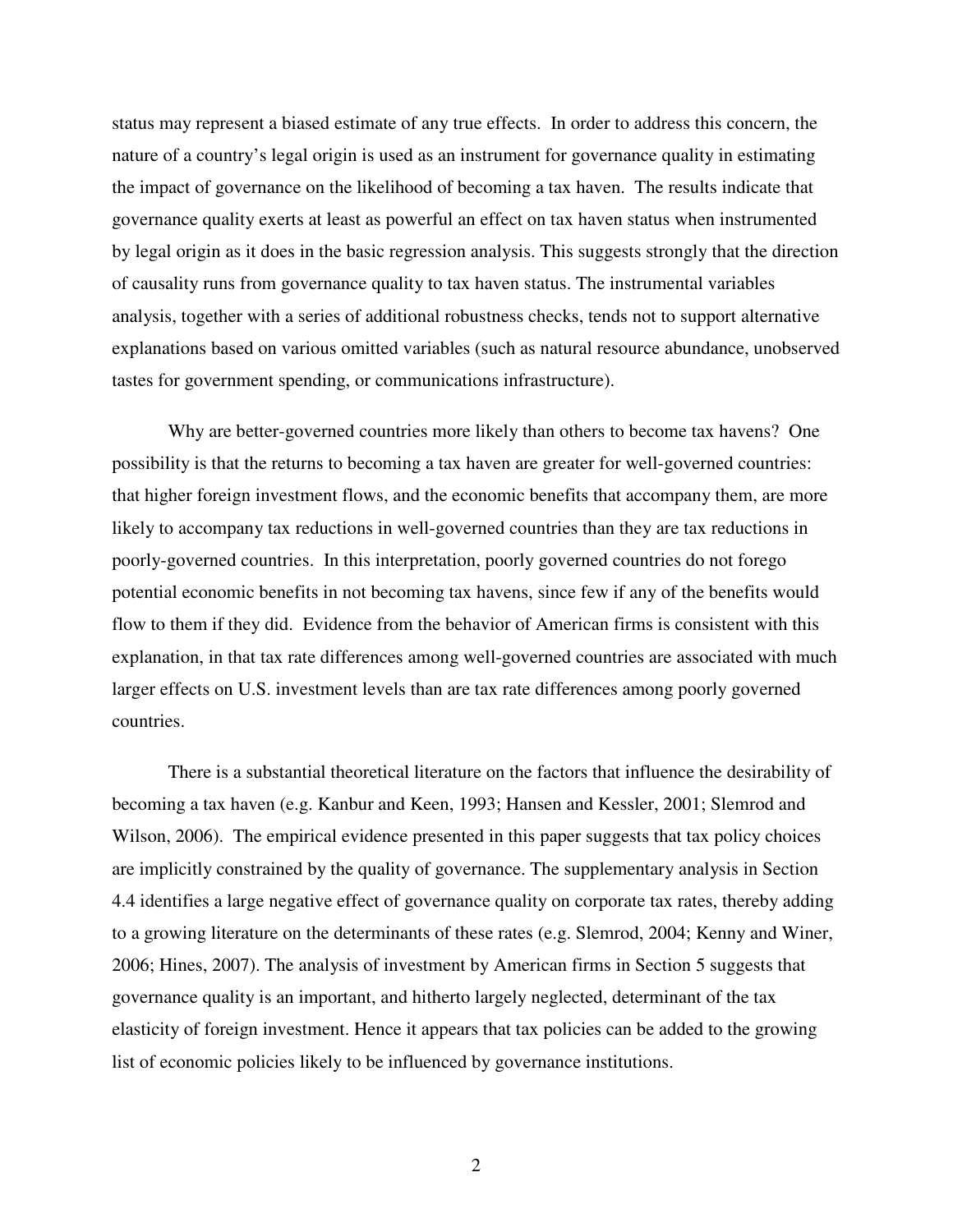Section two of the paper reviews the factors that influence the desirability of becoming a tax haven. Section three describes the data used in the empirical analysis that follows, noting the robust pattern that tax haven countries are well governed. Section four presents the basic regression analysis of the determinants of tax haven status, along with instrumental variables specifications in which legal origins are used as instruments for current governance quality. It also reports the results of a series of robustness checks. Section five compares the tax sensitivity of American investment in well governed and poorly governed countries. Section six concludes.

#### *2. Tax Havens in Theory and Practice*

Tax havens are well positioned to benefit from the considerable international mobility of business investment and the associated tax base.<sup>1</sup> There is ample reason to expect their low tax rates to influence both the investment and the tax avoidance activities of foreign investors, and an extensive literature documents the magnitudes of the effects of low tax rates. $2$  With respect to investment, tax policies are obviously capable of affecting the volume and location of FDI since, all other considerations equal, higher tax rates reduce after-tax returns, thereby reducing incentives to commit investment funds. The first generation of empirical studies, reviewed in Hines (1997, 1999), reports tax elasticities of investment in the neighborhood of  $-0.6$ . What this means is that a ten percent tax reduction (for example, reducing the corporate tax rate from 35 percent to 31.5 percent) is typically associated with six percent greater inbound foreign investment. More recent evidence suggests that FDI is even more tax sensitive than this.<sup>3</sup>

<sup>&</sup>lt;sup>1</sup> Tax havens may serve different purposes for business investors than they do for individual and trust investors. The analysis that follows concerns only the business uses of tax havens, which in any case greatly exceed their use by individual investors. The sum of incomes earned in Panama, Bermuda, all Caribbean and West Indian countries, Ireland, Luxembourg, Switzerland, Hong Kong and Singapore by American individuals filing forms 1116 and 2555 (which entails some double counting, as the same individual may file both) in 2001, and trust income earned in 2002, was \$7.4 billion. By contrast, the controlled foreign corporations of American corporations reported \$57.3 billion of after-tax earnings and profits in these countries in 2002. See Curry and Kahr (2004), Holik (2005), and Masters and Oh (2006). Any unreported income is of course not captured in these figures.

<sup>&</sup>lt;sup>2</sup> See Gordon and Hines (2002) and Devereux (2006) for recent surveys. For a fuller discussion of the tax rules facing U.S. multinational firms and the evidence on behavioral responses to international taxation of U.S. multinationals, see Hines (1997, 1999) and Desai, Foley and Hines (2003).

<sup>&</sup>lt;sup>3</sup> For example, Altshuler *et al.* (2001) compare the tax sensitivity of aggregate capital ownership in 58 countries in 1984 to that in 1992, reporting estimated tax elasticities that rise (in absolute value) from -1.5 in 1984 to -2.8 in 1992. Using data drawn from a much larger sample of countries, and covering the years 1982, 1989, 1994 and 1997, Desai, Foley and Hines (2003) offer evidence of an average -1.5 tax elasticity of asset ownership. Altshuler and Grubert (2004) offer evidence of a -3.5 tax elasticity of investment in a sample of 58 countries in 2000.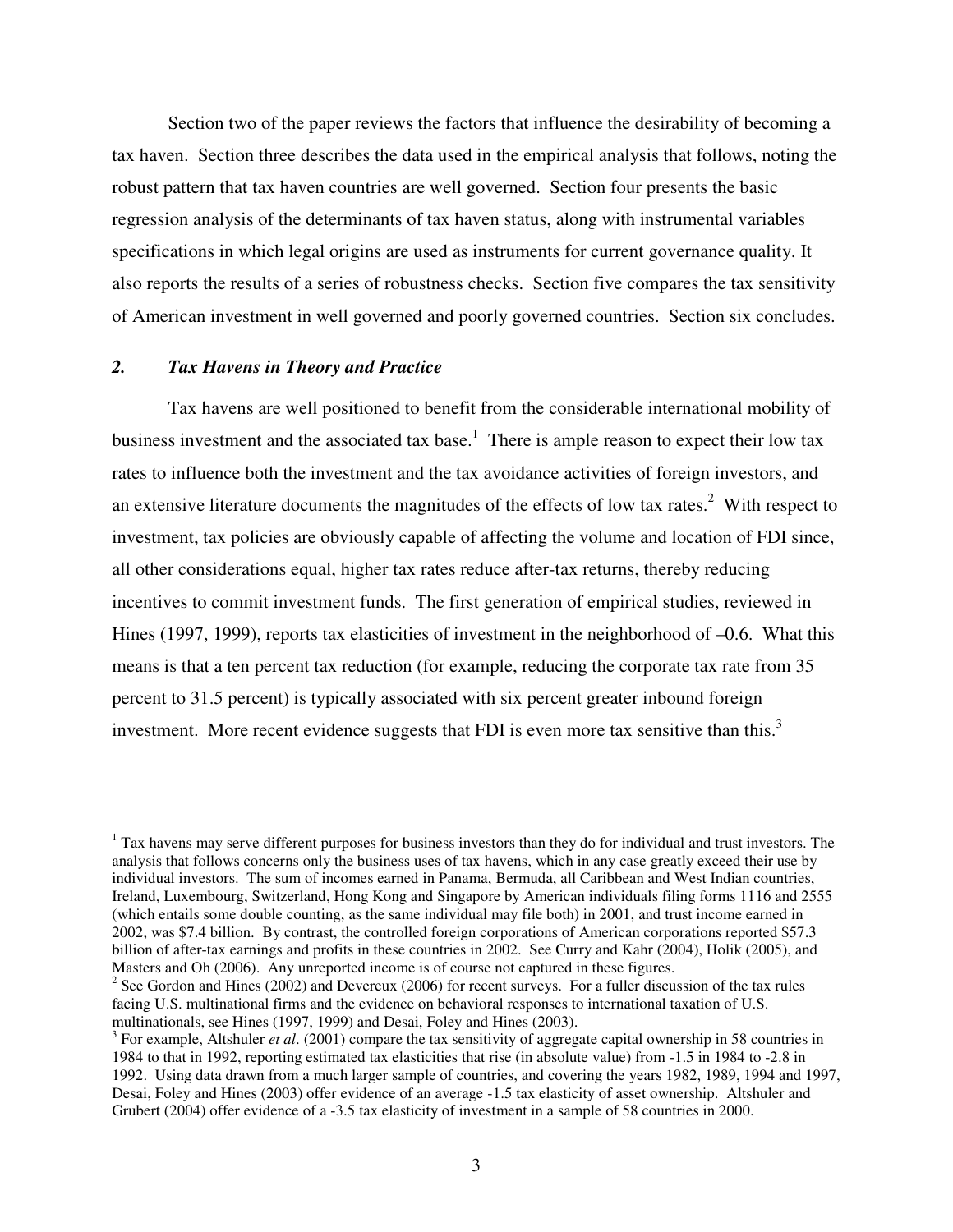Tax havens attract foreign investment not only because income earned locally is taxed at favorable rates, but also because tax haven activities facilitate the avoidance of taxes that might otherwise have to be paid to other countries. One way that tax havens facilitate tax avoidance is by permitting taxpayers to reallocate taxable income from high-tax to low-tax jurisdictions. For instance, investments in high-tax countries may be financed with loans from affiliates in tax havens; the resulting interest payments reduce taxable incomes in high-tax locations while producing taxable income in the havens. Another method of reallocating taxable income is to adjust transfer prices used for within-firm transactions. Multinational firms typically can benefit by reducing prices charged by affiliates in high-tax countries for items and services provided to affiliates in low-tax countries. OECD governments require firms to use transfer prices that would be paid by unrelated parties, but enforcement is difficult, particularly when pricing issues concern unique or proprietary items such as patent rights. Given the looseness of the resulting legal restrictions, it is entirely possible for firms to adjust transfer prices in a tax-sensitive fashion without violating any laws. Multinational firms can structure a variety of transactions – intrafirm debt, royalty payments, dividend repatriations, and intrafirm trade – in a manner that is conducive to tax avoidance.<sup>4</sup> Finally, tax haven operations can be used to avoid triggering home-country taxes that would otherwise be due on repatriated income. Placing a tax haven company at the top of the ownership chain of a firm's foreign operations creates opportunities to redeploy income between foreign jurisdictions without receiving the income in the firm's home country and thereby producing a home country tax obligation. The resulting tax savings can be substantial, $5$  contributing to the value of tax haven operations.

Taken together, this evidence implies that countries contemplating adopting very low tax rates can reasonably expect to receive significant foreign investment as a consequence. Active tax avoidance on the part of international investors implies that taxable income conditional on investment levels is also very sensitive to tax rates. As a result, the budgetary cost to a country that unilaterally reduces its tax rate need not be very great, since a lower tax rate is accompanied

<sup>&</sup>lt;sup>4</sup> Studies of the responsiveness of firms to taxes on these margins examine reported profitability, tax liabilities, and specific measures of financial and merchandise trade in order to identify the effects of taxes; Hines (1999) and Devereux (2006) survey this evidence.

 $<sup>5</sup>$  See, e.g., Altshuler and Grubert (2003) and Desai, Foley and Hines (2003).</sup>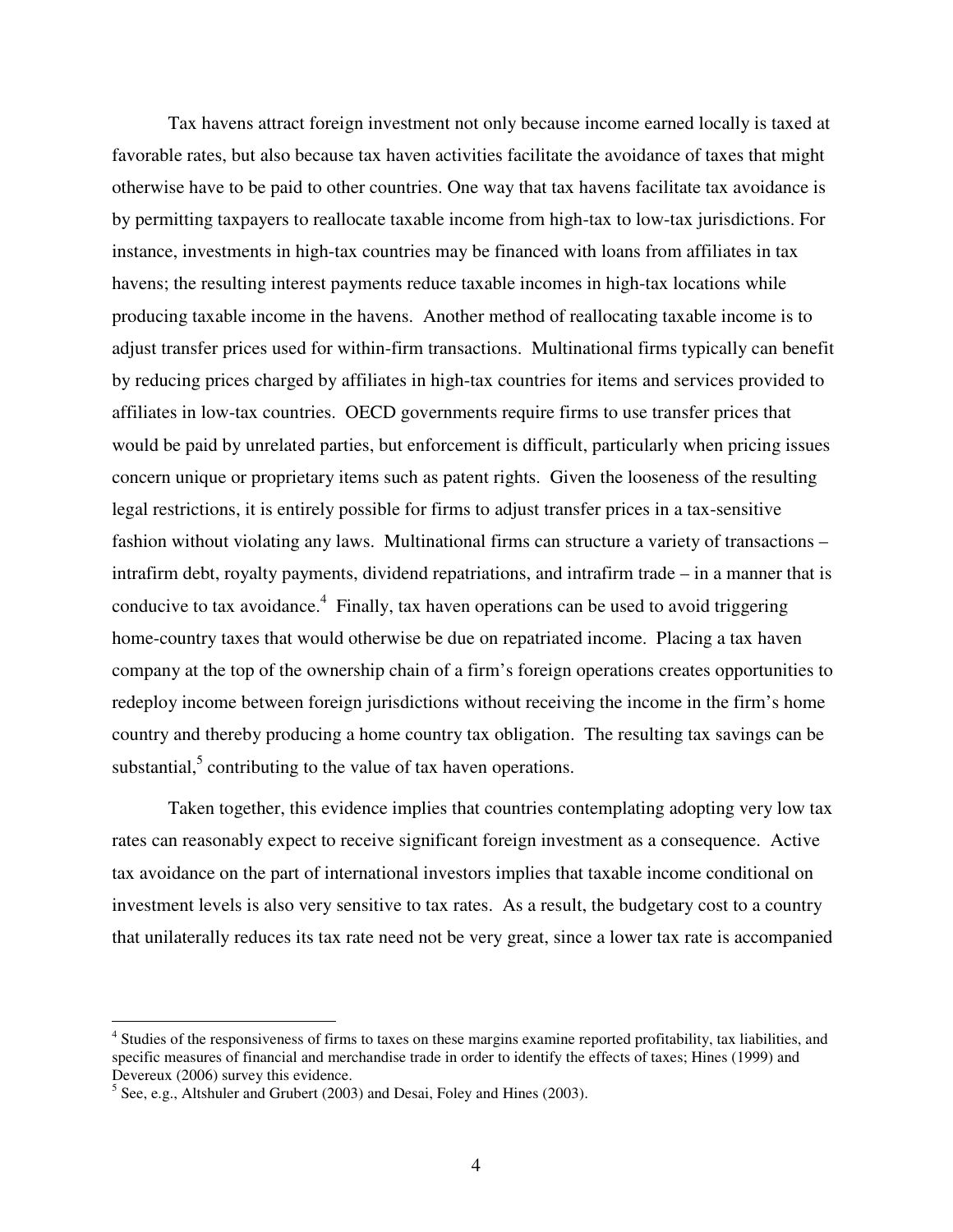by a larger tax base due both to greater investment and to greater taxable income associated with local investment.

Any budgetary cost in the form of reduced government revenue that accompanies becoming a tax haven can, in principle, be recouped by increasing other taxes, such as personal income taxes, value-added taxes, property taxes, or sales taxes. Indeed, the classic argument of Diamond and Mirrlees (1971) that governments unnecessarily distort production when they tax intermediate production implies (Gordon, 1986) that governments with a sufficient number of available tax instruments can make all domestic residents better off by not taxing internationally mobile capital.<sup>6</sup> The reason is that small open economies are inevitably price-takers in world markets, from which it follows that they are unable to shift any of their tax burdens onto foreign investors. As a result, they have no incentive to tax foreign investors, since doing so simply distorts their economies without extracting resources from foreigners. Since the costs of taxing foreigners are borne by domestic factors in the form of lower wages and land prices, and these costs include deadweight losses due to inefficient taxation, domestic residents would be made better off by removing any taxes on foreign investors and instead directly taxing the returns to local factors of production.

The Diamond and Mirrlees argument offers countries a very powerful rationale in favor of becoming tax havens, so it is worth identifying some of the key assumptions on which the argument is based. The first assumption is that countries are relatively small, that they are price takers in the world economy, and in particular cannot substantially affect the world return to capital. While this is certainly a fair description of many countries, it may not characterize them all, so the Diamond and Mirrlees logic is thought to have strongest purchase on small countries. The second assumption is that foreign investors do not earn economic rents, in the form of supranormal rates of return, from their local investments – or that, if they do, then the local government is able to extract the rents with special charges, and need not use ordinary business taxes for this purpose. This assumption rules out the possibility that governments might want to maintain high rates of corporate income taxation in order to recoup some of the economic rents earned by local mining firms, for example.<sup>7</sup> The third assumption is that governments have at

<sup>&</sup>lt;sup>6</sup> See Gordon and Hines (2002) for a further elaboration of this argument, and Keen and Wildasin (2004) for an important caveat concerning the abilities of governments to transfer resources among themselves.

 $^7$  Thus, countries that enjoy locational rents (e.g. through the presence of natural resources) may optimally choose to impose high corporate taxes, if they are unable to impose a pure profits tax of the type envisaged by Diamond and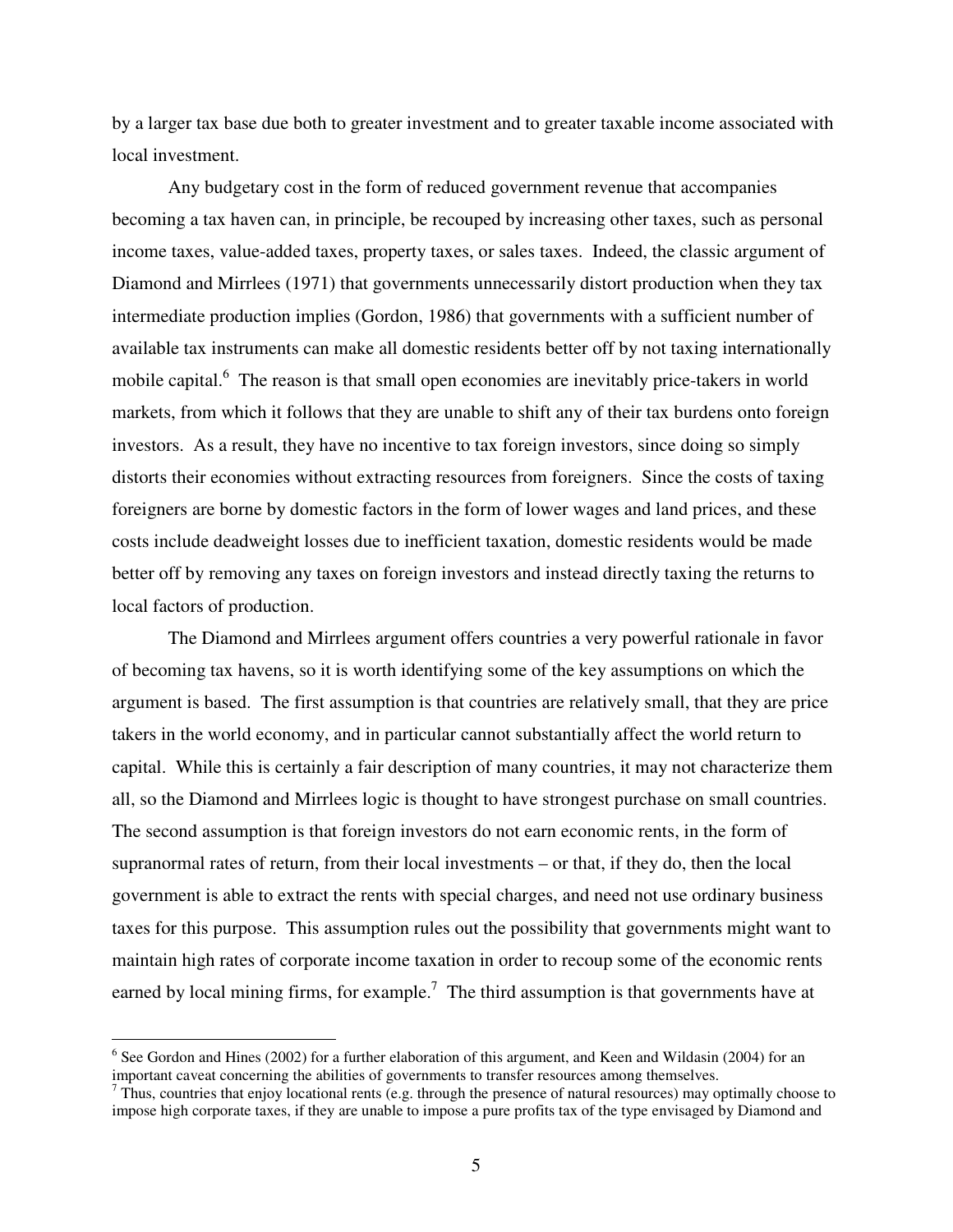their disposal a sufficient number of tax instruments that they can effectively replicate the set of tax burdens that would be created by taxing foreign investment income, only do so in a more efficient manner. Finally, the fourth assumption is that foreign investors actually bear a burden from paying local taxes. While this seems a rather obvious assumption, there can be situations (analyzed, for example, by Gordon (1992)) in which greater home country taxes exactly offset the benefits of foreign tax reductions, leaving host governments with little or no incentive to offer investors low tax rates.

The experience of tax haven economies in the period since 1980 is consistent with the theory predicting significant associated economic benefits. Hines (2005) reports that tax haven economies grew at an average annual real per capita rate of 3.3 percent between 1982 and 1999, which compares favorably to the 1.4 percent growth rate of the world as a whole. Furthermore, the public finances of tax havens remain robust despite their low tax rates on foreign investment: by some measures, tax haven governments are actually larger (as a fraction of GDP) than governments elsewhere in the world, and by other measures there is no discernable difference between government sizes in the two groups of countries. It appears, therefore, that tax haven governments are able to tap revenue sources other than business taxes to finance significant levels of government spending, either through the greater economic activity that accompanies becoming a tax haven, or by imposing higher rates of other taxes.

Concern over the possible implications of international tax competition has prompted many governments to consider international cooperative efforts designed to preserve their abilities to tax mobile business income.<sup>8</sup> Despite enthusiasm expressed by some participants, differences of viewpoint and interest make international tax agreements involving more than two countries notoriously difficult to conclude. The most ambitious and effective multilateral tax agreement to date is an effort of the Organisation for Economic Cooperation and Development (OECD).<sup>9</sup> The OECD in 1998 introduced what was then known as its Harmful Tax Competition initiative (OECD, 1998), and is now known as its Harmful Tax Practices initiative. The purpose

Mirrlees (1971). A locational advantage may also stem from agglomeration externalities that raise the returns to capital in the presence of a large preexisting capital stock (see Kind, Knarvik and Schjelderup (2000) and Borck and Pfluger (2006) for theoretical analyses).

 $8$  It is far from clear, however, that tax havens reduce incentives to conduct business in high-tax countries, and recent evidence (Desai, Foley and Hines, 2006a, b) suggests that the presence of nearby tax havens stimulates activity in high-tax locations.

 $9^9$  The following discussion of the OECD initiative is drawn from Hines (2006).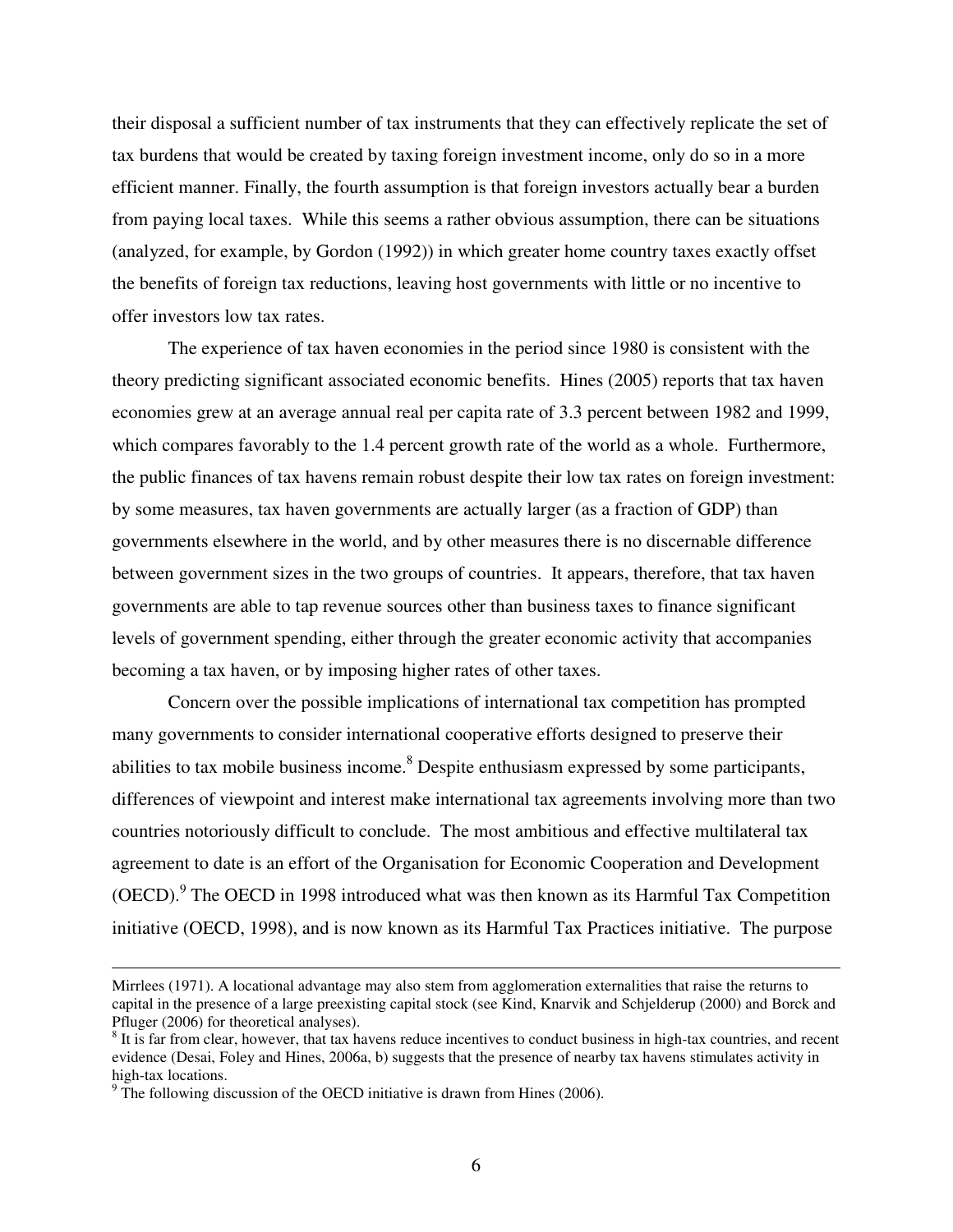of the initiative was to discourage OECD member countries and certain tax havens outside the OECD from pursuing policies that were thought to harm other countries by unfairly eroding tax bases. In particular, the OECD criticized the use of preferential tax regimes that included very low tax rates, the absence of effective information exchange with other countries, and ringfencing that meant that foreign investors were entitled to tax benefits that domestic residents were denied. The OECD identified 47 such preferential regimes, in different industries and lines of business, among OECD countries. Many of these regimes have been subsequently abolished or changed to remove the features to which the OECD objected.

As part of its Harmful Tax Practices initiative, the OECD also produced a List of Un-Cooperative Tax Havens, identifying countries that have not committed to sufficient exchange of information with tax authorities in other countries. The concern was that the absence of information exchange might impede the ability of OECD members, and other countries, to tax their resident individuals and corporations on income or assets hidden in foreign tax havens. As a result of the OECD initiative, along with diplomatic and other actions of individual nations, 33 countries and jurisdictions outside the OECD committed to improve the transparency of their tax systems and to facilitate information exchange. As of 2004 there remained five tax havens not making such commitments,<sup>10</sup> but the vast majority of the world's tax havens rely on low tax rates and other favorable tax provisions to attract investment, rather than using the prospect that local transactions will not be reported.

#### *3. Evidence*

Most tax havens are small countries. Thus, the data used in this study pay particular attention to including smaller countries and territories. GDP and population data are available from the various sources detailed in the Data Appendix for 227 countries and territories in 2004. The governance measure described below is available for 209 of these countries and territories. Although a basic criterion for inclusion is some degree of fiscal autonomy, a number of the

<sup>&</sup>lt;sup>10</sup> These tax havens are Andorra, Liberia, Liechtenstein, the Marshall Islands, and Monaco (OECD, 2004). It is noteworthy that the commitments of other tax haven countries to exchange information and improve the transparency of their tax systems is often contingent on OECD member countries doing the same. Given the variety of experience within the OECD, and the remaining differences between what countries do and what they have committed to do, the ultimate impact of the OECD initiative is still uncertain. The OECD (2006) reports considerable progress in commitments to information exchange, though there remain many gaps, particularly among tax havens.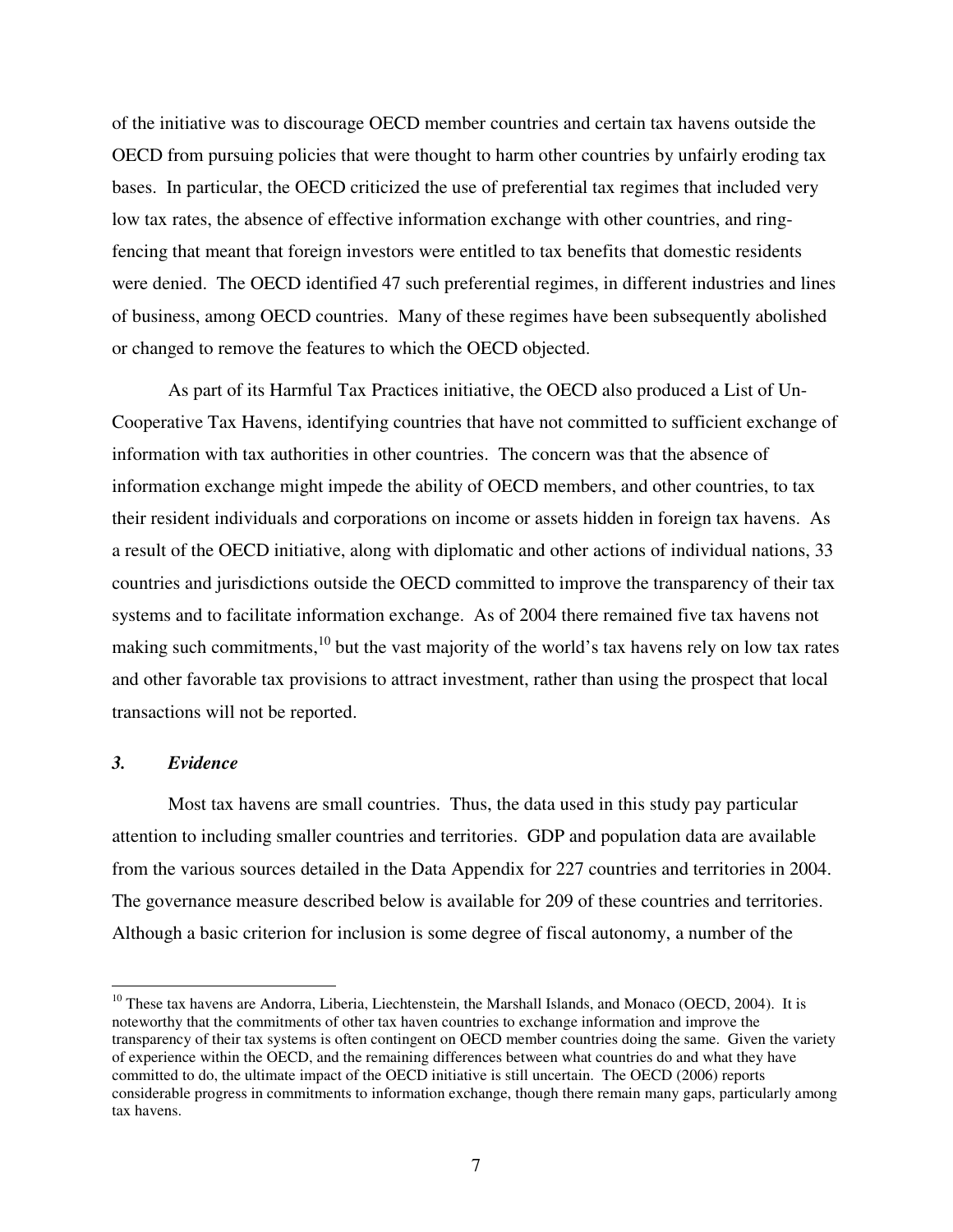jurisdictions in the dataset (including many of the tax havens) are not independent sovereign states, as that term is generally understood. To take account of this, the models below include a control for membership in the United Nations (UN) organization, a status closely associated with state sovereignty. In addition, consistent results are obtained when samples are restricted to UN members.

While there are many alternative notions of what constitutes a tax haven, the analysis in this paper uses as its basic definition the list of 41 countries and territories provided in Appendix 2 of Hines and Rice (1994, p. 178), which is based on the coexistence of low business tax rates in a jurisdiction in 1982 and its identification as a tax haven by multiple authoritative sources. All 41 of these countries reappear in the subsequent Diamond and Diamond (2002) listing of the world's tax havens for 2002, and there have been no significant additions to this list. Of these 41 countries, 39 can be linked to currently existing entities for which GDP and population data for 2004 exist; governance data are available for 33 of these jurisdictions. Thus, the dependent variable in the basic analysis below is an indicator variable for whether a country is classified as a tax haven both in Hines and Rice (1994) and in Diamond and Diamond (2002). A list of countries and territories classified as tax havens under this definition, and under the OECD's criteria, is presented in Table  $1<sup>11</sup>$  As tax haven status is highly stable over time, there is no meaningful longitudinal variation in this measure, and the analysis is necessarily restricted to cross-sectional methods.

The primary explanatory variable of interest is a measure of countries' governance institutions. Drawing on the many indices that have been proposed as indicators of country-level institutional quality, Kaufmann, Kraay and Mastruzzi (2005) use a principal components analysis to construct 6 measures of different elements of country-level governance. These are labeled "voice and accountability" (VA), "political stability" (PS), "government effectiveness" (GE), "regulatory quality" (RQ), "rule of law" (RL), and "control of corruption" (CC). Each of these measures takes values from approximately -2.5 to 2.5 (with higher values indicating better governance), and is normalized so that the mean across all countries is 0 and the standard deviation is 1. These data are available at 2-year intervals for the period 1996-2004, and have

 $11$  There are 40 countries and territories in the dataset that satisfy the criteria for tax haven status established in OECD (2000); more details are provided in the Data Appendix. The basic results below are robust to using the OECD definition rather than that of Hines and Rice (1994), and to combining the two definitions.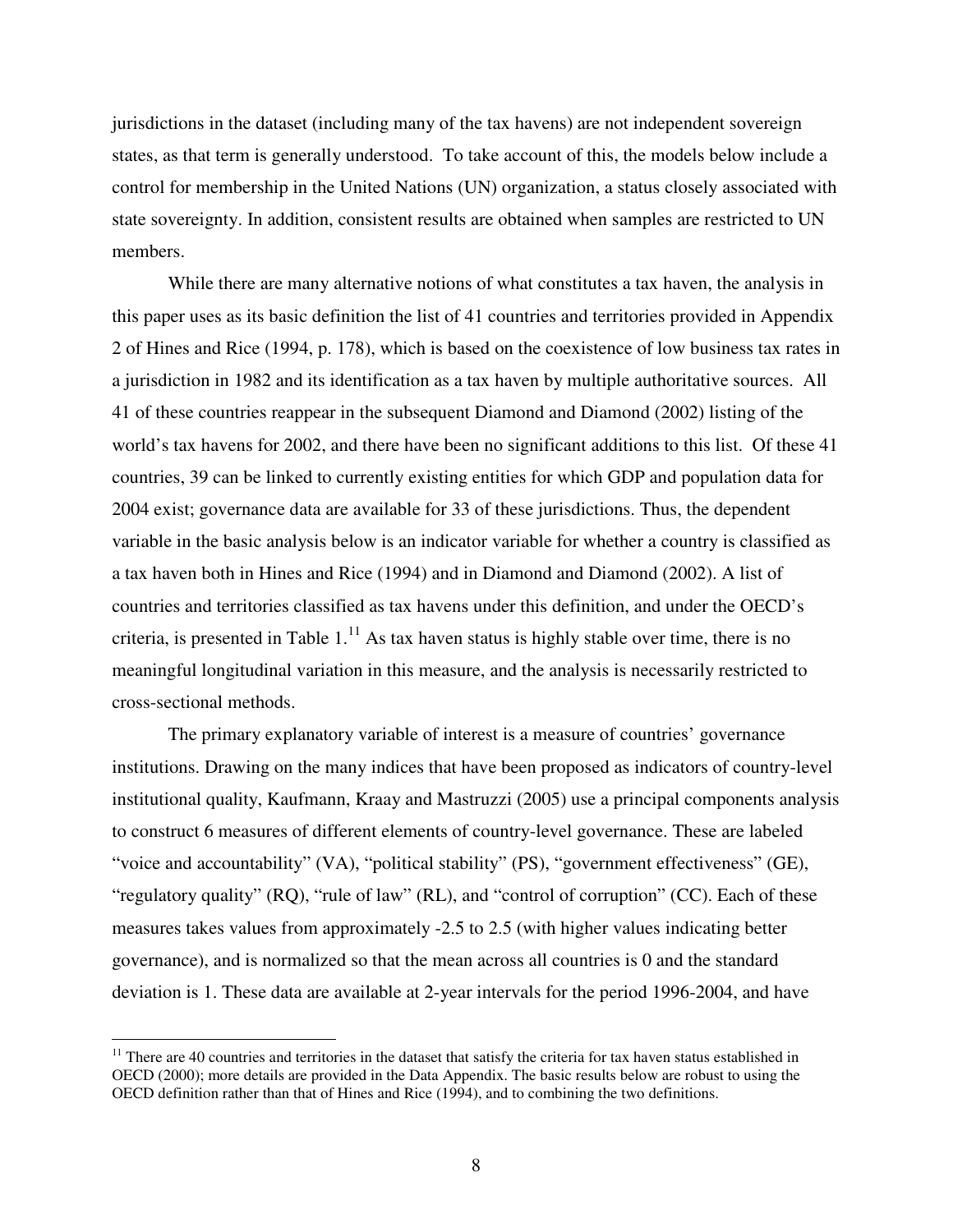been used widely in recent research (e.g. Fisman and Miguel, 2006; Rose and Spiegel, forthcoming). The 2004 data are used in the basic analysis below,  $12$  as this includes significantly expanded coverage, relative to previous years, of smaller countries and territories (both tax havens and nonhavens). One or more of these governance measures for 2004 is available for 209 countries (of which 33 are tax havens by the Hines-Rice definition).

For the purposes of this paper, the individual measures described above are aggregated into a composite governance index for each country, using the (unweighted) mean of the available measures in 2004.<sup>13</sup> Note, however, that this calculation only includes VA, PS, GE, RL and CC; the regulatory quality (RQ) measure is excluded from the composite index. A few of the underlying surveys and measures used by Kaufmann *et al*. (2005) to calculate RQ are directly related to countries' tax systems, and so may be mechanically correlated with tax rates and tax haven status.<sup>14</sup> However, a detailed examination of the surveys and measures underlying the other 5 subindices (as described in Kaufmann *et al*. (2005, Appendix B)) does not suggest that any of these are related in any direct way to the tax system.

Control variables<sup>15</sup> used in the analysis below include GDP per capita (in purchasingpower-parity-adjusted US\$) and population (both for 2004, obtained from the World Bank's World Development Indicators (WDI) database), and an indicator variable for membership in the United Nations organization. Another set of variables captures exogenous elements of each country's degree of international openness, constructed by Gallup, Sachs and Mellinger (1999). These include the physical distance (by air) from the country's capital city to the closest major capital exporting region (specifically, the closest of Rotterdam, New York or Tokyo), an indicator variable for whether the country is landlocked, and the fraction of the country's population that lives within 100km of the coast. Other geographical variables are the country's land area and an indicator variable for whether the country is an island.

 $12$  However, the analysis of investment elasticities in Section 5 uses governance data from 2000 for consistency with the investment data, which cover 1999.

 $13$  Note that a country's governance index is missing only if all of the individual measures (VA, PS, GE, RL, and CC) are missing in 2004. However, the results are robust if the sample is restricted to countries for which all 5 individual measures are available.

<sup>&</sup>lt;sup>14</sup> For example, RQ includes country investment profiles in which taxation is a component, and surveys that (among other things) ask respondents how distortionary they perceive the tax system to be (Kaufmann *et al*., 2005, Appendix B, pp. 106-7).

<sup>&</sup>lt;sup>15</sup> All these variables and their sources are described in more detail in the Data Appendix. Some country characteristics (notably GDP per capita; see Hines (2005)) may be endogenous to tax haven status, but the vast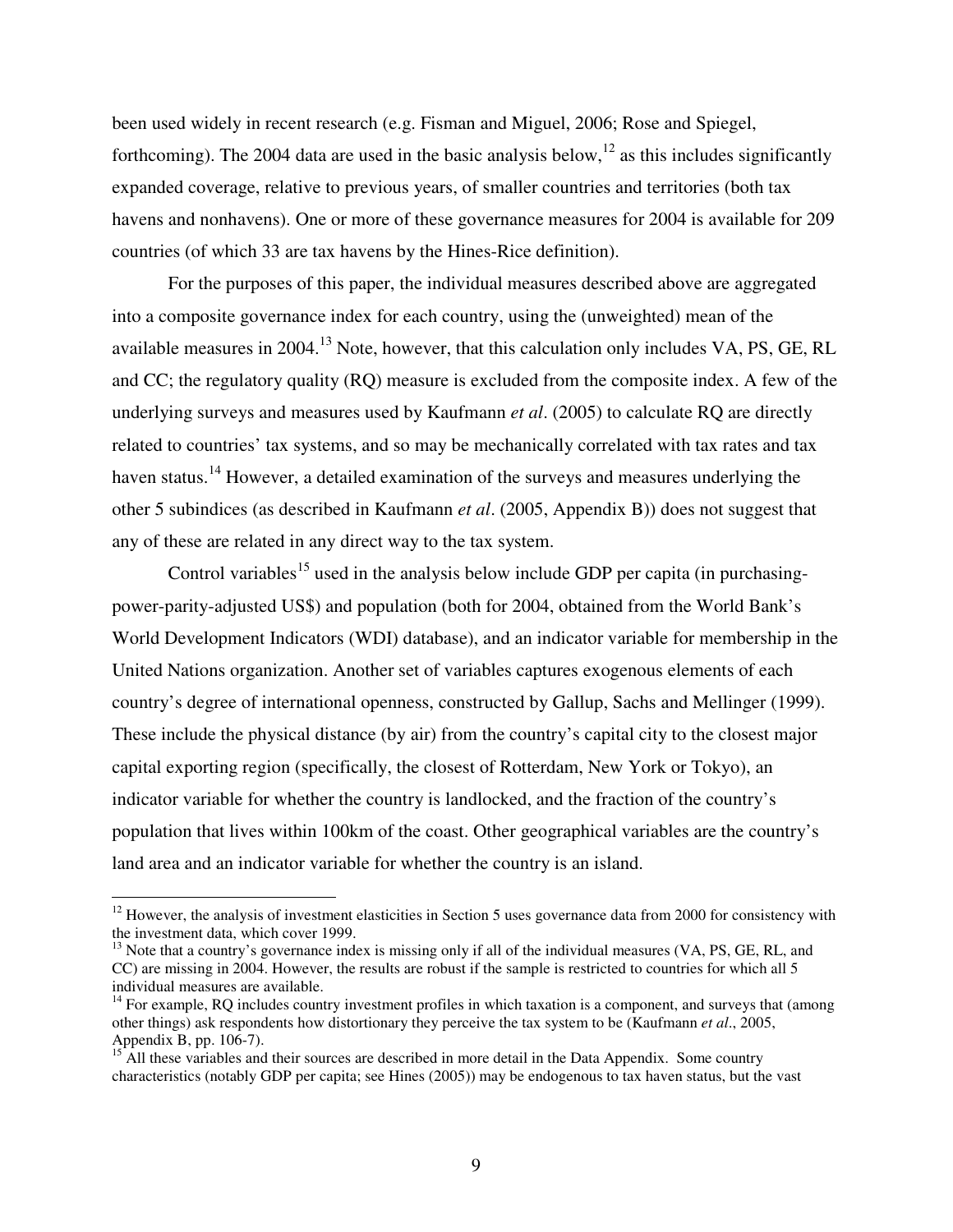The instrumental variables analysis described in Section 4 below uses a set of (arguably) exogenous determinants of institutional quality, obtained from La Porta *et al*. (1999; hereafter LLSV). Of central importance is a set of indicator variables for each of five origins – British, French, German, Scandinavian and Socialist – of countries' systems of commercial law. In addition, the analysis uses a country's latitude (in absolute value, scaled to lie between 0 and 1), and its degree of ethnolinguistic fractionalization.

The robustness checks use a number of additional variables. These include World Bank data on government expenditures as a percentage of GDP, the number of telephone mainlines in a country (as a proxy for the level of development of communications infrastructure) and the value (in US\$ per capita) of the deposits of oil, gas, coal, and ten metals known to exist in each country in 2000 (as a proxy for the country's exogenous natural resource endowment). In addition, the nature of the political system in each country is captured by an indicator variable for countries with parliamentary systems in 2004, using the World Bank's Database of Political Institutions (Beck *et al.*, 2001), while another dummy variable indicates whether each country uses English as one of its official languages. Summary statistics for all of the variables described above are presented in Table 2, compiled separately for tax havens and nonhavens (using the Hines-Rice definition).

The summary statistics in Table 2 confirm some well-known facts about tax havens – they are smaller in population and area, and more affluent, than nonhavens. Most striking, however, is the difference in the quality of governance institutions. Tax havens have a mean governance index of about 0.73, almost one standard deviation higher than that for nonhavens (- 0.13), and substantially higher than the global mean of the measure (normalized to 0). Moreover, this difference is not entirely attributable to the greater affluence of tax havens. Figure 1a plots the governance index against the log of GDP per capita for all countries in the dataset, with tax havens represented by squares, and all other countries represented by dots. While havens tend to have relatively high GDP, they are also clustered predominantly above the fitted line, reflecting their generally higher governance quality at any given level of per capita GDP. (Figure 1b depicts the haven observations only, with the same fitted line as in Figure 1a). Thus, havens appear to be better governed than would be expected on the basis of their relative affluence.

majority of the (very wide) cross-country variation in GDP per capita, and other variables, captures differences in underlying wealth and other characteristics, rather than reflecting differences in tax policy.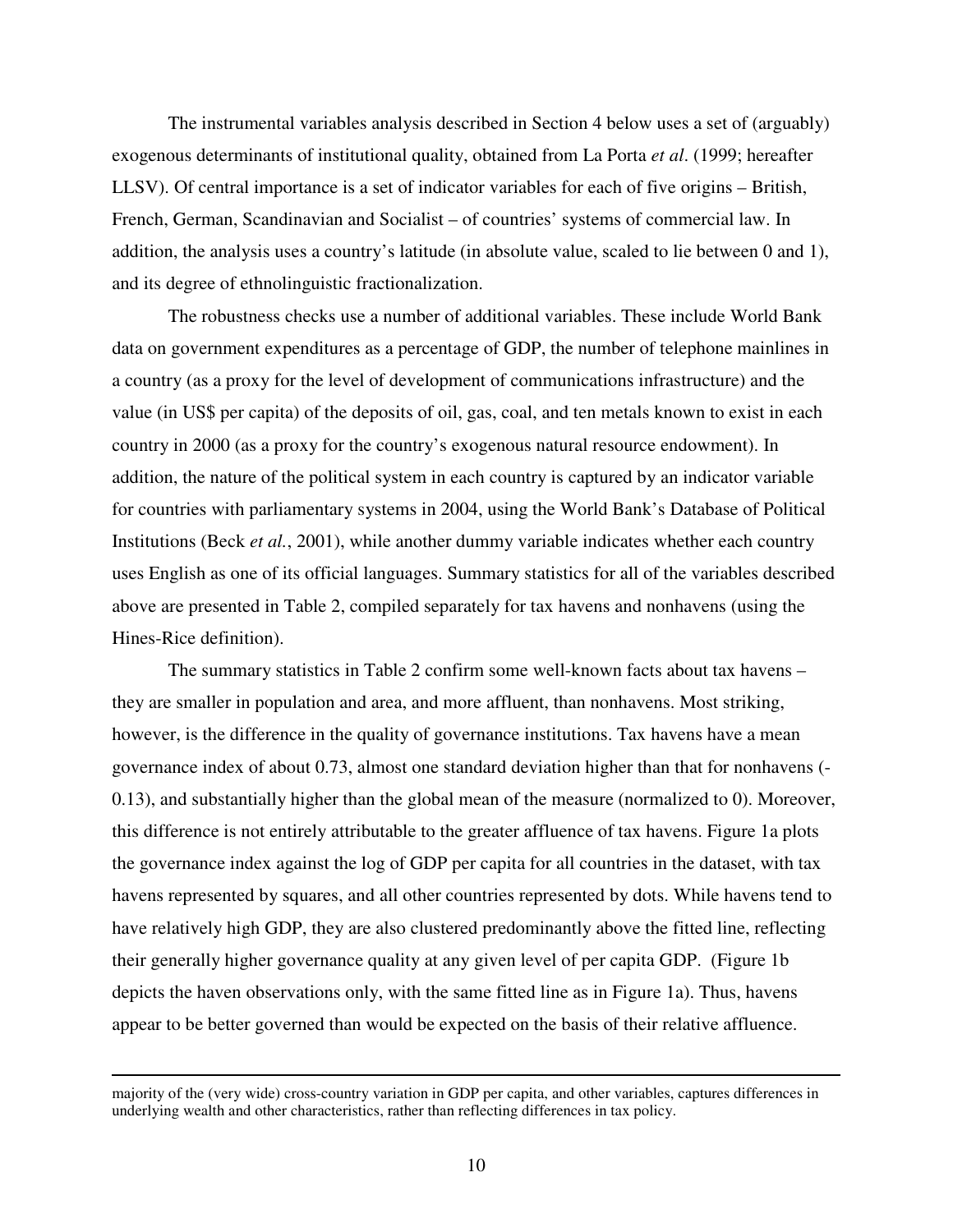There are other notable patterns in the data. Tax havens tend to have open economies (in that they are physically closer to major capital exporters, less likely to be landlocked, more likely to be islands, and have a larger proportion of their populations living close to the coast). They are also more likely to have British legal origins and parliamentary systems, and to use English as an official language, than are nonhavens. Conversely, they are less likely to have French, Scandinavian or Socialist legal origins than are nonhavens. Tax havens have more homogenous populations than nonhavens, and their governments' levels of spending relative to GDP are similar to those of nonhavens (consistent with Hines (2005)). Finally, tax havens have substantially smaller natural resource endowments than nonhavens, consistent with the discussion of locational rents in Section 2.

These statistics compare tax havens to all nonhavens. Clearly, however, this is not the most appropriate comparison group. For example, tax havens tend to have small populations (with only 8 of the 39 havens having populations of more than one million). Thus, Table 3a reports the means of selected variables separately for small havens and small nonhavens (where "small" is defined as having a population of less than one million), along with t-tests for the differences in these means. The difference in the mean governance index for havens and nonhavens is somewhat smaller than in Table 2; however, it remains statistically significant. The same pattern as in Figure 1a – with havens being clustered above the fitted line – also holds when looking only at small countries (as depicted in Figures 2a and 2b).<sup>16</sup>

#### *4. Characteristics of Tax Haven Countries*

The basic empirical specification used to model the determinants of tax haven status includes the governance index along with the following controls: GDP per capita, population, indicators for UN membership and landlocked status, distance by air from major capital exporters, and regional dummies (based on World Bank regional classifications). The sample includes all countries for which the required data exist.<sup>17</sup> Probit, logit and linear probability

<sup>&</sup>lt;sup>16</sup> Many of the general patterns noted above continue to hold in Table 3a. Small tax havens are significantly more affluent and less distant from major capital exporters than small nonhavens, and are more likely to use English as an official language. The greater linguistic homogeneity and greater propensity for parliamentary government of small havens are both of borderline statistical significance. However, small havens are *more* likely to be landlocked and to be sovereign states (although neither difference is statistically significant).

 $17$  The sole exception is Liberia, a tax haven which is not included in the data set used for the regressions. Liberia was a tax haven long prior to its recent social unrest and civil war, which triggered a dramatic reduction in the quality of its governance. As a result, it is difficult to know whether the current or prior level of governance quality is more appropriately used in the regressions. Including Liberia in the data at its current (very low) level of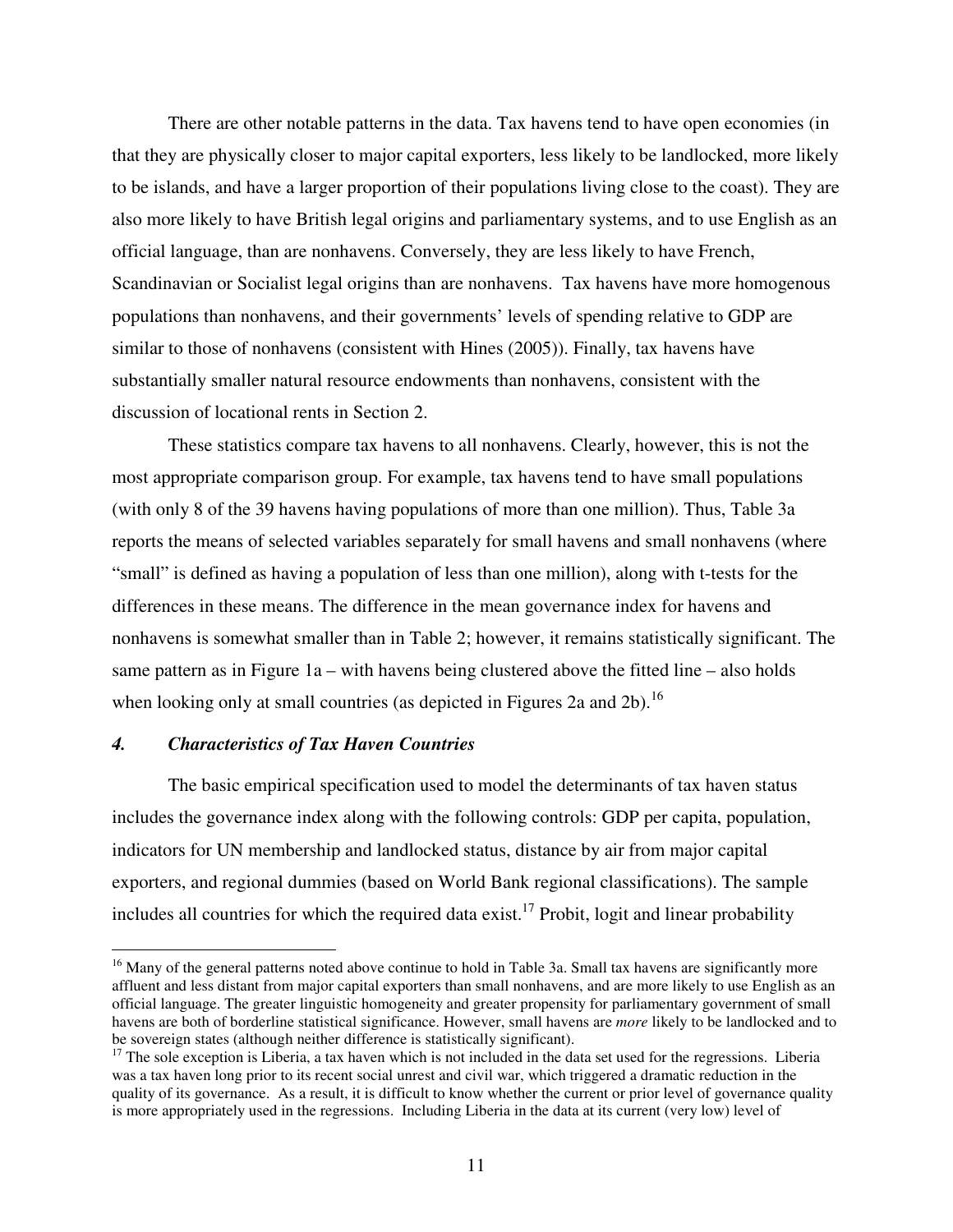models all lead to highly consistent results. However, Table 4 presents only the probit results, using robust standard errors, for consistency with the instrumental variable probit results discussed below.

The estimated 0.814 coefficient in Column 1 of Table 4 implies that the governance index has a positive and highly significant effect on the probability of being a tax haven. Moreover, this effect is robust to removing dependent territories from the sample by restricting observations to UN members, as the estimated 0.924 coefficient in Column 2 of Table 4 indicates. Africa has virtually no tax havens, and has many countries with low governance scores; however, this does not appear to drive the results, as consistent findings appear when African countries are excluded from the sample (Table 4, Column 3). The results are similarly unaffected by excluding from the sample the poorest countries, those with GDP per capita below \$1000 (Table 4, Column 4), suggesting that nonlinear income effects in the range of very low incomes do not account for the apparent impact of governance on tax haven status.

As noted earlier, the most appropriate comparison group for havens is likely to be the set of small countries. Restricting the sample to small countries and territories (those with populations of less than one million) also leads to consistent findings (Table 4, Column 5), despite the much smaller sample size. Moreover, the magnitude of the estimated effect of governance is substantial: for a country with the average characteristics of jurisdictions with populations below one million, a one standard deviation increase in governance quality from 0 to 1 (corresponding to the difference between Brazil and Portugal) increases the probability of being a tax haven from 0.24 to approximately 0.63.

A view that is frequently expressed in both scholarly and popular writings is that tax havens are "outlaw" countries that disregard international norms.<sup>18</sup> The results in Table 4 may

governance quality reveals it to be an outlier on the basis of different tests for influential observations (e.g. Belsley, Kuh and Welsch, 1980). For instance, when a linear probability model is estimated on a sample that includes Liberia, it (Liberia) has by far the largest raw, standardized and studentized residuals. The DFBETA measure also identifies Liberia as the most influential observation, in terms of its effect on the coefficient on the governance index. In addition, using an iterative robust estimation procedure that downweights influential observations (Li, 1985) leads to Liberia having the lowest weight of any country. It is noteworthy, however, that including Liberia in the sample makes no difference to the significance of the estimated effect of governance in the linear probability model; the logit and probit results are also in the same direction, although weaker. Omitting other countries that are also relatively influential (albeit less so than Liberia) leads to results that are highly consistent with those reported in Table 4. Moreover, the selection criteria would, in any case, omit Liberia from the samples used in the regressions reported in Columns 3, 4 and 5 of Table 4.

<sup>&</sup>lt;sup>18</sup> Kudrle and Eden (2005) describe tax havens as "renegade states," and Hampton and Christensen (2002) refer to tax havens as "offshore pariahs;" see also Hishikawa (2002).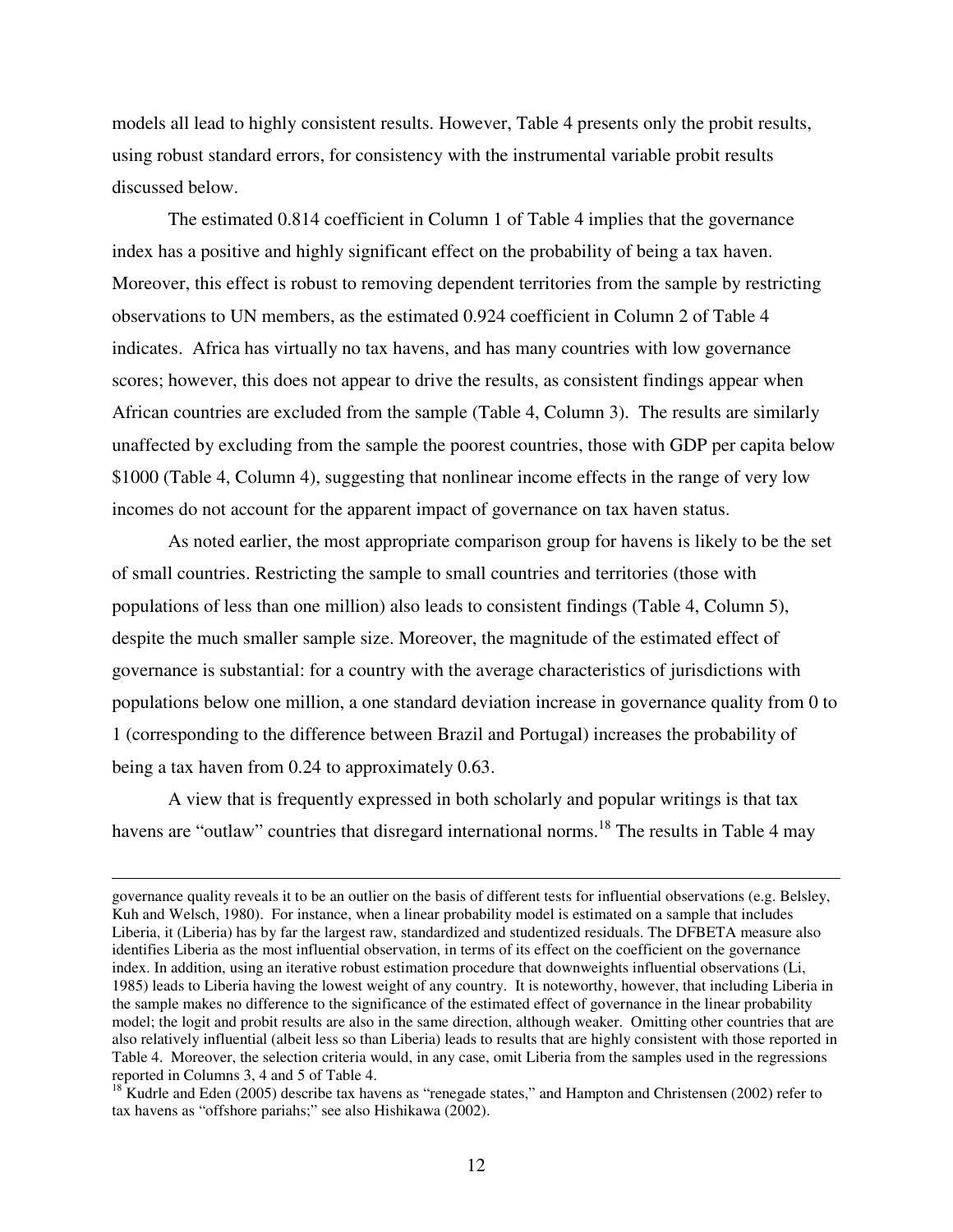appear surprising from this perspective. It should be noted that there is indeed some degree of overlap between the set of tax haven countries and those countries alleged by the OECD to facilitate money laundering activity, and with those countries that provide "flags of convenience" for international shipping.<sup>19</sup> However, the mean of the governance index for tax havens  $(0.73)$  is considerably higher than that for "money laundering" countries and for "flag of convenience" countries (0.51 and 0.38, respectively). "Pure" tax havens (i.e. those tax havens that are not also alleged by the OECD to facilitate money laundering or identified as providing "flags of convenience") are even better-governed than tax havens as a group. Consequently, restricting attention to these "pure" havens would only strengthen the association between tax haven status and good governance.

It is noteworthy that the interpretation of tax havens as vendors of tax avoidance services (e.g., Slemrod and Wilson, 2006) appears largely inconsistent with the evidence presented in Table 4. The type of tax avoidance envisioned in this class of models involves tax havens receiving fees from taxpayers in return for assistance in avoiding home country taxes. Since adherence to existing laws and treaty obligations would otherwise prevent this type of behavior, it would require the complicity of corrupt government officials in tax havens. In fact, tax havens appear not to have corrupt governments, but, on the contrary, governments that score very well on measures of corruption and other indicators of governance quality.

The results reported in Table 4 are consistent with the recent noteworthy findings of Rose and Spiegel (forthcoming) on the determinants and economic effects of offshore financial centers (OFCs). Rose and Spiegel observe that OFCs are frequently tax havens, and present regressions in which, after controlling for tax haven status, governance quality measures are largely insignificant in explaining whether a country is an OFC. Combining these findings with the results presented in Table 4, it would appear that any significant governance effects on a country's choice to become an OFC take the form of influencing whether it becomes a tax haven. Rose and Spiegel report that a country's regulatory quality is positively associated with levels of foreign asset holdings, controlling for other attributes, which may reflect the value that investors

 $19$  Both of these variables are obtained from Rose and Spiegel (forthcoming).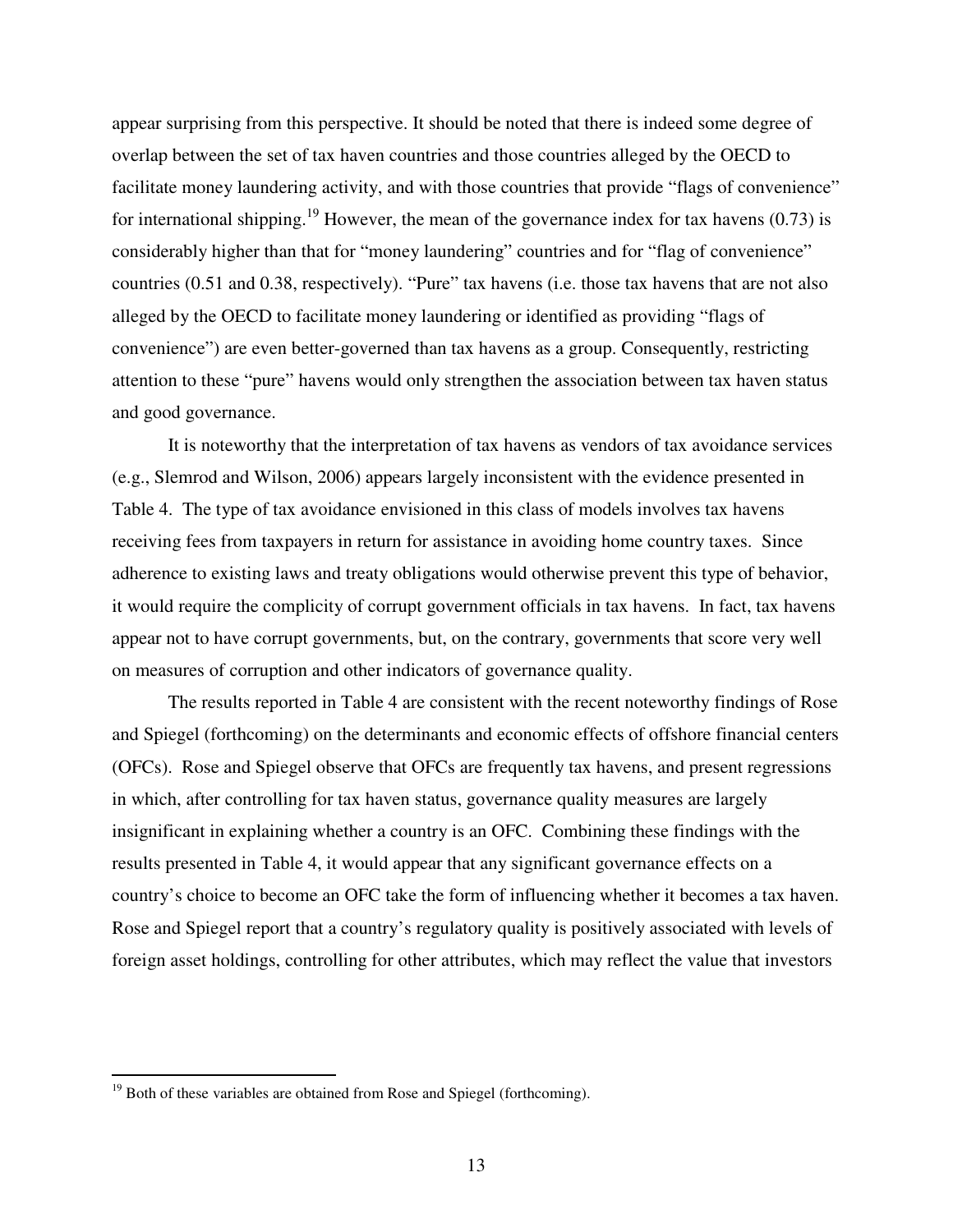attach to confidence in a country's regulatory institutions.<sup>20</sup> The focus of Rose and Spiegel (forthcoming), however, is on the impact of OFCs on the banking sectors of nearby economies, a topic that is beyond the scope of the present study.

The control variables in Table 4 generally have the expected effects. Population size has a negative and highly significant effect on the likelihood of being a tax haven, $^{21}$  except when the sample is restricted to small countries. Distance has a negative effect that is significant in some specifications; the effects of GDP and landlocked status are insignificant. Interestingly, UN membership has a positive (albeit insignificant) effect, from which it appears that, controlling for other variables, dependent territories (who are not UN members) are if anything less likely than other jurisdictions to become tax havens. Dependent political status may commit territories not to expropriate foreign investors (who could seek recourse in courts of the sovereign country). The evidence, however, suggests that sovereign states with sufficiently high governance quality are at no particular disadvantage relative to dependent territories in making credible commitments of nonexpropriation.

The positive association between the governance index and the probability of being a tax haven is robust to a variety of additional (unreported) checks. The result is unchanged when additional geographical variables (land area or population density, and an indicator variable for island countries) are included; none of these additional variables are themselves significant. It is also unaffected by the addition of indicator variables for parliamentary systems and for the use of English as an official language (the coefficients on these variables are positive but insignificant). Adding a measure of ethnolinguistic fractionalization reduces the sample size considerably, but the coefficient on the governance index remains positive and significant (while the coefficient on the fractionalization index is negative but insignificant).

The results in Table 4 are also robust to using alternative definitions of tax havens. In particular, using the OECD (2000) list of tax havens as the dependent variable (instead of the Hines-Rice list) leads to highly consistent results. Combining the Hines-Rice and OECD criteria

 $20$  Recall that the governance quality variable used in the empirical work presented in Tables 4-7 is based on only five of the six governance measures reported by Kaufman *et al.* (2005), excluding the regulatory quality measure since it may be based partly on perceptions of tax burdens.

<sup>&</sup>lt;sup>21</sup> This is consistent with the theoretical predictions of Kanbur and Keen (1993), Hansen and Kessler (2001), and Slemrod and Wilson (2006).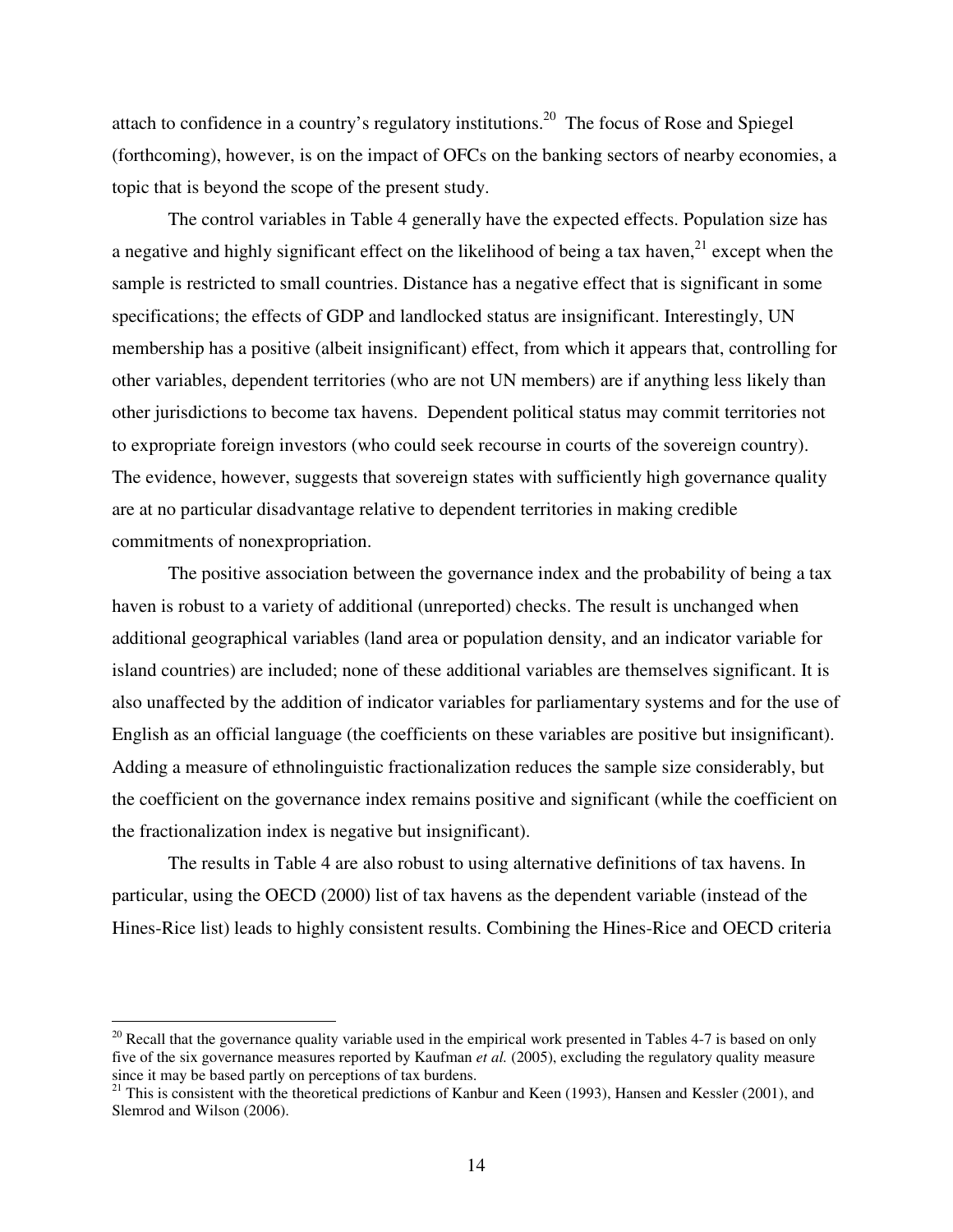(by defining as a tax haven any country or territory that appears on at least one of those lists) also does not affect the results. The results are also robust to reclassifying Estonia as a tax haven.<sup>22</sup>

The basic results hold under a number of alternative specifications. As noted earlier, using a logit model leads to consistent results, as does OLS estimation of a linear probability model. Including higher-order (squared and cubed) terms for per capita GDP and population, or using the logs of those variables, does not affect the results. Treating the governance index as a purely ordinal variable also does not affect the results; for instance, replacing the numerical governance index with an indicator variable that equals one for a country whose governance lies in the top 25% of countries (and zero otherwise) leads to consistent findings. Replacing the governance index by any one of its component measures leads to generally consistent results – i.e. each component of the governance index is strongly positively related to tax haven status, apart from VA (voice and accountability), which has an insignificant (positive) effect.

The regression analysis in Table 4 strongly supports the initial impression from Tables 2 and 3a that tax havens are better-governed than nonhavens. Moreover, it suggests that this finding is robust to controlling for a variety of observable country characteristics, and to various alternative specifications. However, a central concern that remains is that because havens and nonhavens differ along a number of other dimensions, the results may be attributable to correlated omitted variables. The remainder of the analysis largely focuses on using a variety of empirical approaches to address this and other concerns.

#### *4.1 Matching Estimation*

The potential concern about the comparability of havens and nonhavens is partially addressed by restricting attention solely to countries with small populations (as in Table 3a and Table 4, Column 5). However, this exercise uses only one dimension of variation, and leaves only a rather small sample. A more systematic strategy for finding the optimal comparison group of nonhavens is to use a matching estimation approach (e.g. Dehejia and Wahba, 2002). However, an important caveat is that the number of possible matches, and their closeness, is necessarily constrained by the number of countries in the world, and are thus severely limited relative to those in a typical application of this methodology.

 $22$  In 2000, Estonia reformed its income tax system to eliminate corporate taxes on corporate income that is not distributed – see Funke (2002) for details.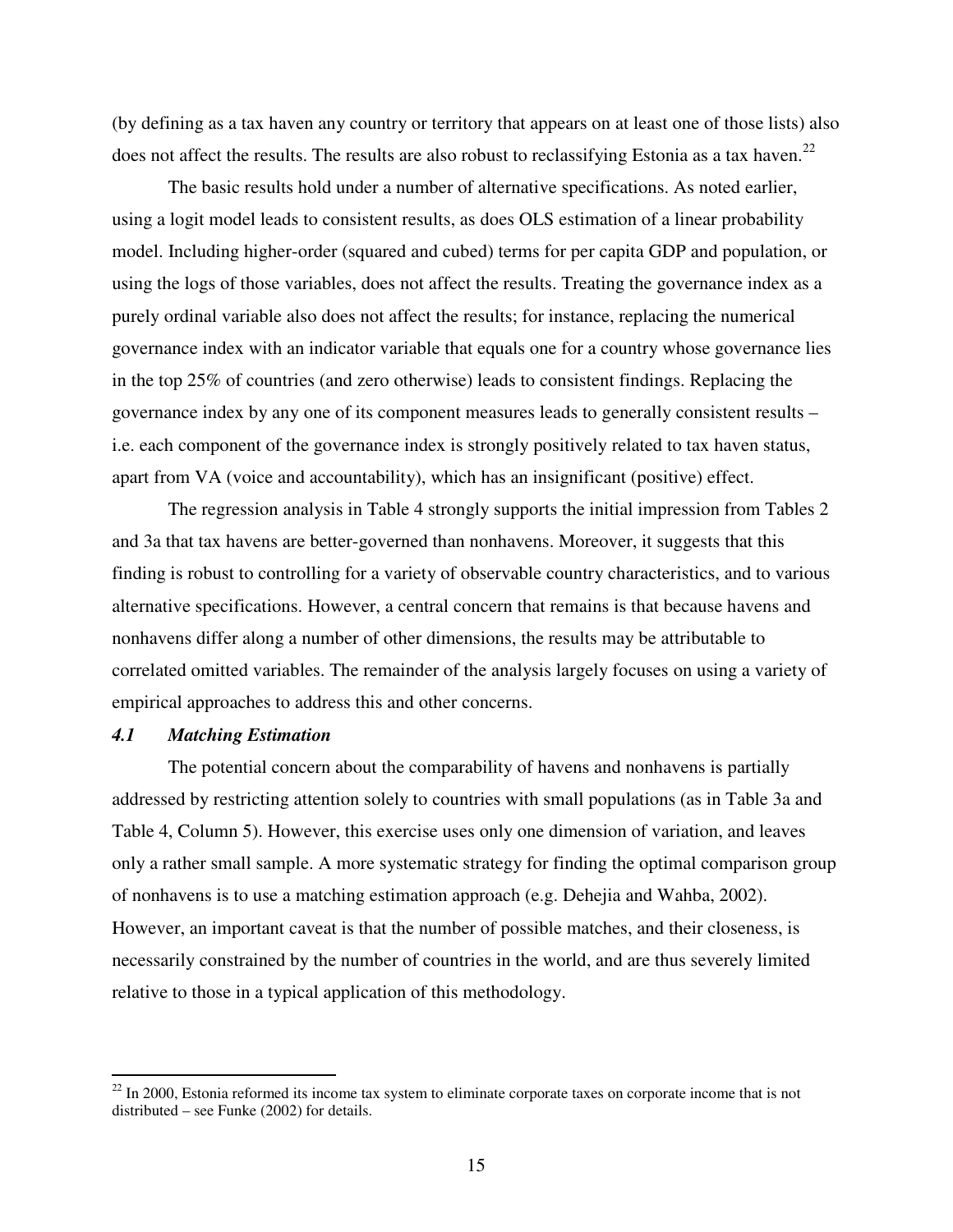The first step in this procedure is to generate propensity scores (i.e. estimated probabilities of being a tax haven) using a logit model of the indicator variable for tax haven status, with the following independent variables: GDP per capita, population, UN membership, landlocked status, distance, and the regional dummies (note that this includes all the independent variables in the specification in Table 4, except for the governance index).<sup>23</sup> Given these propensity scores, stratifying the observations into 3 blocks is sufficient to ensure that there is no significant difference between the mean propensity scores of havens and nonhavens within each block (this is shown by the t-tests in Column 5 of Table 5). Moreover, the balancing property – i.e. that there is no significant difference between the means of each of the covariates within each block – is satisfied for these blocks.

This procedure enables the identification of those nonhavens that have estimated propensity scores that are within the same range as the estimated propensity scores for the 38 havens used in the analysis.<sup>24</sup> In total, there are 76 nonhavens that fall into this category (i.e. have estimated propensity scores that exceed approximately 0.05), and these constitute the most appropriate comparison group for the tax havens on the basis of the multi-dimensional vector of observed country characteristics. Column 6 of Table 4 reports the results of the logit regression model, with the sample being restricted to the "common support" – the havens, plus those nonhavens within this comparison group (missing data for the governance index reduces the sample size to 99). Clearly, the coefficient of the governance index is highly significant, and its magnitude is very similar to that in Table 4, Column 1 (using the full sample of countries).

Column 7 of Table 5 reports the difference between the mean governance index values for havens and nonhavens for countries in this common support, using the stratification method (based on the 3 blocks identified in Table 5). This difference (approximately 0.3) is somewhat

 $2<sup>23</sup>$  Formally, this approach involves viewing tax haven status as the "treatment" and the governance index as the "outcome" measure, and so appears to reverse the assumption about causality that is implicit in the regression reported in Table 4. However, recall that the primary aim of that regression is to document the positive association between the two variables; issues of causality are addressed more fully in the instrumental-variables analysis below. Similarly, the aim of the matching estimation is simply to measure whether there is a difference in the mean governance quality of havens and of the subset of nonhavens that are most closely matched in terms of observables. Because tax haven status is dichotomous while the governance index is continuous, and because the Table 4 regression already suggests a reasonable specification of the covariates of tax haven status, it proves more convenient to view governance as the "outcome."

 $24$  Recall that (as discussed above) Liberia is omitted from the analysis. Intuitively, the matching procedure seeks to identify nonhavens that are closely matched on observable variables with havens. The inclusion in the analysis of a haven with exceptionally low GDP makes low-GDP nonhavens appear better-matched than is perhaps truly the case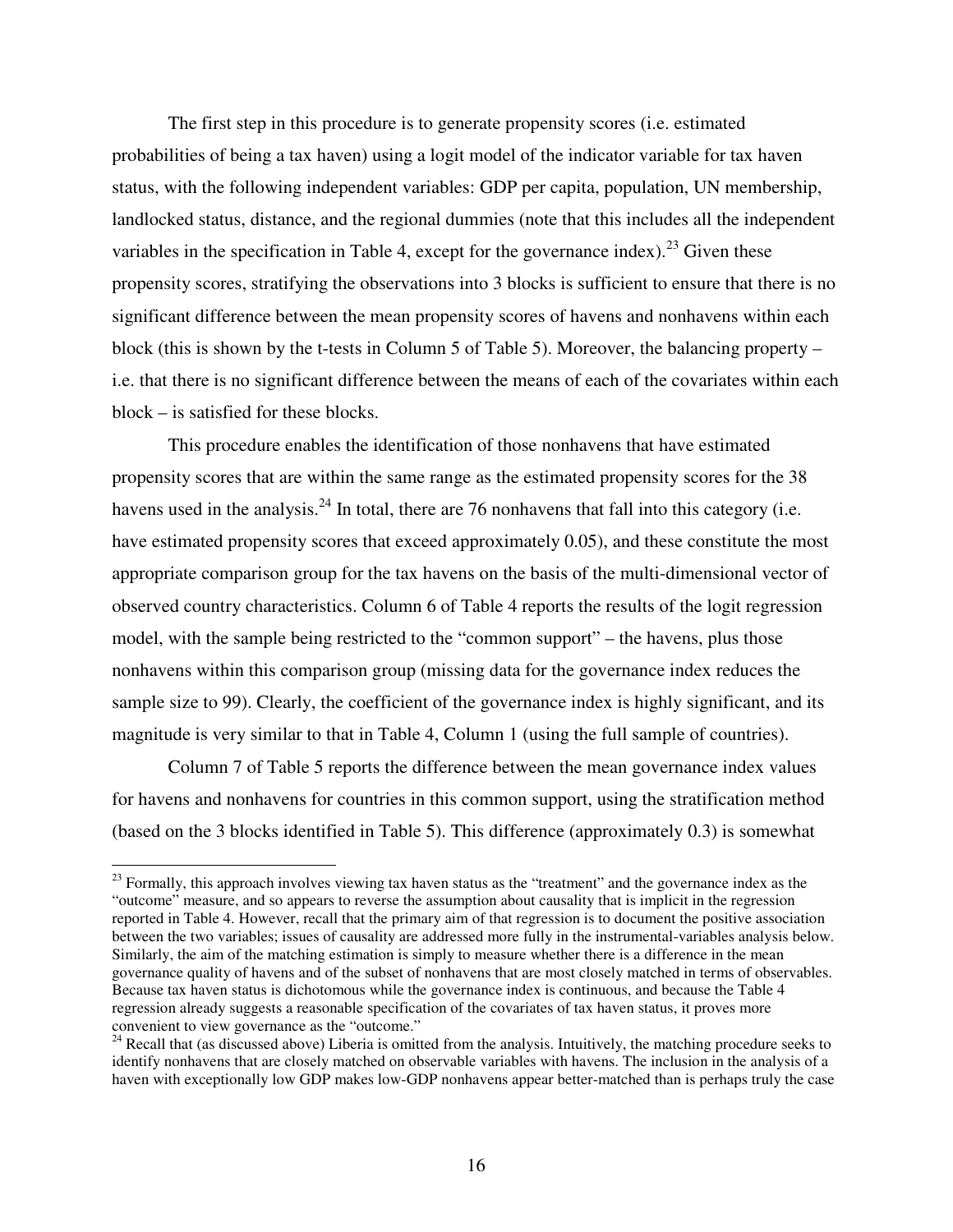smaller than the raw difference in Tables 2 and 3a. However, it is positive, and is of borderline statistical significance, using a standard error that is generated by bootstrapping with 500 replications. Thus, it appears that, notwithstanding the caveats above regarding the small number of observations, tax havens have a substantially higher governance quality than do comparable nonhavens.

#### *4.2 Instrumental Variables Estimation*

The regression and matching approaches used above establish a positive association between tax haven status and governance quality, controlling in different ways for observable country characteristics. However, the methods used above do not rule out the possibility that this apparent relationship is driven by unobserved correlated omitted variables. Moreover, even accepting the existence of the relationship does not settle the issue of the direction of causality: in particular, do better-governed countries choose to become tax havens, or does becoming a tax haven lead to an improvement in the quality of governance?

An instrumental variables approach is used to address these issues. LLSV (1999) identify legal origin as a determinant of various measures of countries' governance quality. Legal origins are typically determined by historical events that occurred centuries ago, long before the introduction of modern tax systems. Thus, it is reasonable to think of legal origins as exogenous with respect to current tax haven status. Legal origins have been used in the literature to instrument for a variety of different country characteristics, but the notion of governance institutions used here is sufficiently broad that the exclusion restriction (that a country's legal origin does not affect its tax policy other than through governance) is likely to be satisfied.

The results reported in Table 6 use an instrumental-variable probit model with a continuous endogenous regressor (e.g. Wooldridge, 2002, pp. 472-77), namely the governance index. In Column 1, the indicator variables for legal origins are used as instruments (they are jointly significant in the (unreported) first-stage regression). Clearly, the use of these instruments strengthens the basic result. The results are highly consistent when a linear specification is used instead of the IV probit model (in effect, this involves running two-stage least squares on the

<sup>(</sup>at least with respect to havens other than Liberia), creating a bias towards finding differences in governance between havens and nonhavens.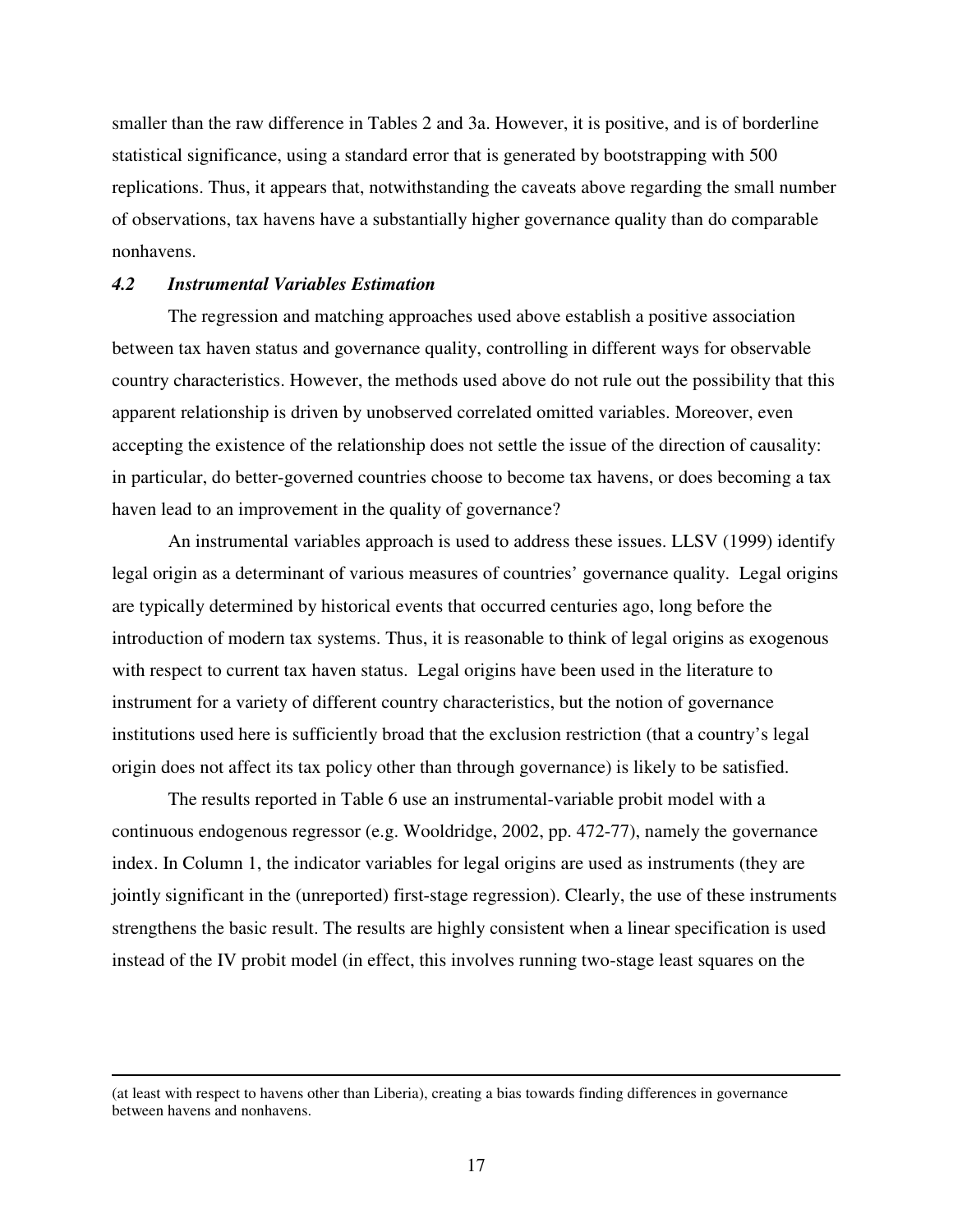linear probability model, with legal origins as the instruments). Moreover, the results are also unchanged when latitude is included as an additional instrument (Column 2).<sup>25</sup>

#### *4.3 Alternative Explanations*

The results in Table 6 suggest a causal interpretation of the effect of governance on tax haven status – in particular, it appears that better governance leads countries to become tax havens. There remain, however, a number of concerns about omitted correlated variables, and especially about the validity of the exclusion restriction implicit in the IV approach. For instance, unobserved tastes for government expenditures may differ across countries. A taste for government spending may be correlated with good governance (e.g. citizens may demand more government activity when the government is more effective and less corrupt) and also cause tax rates to be high (thereby reducing a country's willingness to become a tax haven). Another possibility is that a more sophisticated communications infrastructure (which may be positively correlated with governance quality) may increase the willingness of foreign investors to invest, and hence raise the returns to becoming a tax haven.

To a large extent, the IV strategy in Section 4.2 addresses concerns about omitted correlated variables. However, it is possible that these omitted variables may be correlated with the instruments (i.e. legal origins) as well. For example, suppose that Socialist legal origins are associated with stronger tastes for government spending, and are also (as is apparent from Table 2) negatively correlated with being a tax haven. Then, the apparent causal effect of governance may be driven by the omitted taste variable. To address these concerns, the specification in Column 3 of Table 6 adds two controls to the basic IV probit model. The first is a proxy for countries' tastes for government spending: government expenditures as a percentage of GDP. The second is a proxy for countries' communications infrastructure: the number of telephone lines, scaled by area (both variables use World Bank data). Because of limited coverage for these variables, the sample size falls substantially. Even so, while both the additional controls are significant and in the expected direction, the governance index remains positive and highly significant.

 $^{25}$  LLSV argue that governance quality also depends on ethnolinguistic fractionalization and religious composition. However, unlike legal origins and latitude, these variables are not significant in the first-stage regression with this sample, and are hence not used as instruments.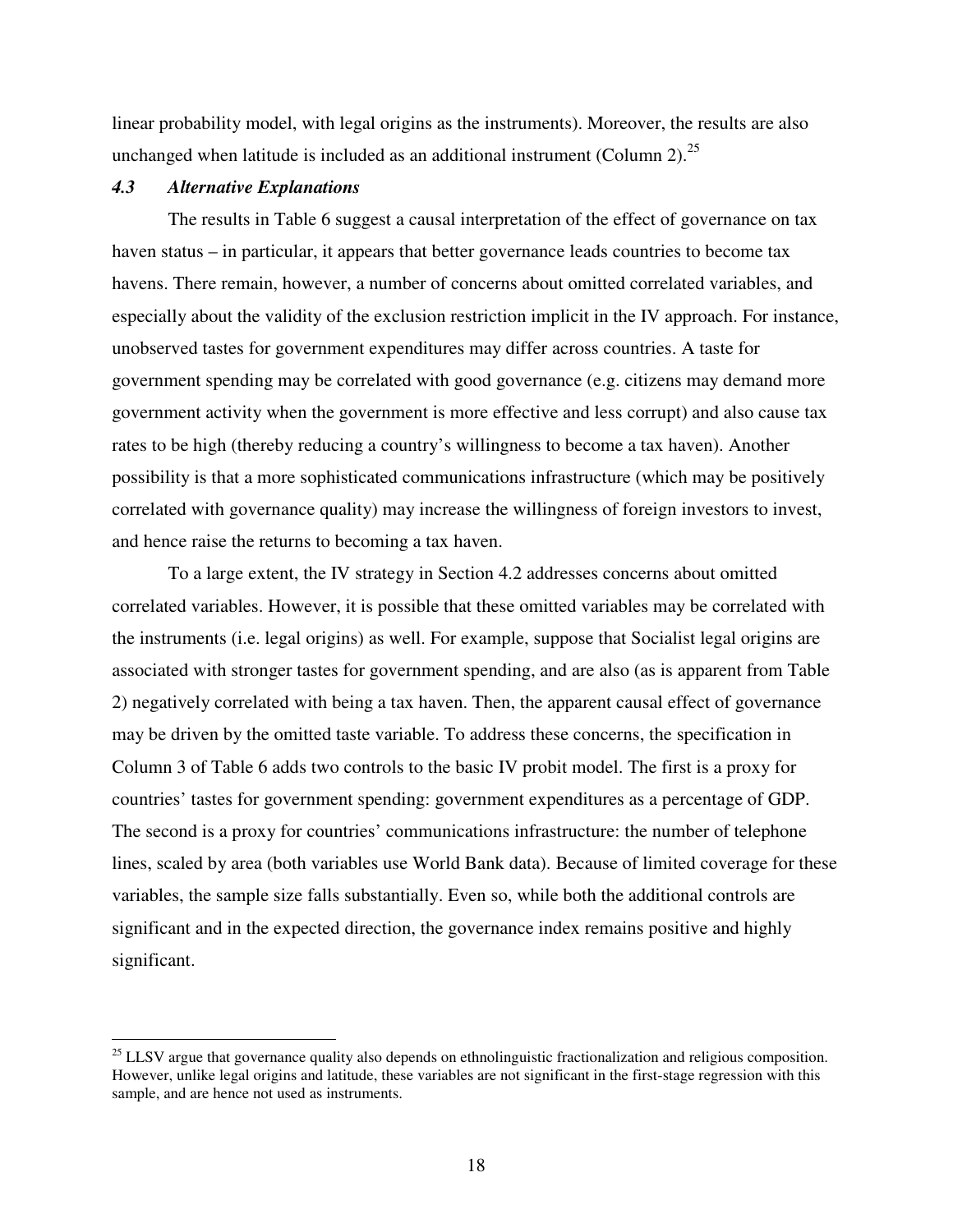The exclusion restriction may also be invalid if legal origins are correlated with cultural or linguistic links that facilitate cross-border investment and thus raise the returns to being a tax haven. For instance, suppose (as argued by LLSV) that British legal origins lead to higher governance quality. If British legal origins are also correlated with the use of the English language, then the apparent causal effect of governance on tax haven status found in Table 6 may instead be due to the effects on investment of the use of English. However, adding an indicator variable for the use of English as an official language in the regression reported in Column 3 actually strengthens the effect of governance. Thus, it does not seem that these omitted variables drive the basic results.

Among the other possible explanations for the observed correlation between governance quality and tax haven status, two warrant further discussion and analysis. The first relates to the effects of corruption on tax structure. It may be argued that countries that have high levels of corruption will tend to impose higher statutory tax rates on firms (whether foreign or domestic) in order to increase the bargaining power of corrupt government officials in negotiating bribes from taxpayers. This would make more corrupt countries less likely to become tax havens, while also having intrinsically worse governance scores. It is not possible to test this story simply by finding a proxy for the omitted variable, as the crucial issue is how the empirical link between governance and tax structure is interpreted.

Another important alternative explanation relates to the role of natural resources. There is a substantial literature on the effects of natural resource abundance on economic performance (e.g. Sachs and Warner, 1995). An argument that has been made in this literature is that the availability of natural resources may raise the returns to rent-seeking activity, and lower the quality of institutions. On the other hand, natural resource abundance is also a source of locational rents, which imply that optimal corporate taxes are relatively high; thus, natural resource abundant countries will be less likely to become tax havens. Because of the limited sample of countries for which data on natural resources (specifically, the value of subsoil assets per capita) are available, testing this explanation by adding subsoil assets to the model leads to inconclusive results.

Although neither of the last two alternative explanations can be readily tested within the confines of the model of tax haven status, both carry implications for the distribution of corporate tax rates across countries. In particular, they are premised on corporate tax rates being

19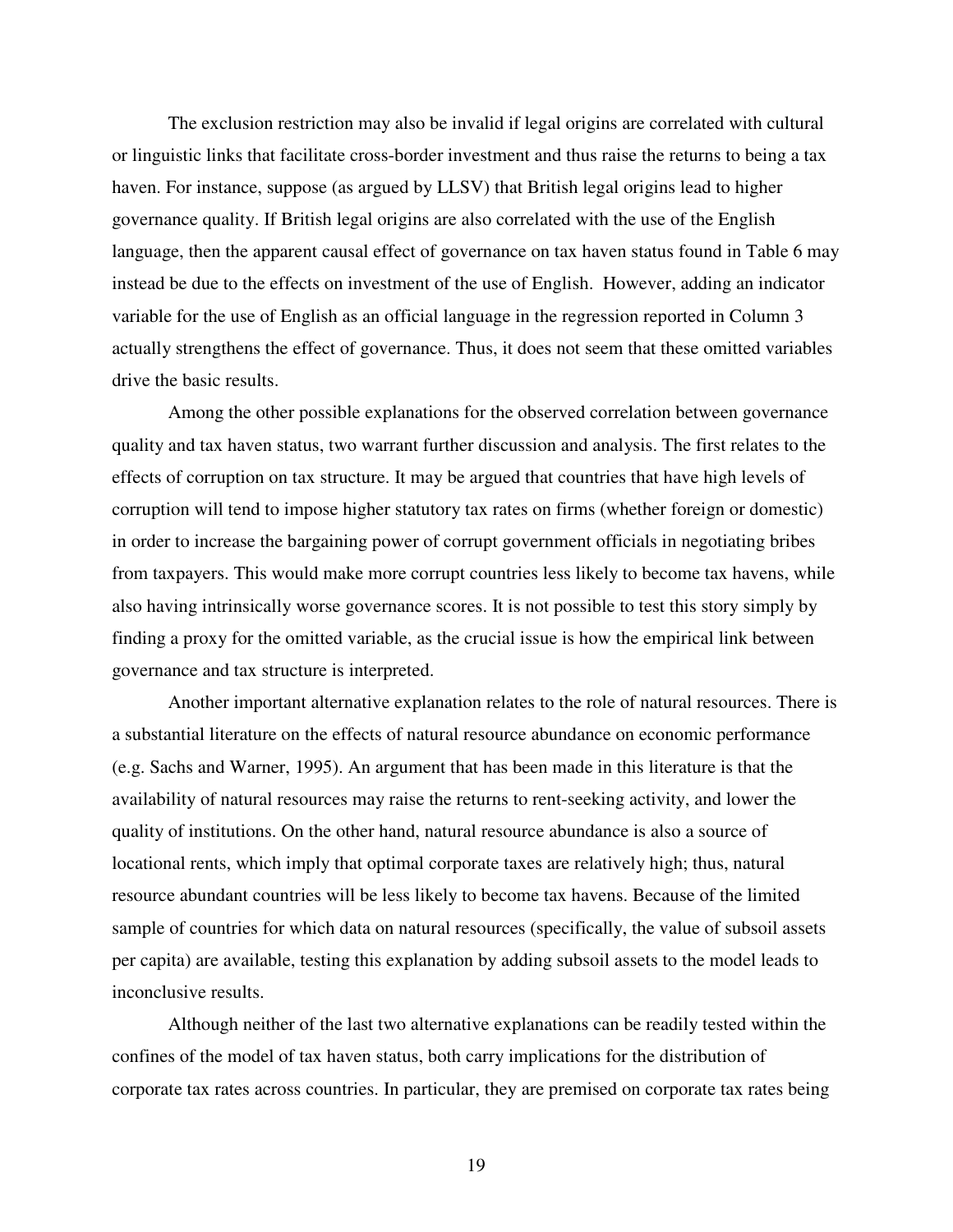higher in more corrupt and more resource-abundant countries, respectively. These implications are testable with the available data.

#### *4.4 The Determinants of Corporate Tax Rates*

The factors that determine cross-country and longitudinal variation in corporate tax rates are the subject of a growing empirical literature (e.g. Slemrod, 2004; Kenny and Winer, 2006; Hines, 2007). The analysis in this section uses data from the World Tax Database maintained by the Office of Tax Policy Research at the University of Michigan on the top statutory corporate tax rate for 2002 (the latest year for which there are data with extensive coverage). As reported in the first row of Table 3b, these data are available for 148 countries (although the number of countries for which all independent variables are available is somewhat smaller); the mean tax rate is approximately 29%. Figure 3 plots this tax rate against the governance index. There is a definite, albeit weak, negative relationship: i.e. better-governed countries tend to have lower top statutory corporate tax rates. Particularly noteworthy is what might be characterized as the empty southwest quadrant – i.e. the virtual absence of countries that have both low governance scores and low tax rates.

The determinants of these tax rates are reported in Table 7. A Tobit specification is used, as tax rates are potentially left-censored at zero. The sample is restricted throughout to UN members, to ensure that the tax rates are chosen by sovereign governments that enjoy fiscal autonomy. Column 1 of Table 7 reports results using the same set of independent variables as in Table 4, Column 1 (the basic logit model of tax haven status). The negative coefficient (-2.998) on the governance index is consistent with the estimated positive effect of governance on tax haven status. The controls are generally insignificant (although landlocked status is negative and of borderline significance). In Column 2, a number of additional controls are introduced.<sup>26</sup> In particular, the value of subsoil assets appears unrelated to the corporate tax rate (with the point estimate being very small and negative). Although missing data for these additional variables reduces the sample size to just 60, the effect of governance is stronger than in Column 1.

 $26$  The fraction of the population that lives within 100 km of the coast (a measure of openness constructed by Gallup, Sachs and Mellinger (1999) that was not used in the basic model in Table 4 because of its limited coverage) has a negative and significant effect. This reinforces the broader finding that openness tends to be associated with lower tax rates (as suggested by the negative coefficients on distance and landlocked status). Unobserved tastes for government spending are proxied by government expenditure as a percentage of GDP (which has a strongly positive effect, as expected). The indicator variable for parliamentary systems has a positive, albeit insignificant, effect.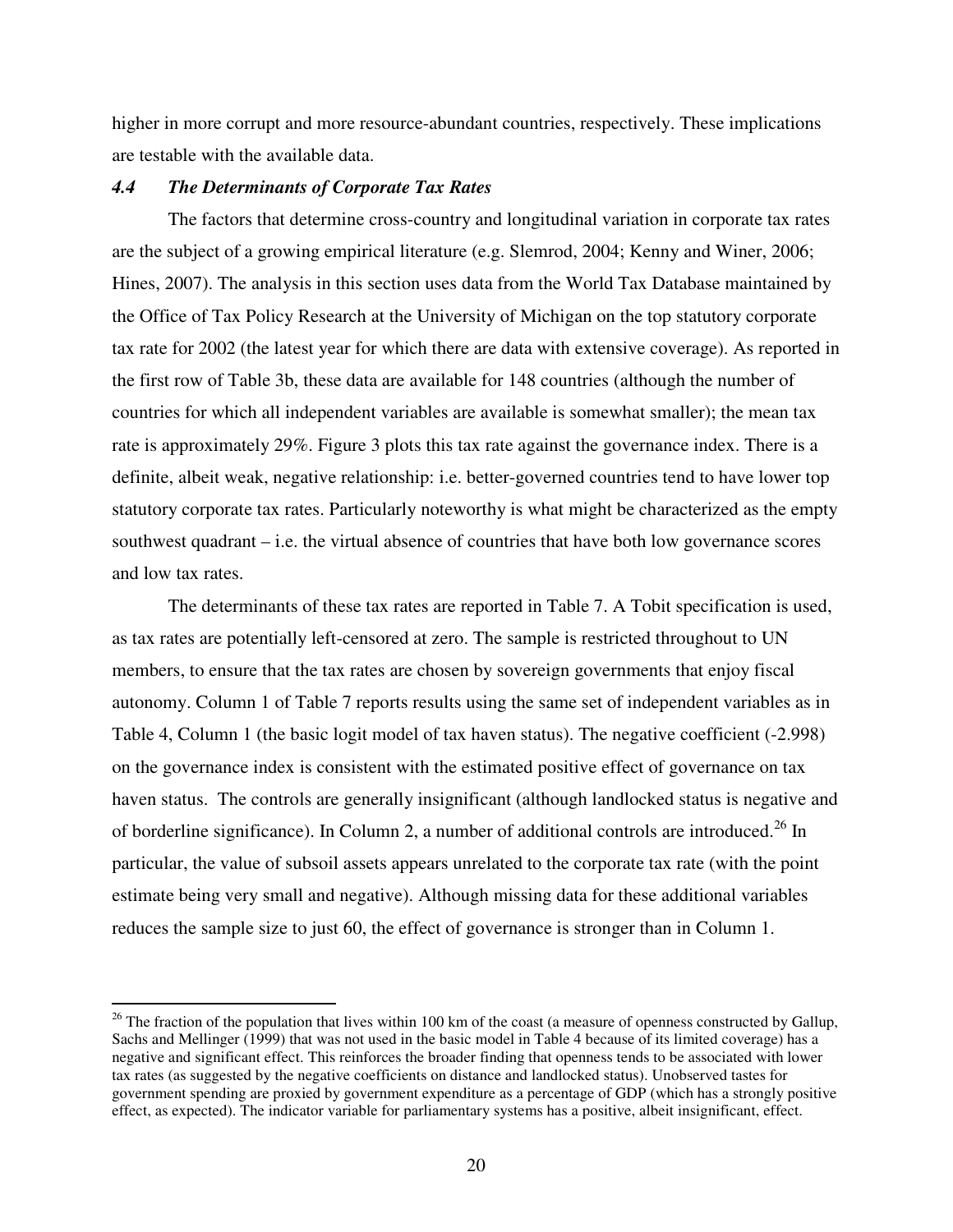In order to test the alternative explanation relating to corruption, the specification in Column 3 replaces the governance index with its various components. Generally, these have negative effects on corporate tax rates, with government effectiveness being significant despite the strong multicollinearity among the subindices. However, VA (voice and accountability) and CC (control of corruption) both have positive point estimates (though neither is significant). The latter implies that more corrupt countries tend to have (weakly) *lower* tax rates. Hence, the evidence clearly does not suggest that (controlling for other relevant factors) countries with higher levels of corruption have higher statutory corporate tax rates, as implied by the alternative explanation outlined in Section 4.3.

In order to shed more light on the nature of the causal relationship between governance and tax rates, Column 4 of Table 7 reports the results of an instrumental-variable Tobit model (using legal origins as instruments for the governance index). The effect of governance remains significant, and indeed is of dramatically larger magnitude. The point estimate of -23.130 suggests that (for uncensored observations) a one standard deviation increase in the governance index from its mean of zero would lead to a fall in the corporate tax rate from the maximum observed in the sample (55% in Kuwait) to below the U.S. rate of 35%. A linear 2SLS specification leads to consistent results, with a smaller but nonetheless comparable point estimate (of approximately  $-16$ ).<sup>27</sup> The effects of the control variables in the IV Tobit specification are generally similar to those in the previous columns.<sup>28</sup> Most importantly (given the discussion in Section 4.3), the effect of subsoil assets remains insignificant, with a negative coefficient (as in Column 2).

This analysis thus provides no evidence to suggest that (controlling for other relevant factors) countries with larger natural resource endowments have higher corporate rates. This casts doubt on the natural resource hypothesis discussed in Section 4.3 above. Another piece of evidence in the same direction is reported in the final row of Table 3a. This examines the difference in the mean governance index for small tax havens and small nonhavens, restricting

 $27$  This large effect of governance on tax rates (relative to that in Column 1) suggests that improvements in governance may lead to a substantial positive effect on the unobserved taste for government activity; in turn, this leads to higher tax rates, thus dampening the fall in tax rates caused by better governance *per se*. Moreover, the effect on tastes for government activity is apparently not fully captured by the government expenditures variable, possibly because this variable combines both beneficial government activities and government overspending. <sup>28</sup> The variables capturing openness (notably landlocked status) have a negative effect on tax rates, and GDP per capita has a positive effect. The positive impact of having a parliamentary system is now of borderline significance.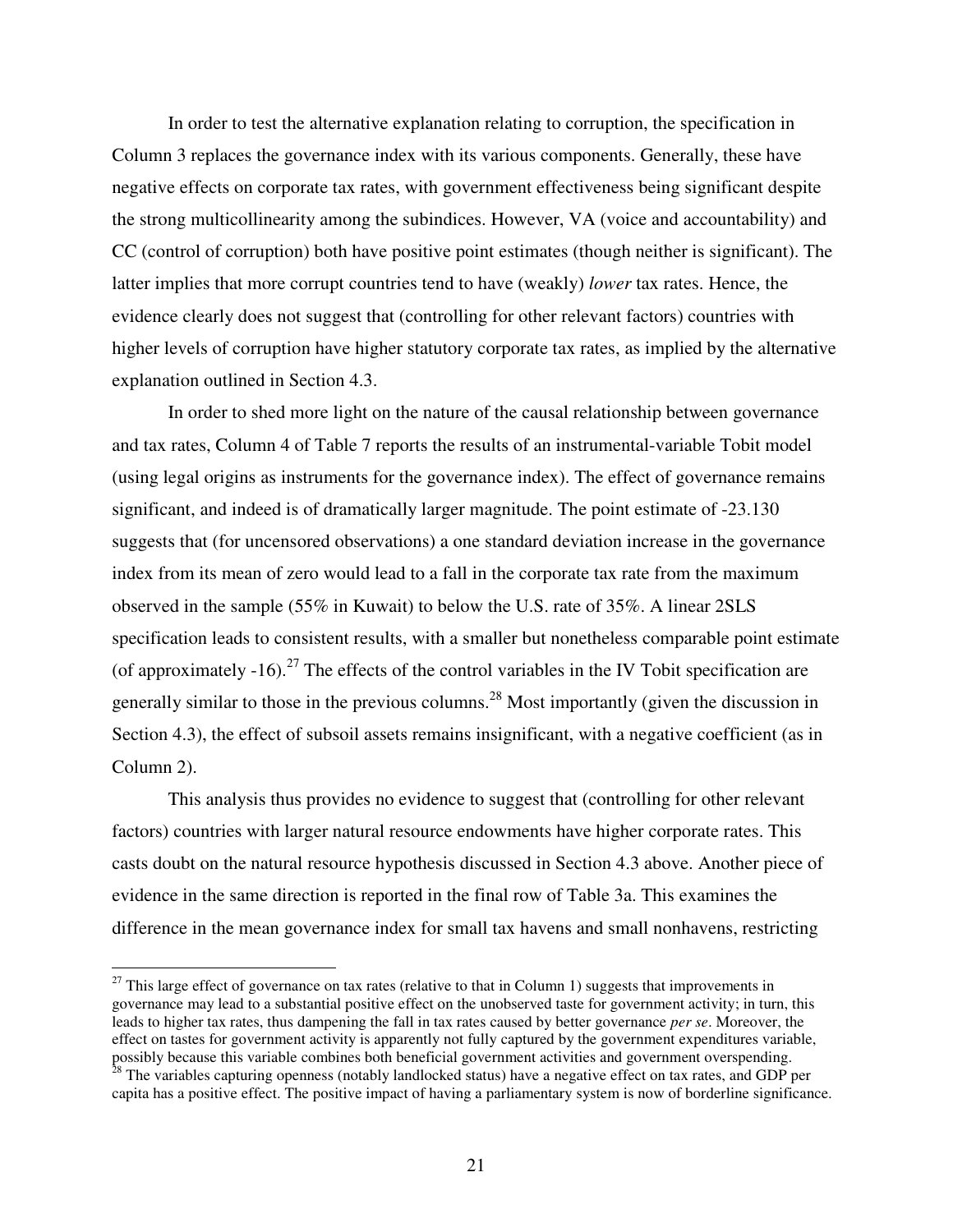the sample to only those countries that have zero subsoil assets (i.e. no discernible natural resource wealth); "small" countries are defined as those with populations below one million. The number of countries is very small (7 havens and 4 nonhavens). Nonetheless, the mean governance index for the havens is substantially higher than that for the nonhavens, and (despite the small sample) the difference is of borderline statistical significance. As none of the countries involved in this comparison have valuable subsoil assets, it appears unlikely that the wider differences in governance characteristics between havens and nonhavens are likely to be explained by the effects of natural resource abundance.

#### *5. Interpretation*

The evidence that tax havens are better-governed than comparable nonhavens does not identify the mechanism through which governance affects the propensity to become a tax haven. There are two possible alternative channels through which this relationship might operate. The first possibility is that better-governed countries may make better policy choices. As discussed in Section 2, the welfare-maximizing (source-based) corporate tax rate for a small economy facing a perfectly elastic supply of capital is zero (Diamond and Mirrlees, 1971; Gordon, 1986). Bettergoverned countries may choose policies that are closer to this optimum for a variety of reasons (such as greater weight being attached to social welfare in formulating government policy). The second possibility is that all small countries ideally would like to be tax havens, independent of their governance characteristics, but that only better-governed countries can credibly commit not to expropriate foreign investors (either directly or through higher future taxes). Since this commitment is necessary for low taxes to induce high levels of foreign investment, the returns to being a tax haven would be sufficiently high only for better-governed countries.

It is possible to shed some light on these explanations by analyzing how the effect of tax rates on FDI varies with governance.<sup>29</sup> This analysis uses data from the Bureau of Economic Analysis (BEA) on FDI by U.S. firms in 60 countries in 1999. For each of these countries, it is possible to observe the total assets owned by U.S. firms in 1999, and to compute the tax rate faced by these firms. Following Hines and Rice (1994), the tax rate for a country is defined as the minimum of the average effective tax rate for U.S. firms observed in the sample, and the

<sup>&</sup>lt;sup>29</sup> Goodspeed *et al.* (2006) find that higher levels of corruption reduce FDI inflows; the focus here, however, is on the *interaction* of governance and tax rates.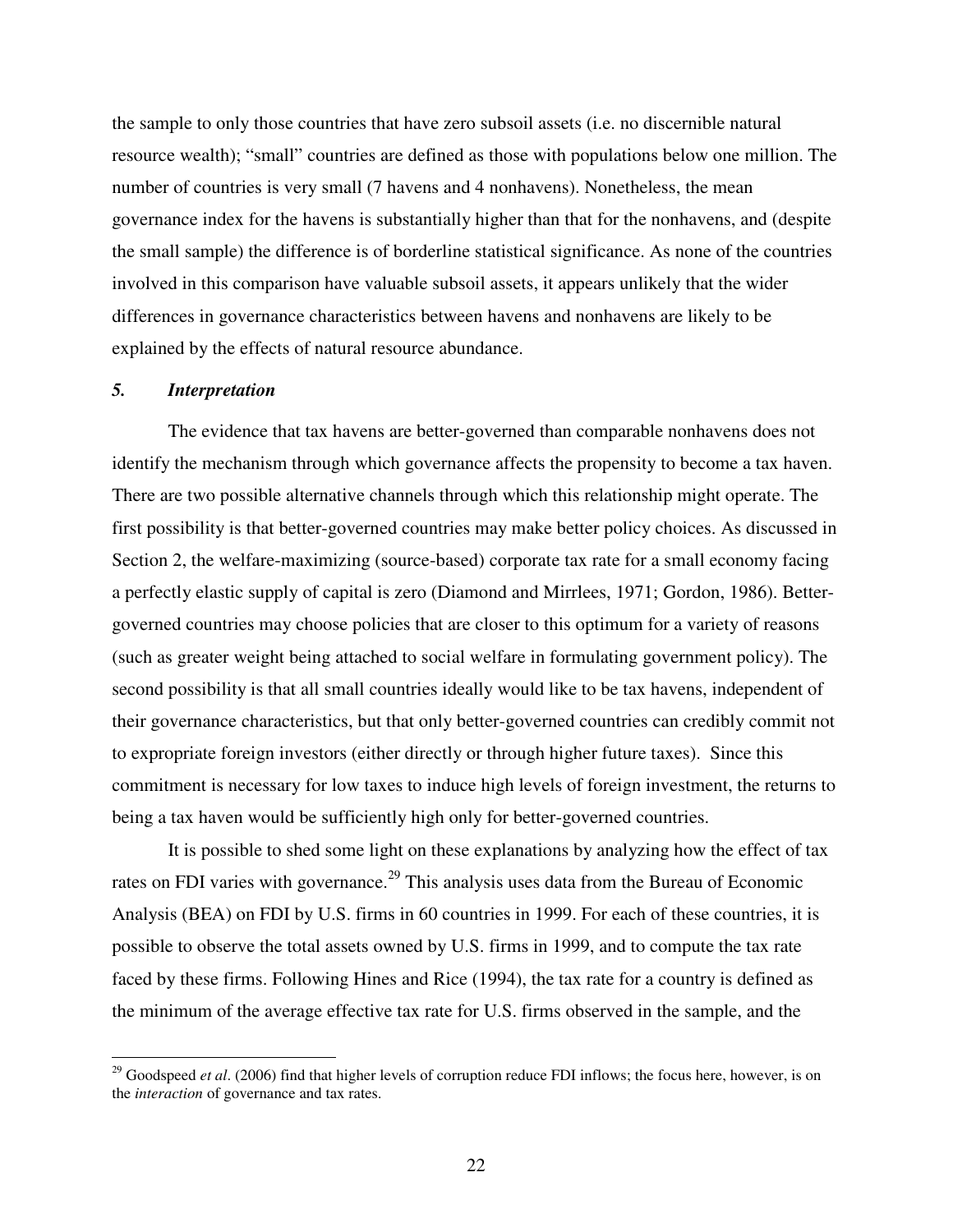country's statutory corporate tax rate. These data are matched with the governance index, GDP per capita and population for each country.<sup>30</sup> The summary statistics are reported in Table 3b. Note that the mean tax rate for these 60 countries is approximately 21%, and their average governance score (about 0.7) is considerably higher than the zero mean for all countries.

In Table 8, the countries in this sample are divided at the median governance index to form two subsamples of better-governed and less well-governed countries (each consisting of 30 countries). Column 1 reports results for the former subsample: controlling for GDP and population, there is a substantial and highly significant negative effect of the tax rate on US FDI in better-governed countries. The -0.0712 coefficient in Column 1 implies that one percent lower tax rates are associated with seven percent greater investment in these countries. Column 2 reports the results for less well-governed countries, for which the estimated tax effect is again negative (-0.0162), but considerably smaller in magnitude and statistically indistinguishable from zero. Thus, it appears that the elasticity of FDI with respect to taxes is greater in better-governed countries.

Figure 4 illustrates this pattern. The bars depict mean ratios of US FDI (i.e. assets owned by U.S. firms in 1999) to GDP for four groups of countries: those with below-median governance indices and below-median tax rates, those with below-median governance indices and above-median tax rates, those with above-median governance indices and below-median tax rates, and those with above-median governance indices and above-median tax rates. The barchart suggests that for a well-governed country, moving from a high to a low tax rate has a substantial effect on FDI. However, for a less well-governed country, the gains in terms of additional FDI from reducing tax rates appear to be considerably smaller. It appears that the returns to being a tax haven are greater for better-governed countries, as such countries are able to attract FDI by offering credible commitments to future policies necessary to induce FDI inflows to respond to lower announced tax rates.

 $30$  The governance index is for 2000 or the closest available year, rather than for 2004 as in the earlier analysis, in order to match the 1999 FDI data more closely. GDP and population are obtained from the Penn World Tables.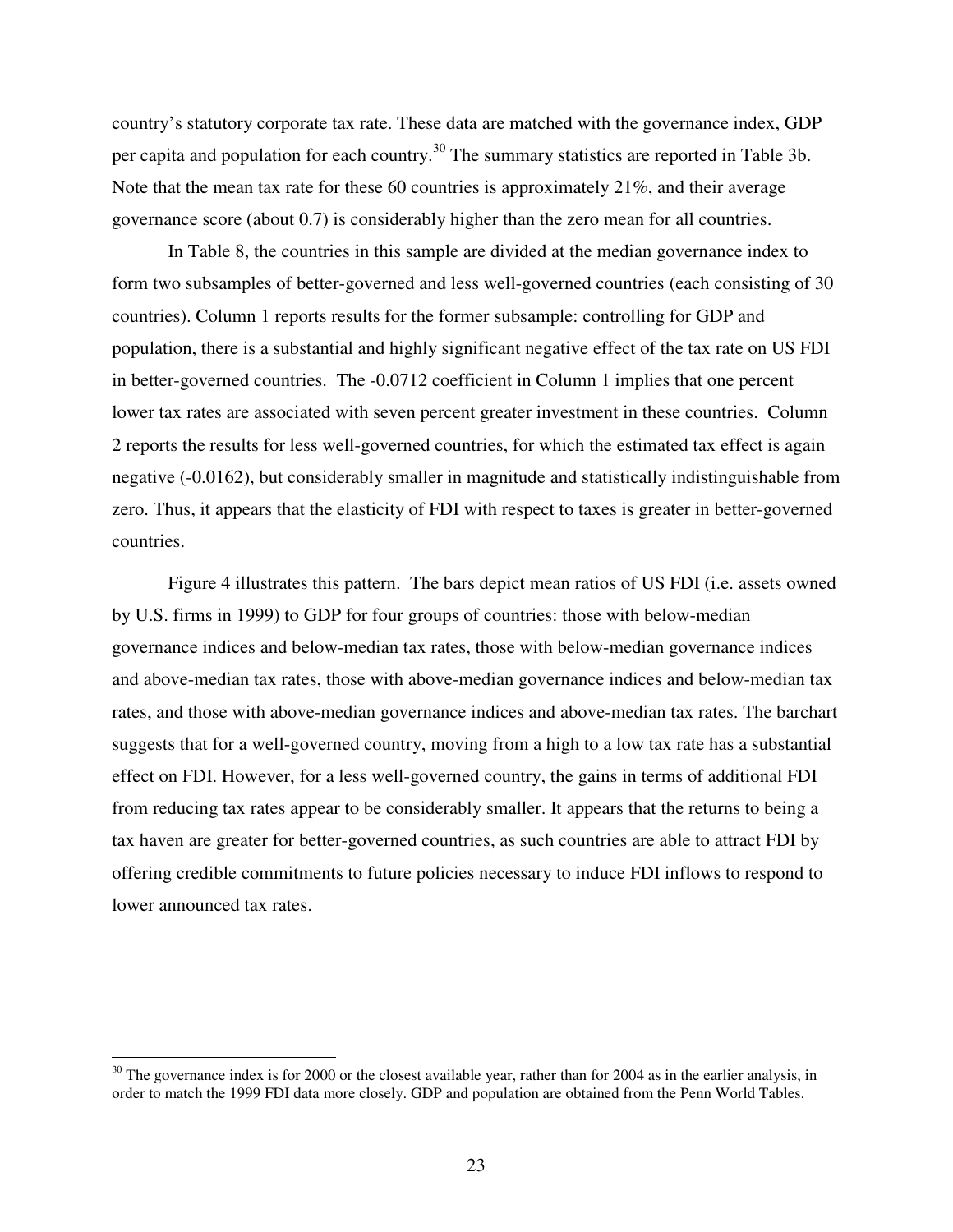### *6. Conclusion*

Tax havens are small countries, they are affluent countries, and they have high-quality governance institutions. While all of these characteristics are to some extent associated with each other, it is noteworthy that poorly governed countries, of which the world has many, virtually never appear as tax havens. Their absence cannot easily be attributed to the desire on the part of poorly governed countries to conform to international tax norms, since these countries are not otherwise known for their conformity, and international tax norms are in any case not very well established. Instead, the most likely explanation is that tax havens are unsuccessful in the absence of high quality governance, and anticipating that, poorly run governments do not even attempt to become tax havens. Whether the absence of more tax havens is a good or a bad thing for the world as a whole is a fascinating question that lies beyond the scope of this paper, but from the standpoint of individual countries, the inability to tailor tax policies to maximum national advantage simply adds to the many woeful costs of poor governance.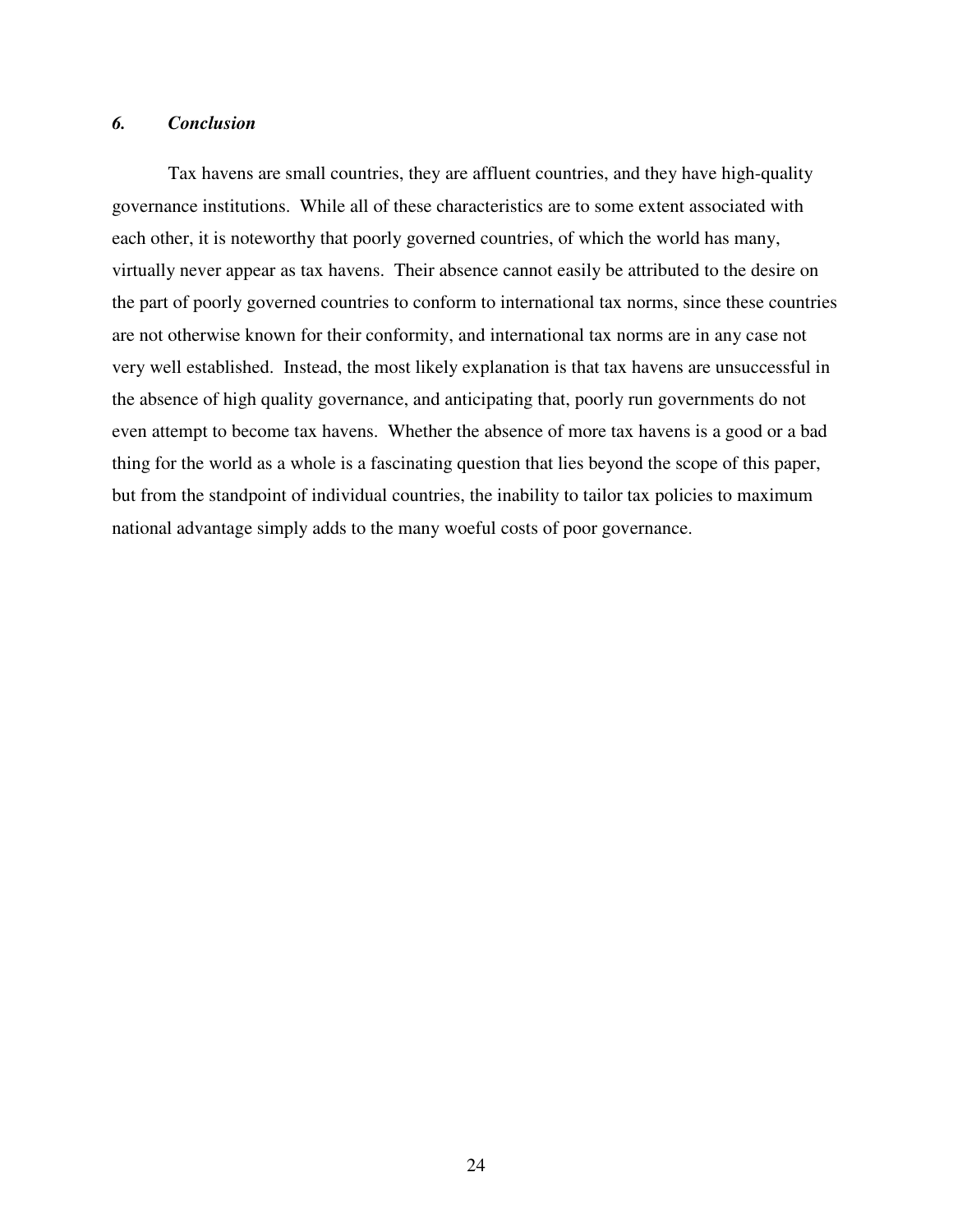#### **References**

- Altshuler, R. and H. Grubert (2003) "Repatriation Taxes, Repatriation Strategies and Multinational Financial Policy" *Journal of Public Economics*, 87, 73-107.
- Altshuler, R. and H. Grubert (2004) "Taxpayer Responses to Competitive Tax Policies and Tax Policy Responses to Competitive Taxpayers: Recent Evidence" *Tax Notes International*, 34, 1349-1362.
- Altshuler, R., H. Grubert and T. S. Newlon (2001) "Has U.S. Investment Abroad become More Sensitive to Tax Rates?" in J.R. Hines Jr. (ed.) *International Taxation and Multinational Activity* Chicago: University of Chicago Press, 9-32.
- Beck, T., G. Clarke, A. Groff, P. Keefer and P. Walsh (2001) "New Tools in Comparative Political Economy: The Database of Political Institutions" *World Bank Economic Review*, 15, 165-176.
- Belsley, D. A., E. Kuh and R. E. Welsch (1980) *Regression Diagnostics* New York: John Wiley & Sons.
- Borck, R. and M. Pfluger (2006) "Agglomeration and Tax Competition" *European Economic Review*, 50, 647-668.
- Curry, J. and M. K. Kahr (2004) "Individual Foreign-Earned Income and Foreign Tax Credit, 2001" *Statistics of Income Bulletin*, 23, 98-120.
- Dehejia, R. H. and S. Wahba (2002) "Propensity Score-Matching Methods for Nonexperimental Causal Studies" *Review of Economics and Statistics*, 84, 151-161.
- Desai, M. A., C. F. Foley and J. R. Hines Jr. (2003) "Chains of Ownership, Tax Competition, and the Location Decisions of Multinational Firms" in H. Herrmann and R. Lipsey, eds. *Foreign Direct Investment in the Real and Financial Sector of Industrial Countries* Berlin: Springer-Verlag, 61-98.
- Desai, M. A., C. F. Foley and J. R. Hines Jr. (2006a) "The Demand for Tax Haven Operations" *Journal of Public Economics*, 90, 513-531.
- Desai, M. A., C. F. Foley and J. R. Hines Jr. (2006b) "Do Tax Havens Divert Economic Activity?" *Economics Letters*, 90, 219-224.
- Devereux, M. P. (2006) "The Impact of Taxation on the Location of Capital, Firms and Profit: A Survey of Empirical Evidence" Mimeograph, University of Warwick.
- Diamond, W. H. and D. B. Diamond (2002) *Tax Havens of the World* Newark, NJ: Matthew Bender Books.

Diamond, P. and J. Mirrlees (1971) "Optimal Taxation and Public Production, I: Production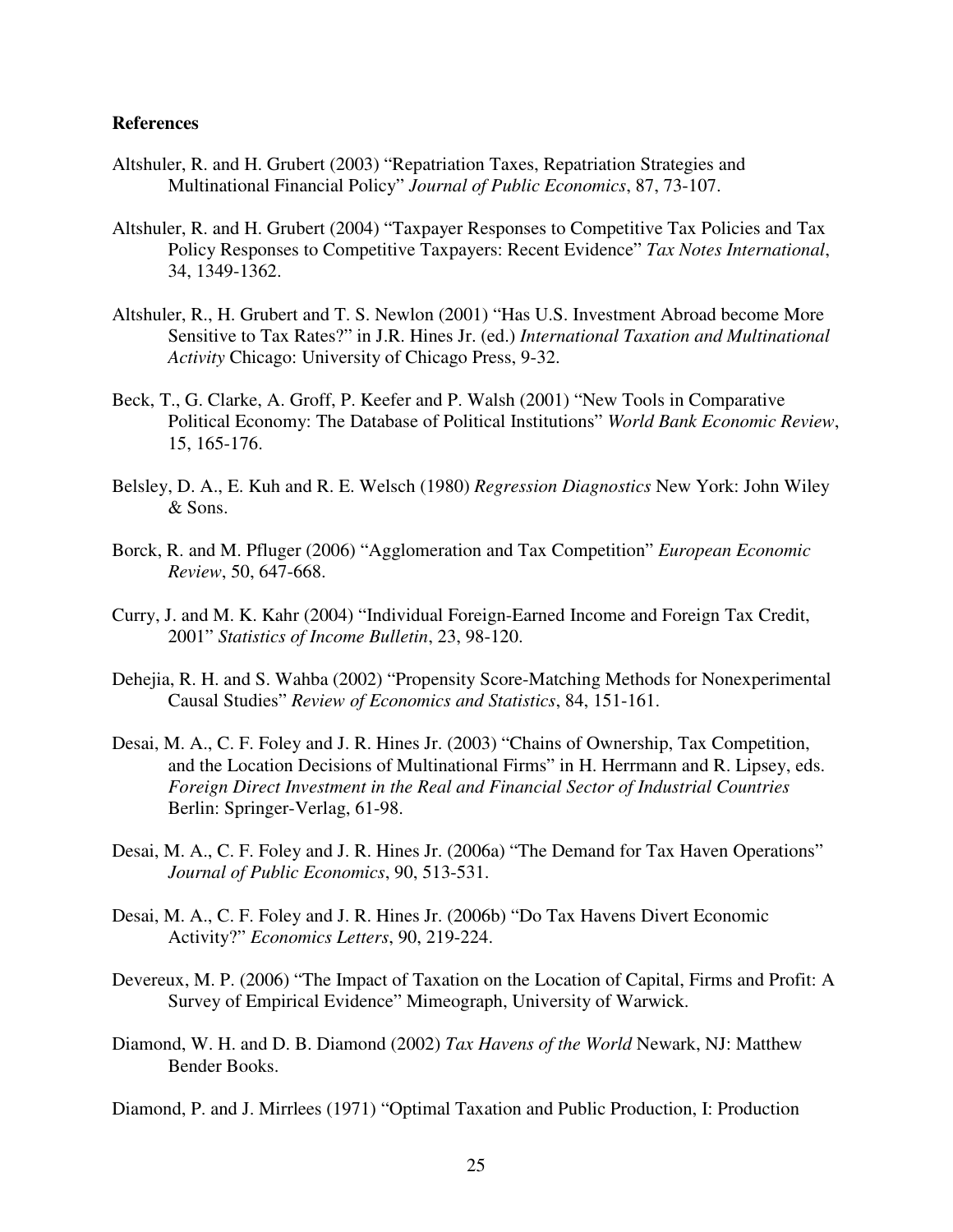Efficiency; II: Tax Rules" *American Economic Review*, 61, 8-27, 261-278.

- Fisman, R. and E. Miguel (2006) "Cultures of Corruption: Evidence from Diplomatic Parking Tickets" NBER Working Paper 12312.
- Funke, M. (2002) "Determining the Taxation and Investment Impacts of Estonia's 2000 Income Tax Reform" *Finnish Economic Papers*, 15, 102-109.
- Gallup, J. D., J. D. Sachs and A. Mellinger (1999) "Geography and Economic Development" CID Working Paper No. 1.
- Goodspeed, T., J. Martinez-Vasquez and L. Zhang (2006) "Are Other Government Policies More Important than Taxation in Attracting FDI?" Andrew Young School of Policy Studies, Georgia State University, Working Paper 06-28.
- Gordon, R. H. (1986) "Taxation of Investment and Savings in a World Economy" *American Economic Review*, 76, 1086-1102.
- Gordon, R. H. (1992) "Can Capital Income Taxes Survive in Open Economies?" *Journal of Finance*, 47, 1159-1180.
- Gordon, R. H. and J. R. Hines, Jr. (2002) "International Taxation" in A. J. Auerbach and M. Feldstein, eds. *Handbook of Public Economics*, Volume 4, Amsterdam: North-Holland, 1395-1995.
- Hampton, M. P. and J. Christensen (2002) "Offshore Pariahs? Small Island Economies, Tax Havens, and the Re-configuration of Global Finance" *World Development*, 30, 1657- 1673.
- Hansen, N. A. and A. S. Kessler (2001) "The Political Geography of Tax H(e)avens and Tax Hells" *American Economic Review*, 91, 1103-1115.
- Hines, J. R., Jr. (1997) "Tax Policy and the Activities of Multinational Corporations" in A. J. Auerbach, ed. *Fiscal Policy: Lessons from Economic Research*, Cambridge, MA: MIT Press, 401-445.
- Hines, J. R., Jr. (1999) "Lessons from Behavioral Responses to International Taxation" *National Tax Journal*, 52, 305-322.
- Hines, J. R., Jr. (2005) "Do Tax Havens Flourish?" in J. M. Poterba (ed.) *Tax Policy and the Economy*, Vol. 19, Cambridge, MA: MIT Press, pp. 65-99.
- Hines, J. R., Jr. (2006) "Will Social Welfare Expenditures Survive Tax Competition?" *Oxford Review of Economic Policy*, 22, 330-348.

Hines, J. R., Jr. (2007) "Corporate Taxation and International Competition" in A. J.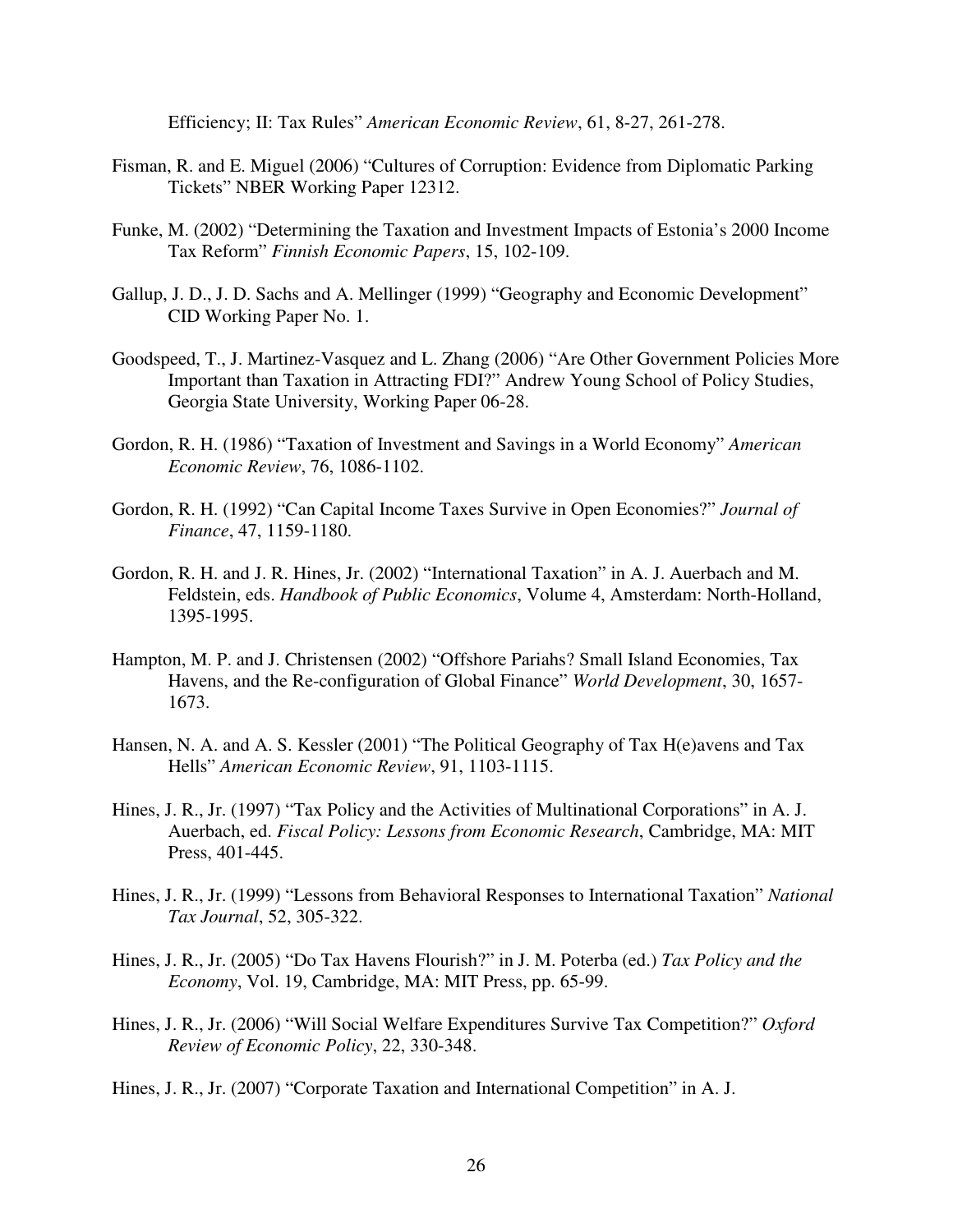Auerbach, J. R. Hines, Jr., and J. Slemrod, eds. *Taxing Corporate Income in the 21 st Century*, Cambridge, UK: Cambridge University Press.

- Hines, J. R., Jr. and E. M. Rice (1994) "Fiscal Paradise: Foreign Tax Havens and American Business" *Quarterly Journal of Economics*, 109, 149-182.
- Hishikawa, A. (2002) "The Death of Tax Havens" *Boston College International and Comparative Law Review*, 25, 389-417.
- Holik, D. S. (2005) "Foreign Trusts, 2002" *Statistics of Income Bulletin*, 25, 134-150.
- Kanbur, R. and M. Keen (1993) "*Jeux Sans Frontieres*: Tax Competition and Tax Coordination When Countries Differ in Size" *American Economic Review*, 83, 877-892.
- Kaufmann, D., A. Kraay and M. Mastruzzi (2005) "Governance Matters IV: Governance Indicators for 1996-2004" World Bank working paper.
- Keen, M. and D. Wildasin (2004) "Pareto-Efficient International Taxation" *American Economic Review*, 94, 259-275.
- Kenny, L. W. and S. L. Winer (2006) "Tax Systems in the World: An Empirical Investigation into the Importance of Tax Bases, Administration Costs, Scale and Political Regime" *International Tax and Public Finance*, 13, 181-215.
- Kind, H. J., K. H. M. Knarvik and G. Schjelderup (2000) "Competing for Capital in a 'Lumpy' World" *Journal of Public Economics*, 78, 253-274.
- Kudrle, R. T. and L. Eden (2005) "Tax Havens: Renegade States in the International Tax Regime?" *Law and Policy*, 27, 100-127.
- La Porta, R., F. Lopez-de-Silanes, A. Shleifer and R. Vishny (1999) "The Quality of Government" *Journal of Law, Economics, & Organization*, 15, 222-279.
- Li, G. (1985) "Robust Regression" in D. C. Hoaglin, F. Mosteller and J. W. Tukey, eds. *Exploring Data Tables, Trends, and Shapes* New York: John Wiley & Sons, 281-340.
- Masters, M. and C. Oh (2006) "Controlled Foreign Corporations, 2002" *Statistics of Income Bulletin*, 25, 193-232.
- OECD (1998) *Harmful Tax Competition: An Emerging Global Issue* Paris: OECD.
- OECD (2000) *Towards Global Tax Cooperation: Progress in Identifying and Eliminating Harmful Tax Practices*, Paris: OECD.
- OECD (2004) *The OECD's Project on Harmful Tax Practices: The 2004 Progress Report*, Paris: OECD.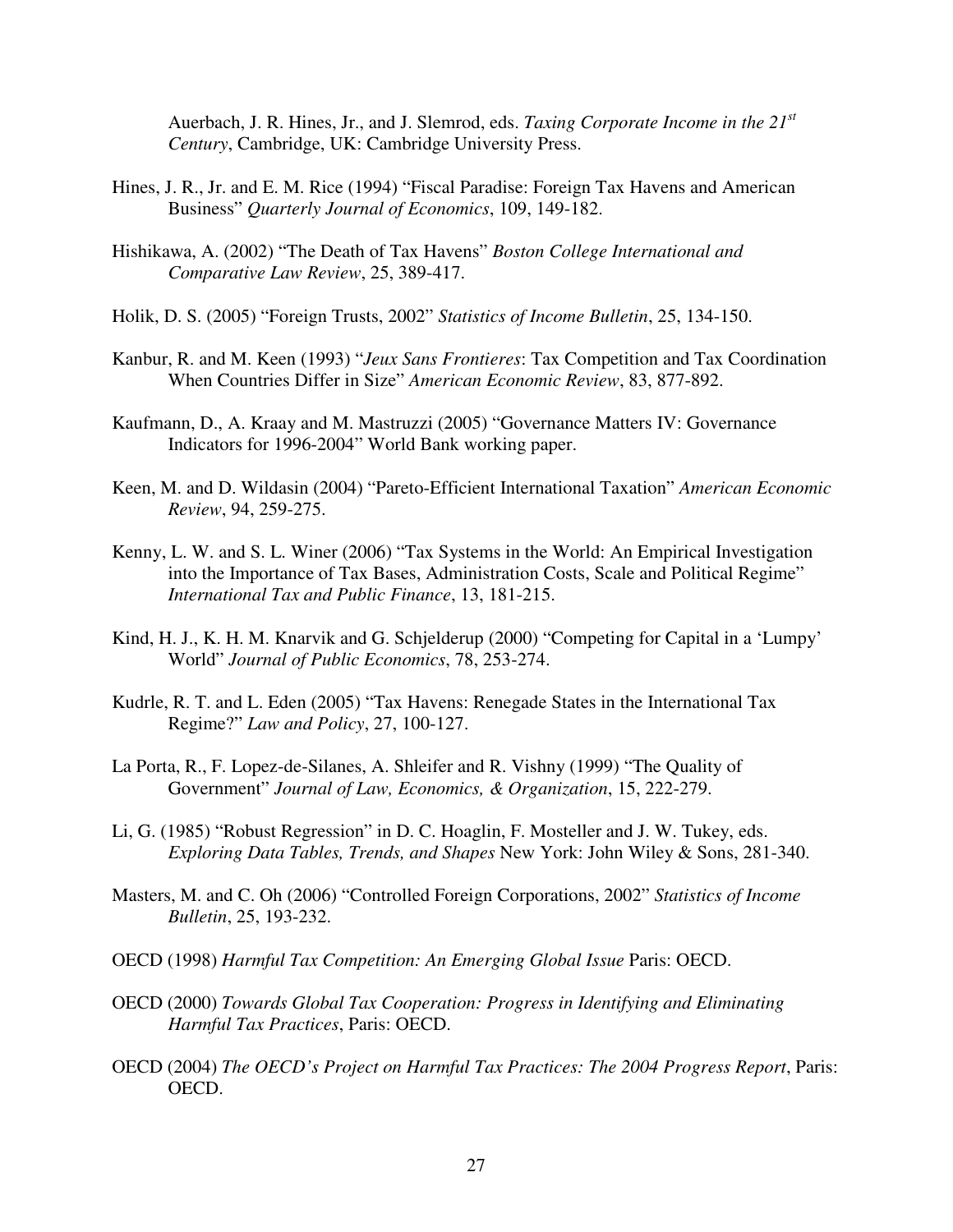- OECD (2006), *Tax Co-operation: Towards a Level Playing Field*, Paris: OECD.
- Rose, A. K. and M. Spiegel (forthcoming) "Offshore Financial Centers: Parasites or Symbionts?" *Economic Journal*.
- Sachs, J. D. and A. M. Warner (1995) "Natural Resource Abundance and Economic Growth" NBER Working Paper 5398.
- Slemrod, J. (2004) "Are Corporate Tax Rates, Or Countries, Converging?" *Journal of Public Economics*, 88, 1169-1186.
- Slemrod, J. and J. D. Wilson (2006) "Tax Competition with Parasitic Tax Havens" NBER Working Paper 12225.
- Wooldridge, J. M. (2002) *Econometric Analysis of Cross Section and Panel Data*, MIT Press, Cambridge, MA.
- World Bank (2006) *Where is the Wealth of Nations? Measuring Capital for the 21 st Century*, World Bank, Washington, DC.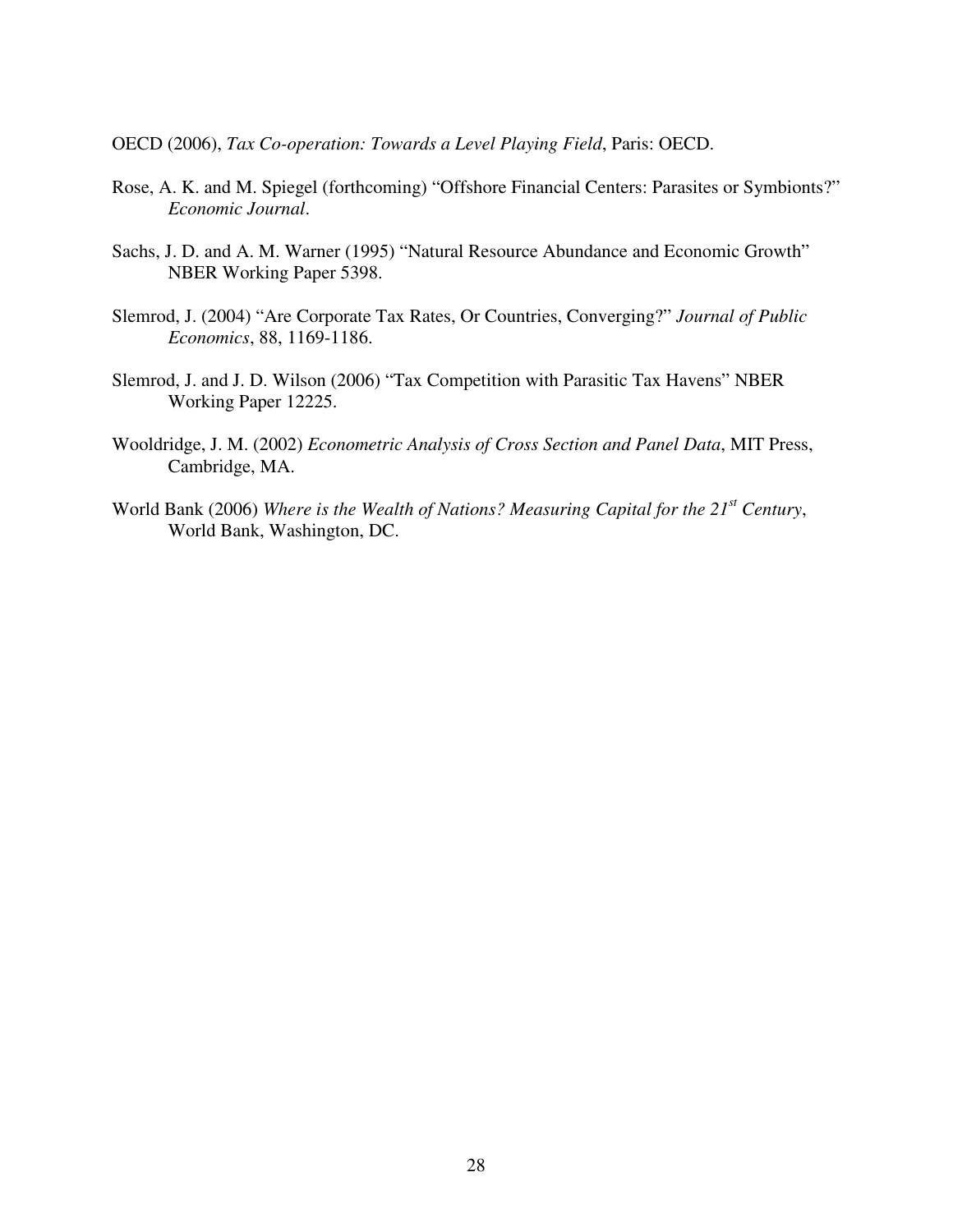## **Data Appendix**

#### **Tax Haven Status:**

Source: based on Hines and Rice (1994, Appendix 2, p. 178)

Indicator variable (=1 if the country appears on the list of tax havens in Hines and Rice (1994). 39 of the 41 countries and territories on their list (i.e. all apart from "UK Caribbean islands" and St. Martin), can be matched with current jurisdictions for which data on the other variables is available.<sup>31</sup>

The alternative (OECD) measure of tax haven status is based on the list of 35 countries and territories in OECD (2000, p. 17). However, this list does not include 6 countries and territories that were deemed by the OECD to satisfy its criteria for tax haven status, but which made "advance commitments" to eliminate allegedly harmful tax practices. The dataset in this paper adds these 6 jurisdictions (as listed in various sources, such as Hishikawa (2002, fn. 72, p. 397)) to the 35 in OECD (2000, p. 17) to form a combined list of 41 jurisdictions that are tax havens according to the OECD definition.<sup>32</sup>

#### **Governance Index:**

Source: Kaufmann, Kraay and Mastruzzi (2005)

This index is obtained by taking the (unweighted) mean of 5 of the 6 governance measures constructed by Kaufmann *et al.* (2005) for the year 2004, as specified in Equation (1). It is a continuous variable over the approximate interval (-2.5, 2.5), normalized to have mean 0 and standard deviation 1 (across all countries and territories), with higher values indicating better governance. The analysis of investment elasticities in Table 8, however, uses governance measures for the year 2000, in the interests of consistency with the investment data (which cover 1999).

#### **GDP per capita:**

Source: the World Bank's *World Development Indicators* (WDI), available at http://econ.worldbank.org GDP per capita is expressed in thousands of US\$, in PPP terms, for 2004. For countries and territories for which GDP data are missing in WDI, estimates of GDP per capita (also in thousands of US\$, in PPP terms, for 2004 or the nearest available year) provided in the CIA's World Factbook (available at https://www.cia.gov/cia/publications/factbook/) are used.<sup>33</sup>

#### **Population:**

Source: the World Bank's *World Development Indicators* (WDI), available at http://econ.worldbank.org Population is expressed in thousands, for 2004. For countries and territories for which population data are missing in WDI, estimates of population (also in thousands, for 2004 or the nearest available year) provided in the CIA's World Factbook are used.<sup>34</sup>

#### **UN Member:**

<sup>&</sup>lt;sup>31</sup> The omission of "UK Caribbean islands" and St. Martin, for which no matching data could be found, does not appear to be a serious problem. "UK Caribbean islands" is a general term used by the Bureau of Economic Analysis (BEA) for British dependencies in the Caribbean, most of which (Anguilla, Montserrat, Cayman Islands, and Turks and Caicos Islands) are included separately in the dataset. St. Martin is a Caribbean island that is divided between the Netherlands Antilles and Guadeloupe (both of which are included in the dataset).

<sup>&</sup>lt;sup>32</sup> However, the OECD lists the Channel islands of Jersey and Guernsey as separate entities, while in this paper they are combined together (as the Channel Islands) for consistency with the classification of Hines and Rice (1994). Thus, the OECD criteria actually define a list of 40 tax havens.

<sup>&</sup>lt;sup>33</sup> Note, however, that the analysis in Table 8 uses GDP per capita for 2000, obtained from the Penn World Tables, for greater consistency with the investment data (which covers 1999).

<sup>&</sup>lt;sup>34</sup> Note, however, that the analysis in Table 8 uses population for 2000, obtained from the Penn World Tables, for greater consistency with the investment data (which covers 1999).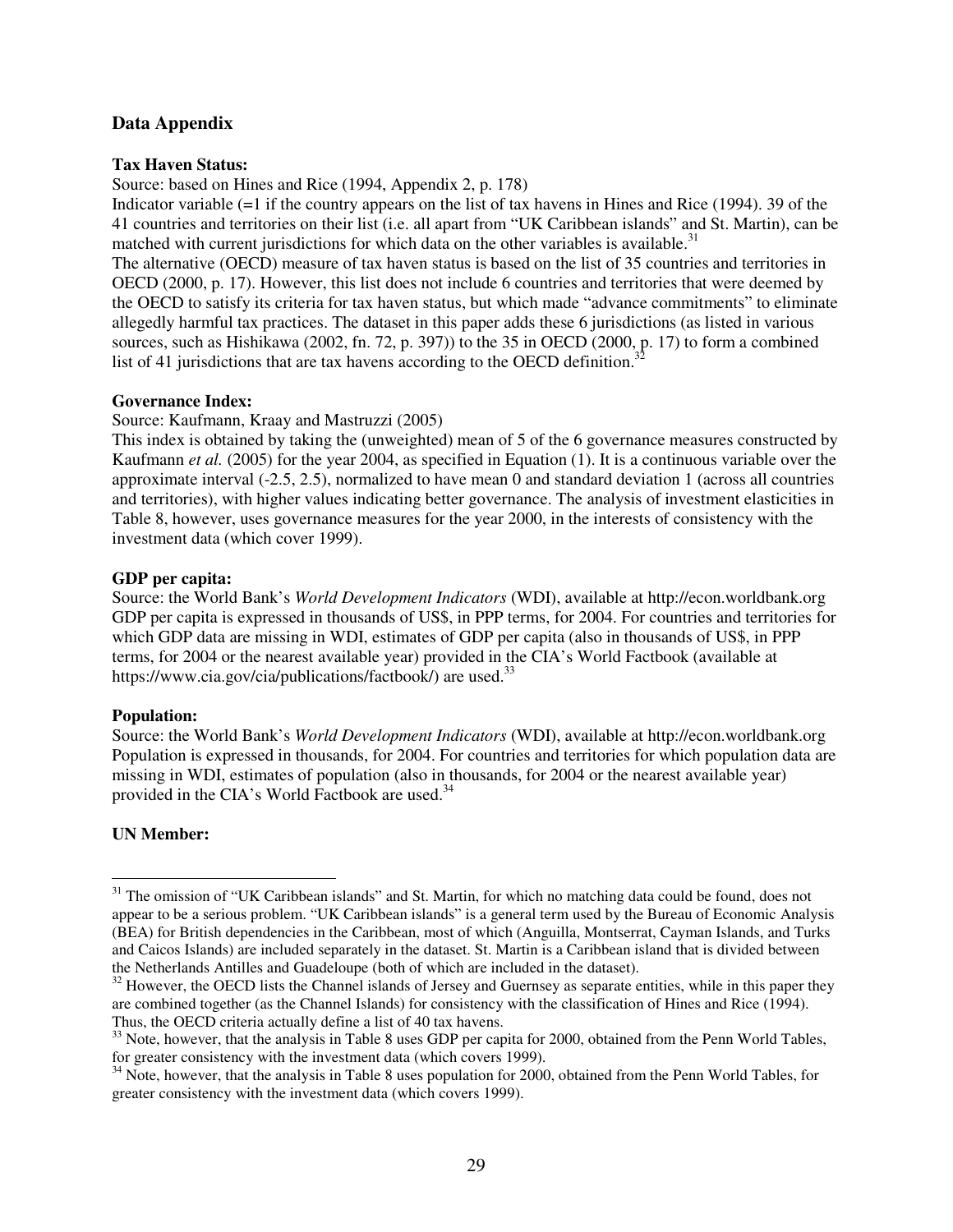Source: obtained from the list of member states provided on the UN's website, at http://www.un.org/Overview/unmember.html An indicator variable  $(= 1)$  if the country was a member of the United Nations Organization in 2004).<sup>35</sup>

### **Distance by Air:**

Source: Gallup, Sachs and Mellinger (1999)

Measured in km, this variable represents the "the smallest distance of the country's capital city to one of the following three cities: New York, Rotterdam, or Tokyo." (Gallup *et al*., 1999, fn. 13, pp. 4-5). For countries with missing values of this variable, but with nonmissing values for a close neighboring country, the latter is used as a proxy.

### **Landlocked:**

Source: Gallup, Sachs and Mellinger (1999)

Indicator variable (=1 if the country is landlocked). For countries with missing values of this variable in Gallup, Sachs and Mellinger (1999), the data are supplemented using the similar variable in the Centre d'Etudes Prospectives et D'Informations Internationale (CEPII) dataset (available on Thierry Mayer's website at: http://team.univ-paris1.fr/teamperso/mayer/data/data.htm), and using information in the CIA's World Factbook.

#### **Area:**

Source: the CEPII dataset (available on Thierry Mayer's website); measured in square km.

### **Island:**

Source: Coded using information in the CIA's World Factbook; indicator variable (=1 if the country is an island).

## **Fraction of Population within 100km of Coast:**

Source: Gallup, Sachs and Mellinger (1999); defined as: "The proportion of a country's total land area within 100 km. of the ocean coastline, excluding coastline in the arctic and sub-arctic region above the winter extent of sea ice" (Gallup, Sachs and Mellinger, 1999, p. 35).

#### **Parliamentary System:**

Source: The World Bank's Database of Political Institutions (Beck *et al*., 2001)

#### **Use of English as an Official Language:**

Source: based on information in the CEPII dataset (available on Thierry Mayer's website) Indicator variable (=1) if English is listed as one of the country's official languages (note that the CEPII dataset lists up to 3 official languages for each country).

#### **Ethnolinguistic Fractionalization:**

Source: LLSV (1999); defined as the average value of 5 different indices of ethnic and linguistic fractionalization; the values range from 0 to 1, with higher values indicating greater heterogeneity. See LLSV (p. 238) for more details.

#### **Latitude:**

Source: LLSV (1999); the absolute value of the country's latitude, scaled to lie in the interval [0, 1].

## **Legal Origins:**

<sup>&</sup>lt;sup>35</sup> Note that Montenegro, which was admitted to the UN in 2006, is not included (and is considered as part of Serbia and Montenegro in the dataset).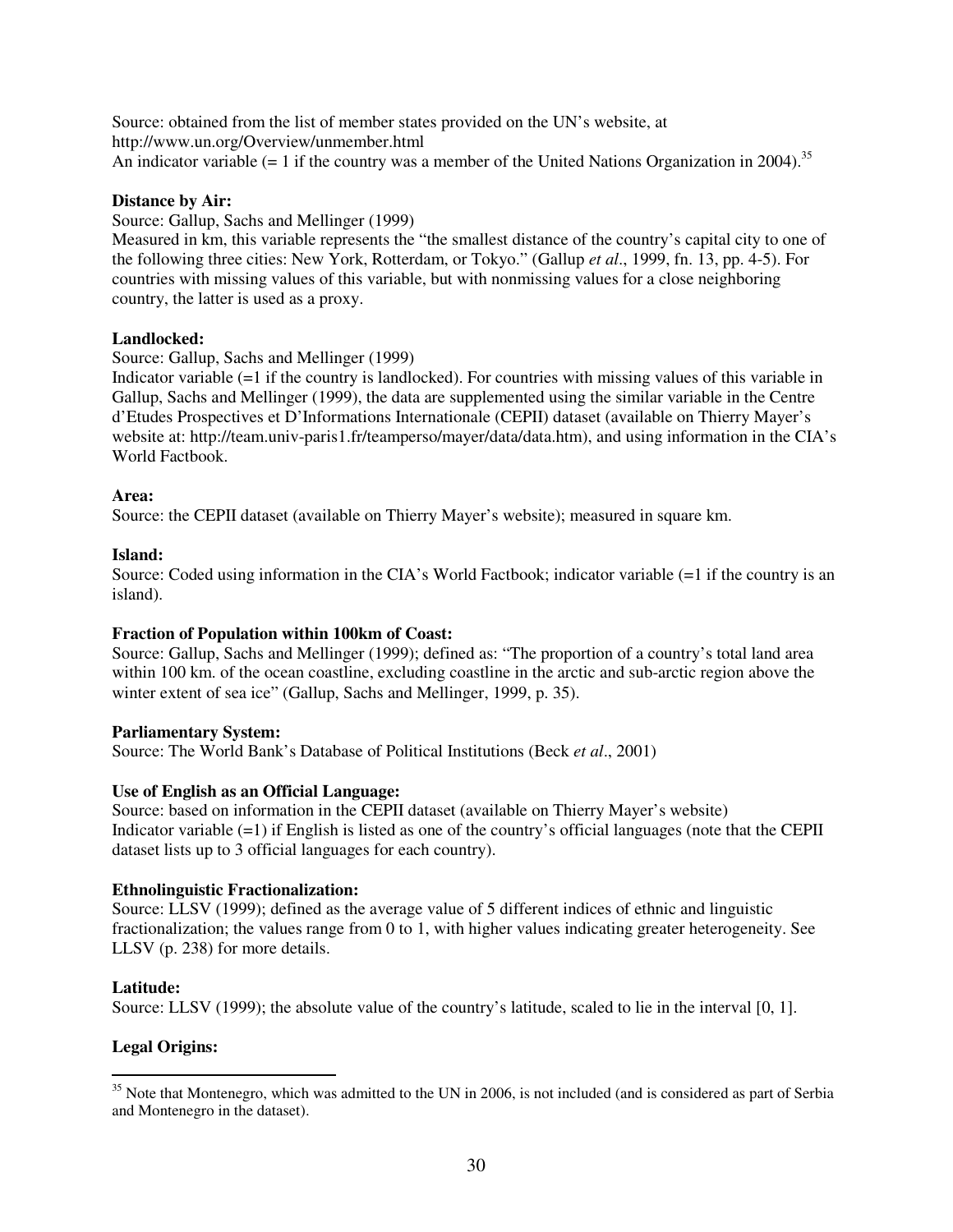Source: LLSV (1999); indicator variables for each of 5 origins of the country's commercial law: British, French, German, Scandinavian, and Socialist. For missing values, the data is extended by coding current UK and French dependent territories as having British and French legal origins, respectively (based on information in the CIA's World Factbook).

#### **Government Expenditures:**

Source: the World Bank's *World Development Indicators* (WDI), available at http://econ.worldbank.org; expressed as a % of GDP, for 2004 (for missing 2004 data, 2002 data is used instead, when available).

#### **Telephone Lines:**

Source: the World Bank's *World Development Indicators* (WDI), available at http://econ.worldbank.org; the number of telephone mainline connections in the country (for missing 2004 data, 2002 data are used instead, when available). WDI reports the number of telephone lines per 1000 population, but in Table 6, the telephone lines variable is scaled by area (as this is arguably a better measure of the ability of a foreign investor to communicate with the outside world).

#### **Subsoil Assets:**

Source: World Bank (2006, Appendix 2); the value of the stocks of subsoil mineral assets (oil, gas and coal, together with 10 metals and minerals - bauxite, copper, gold, iron ore, lead, nickel, phosphate rock, silver, tin, and zinc) per capita in US\$ for the year 2000 (see World Bank (2006, p. 147) for more details).

#### **Corporate Tax Rates:**

Source: the World Tax Database maintained by the Office of Tax Policy Research at the University of Michigan, available at: http://www.bus.umich.edu/OTPR/

#### **Assets Owned by U.S. Firms:**

Source: Bureau of Economic Analysis (BEA); available at http://www.bea.gov

#### **Tax Rate Faced by U.S. Firms:**

Source: based on data available through the Bureau of Economic Analysis (BEA) at http://www.bea.gov

#### **Offshore Financial Centers (OFCs)**

Source: Rose and Spiegel (forthcoming)

#### **Countries Alleged by the OECD to Facilitate Money Laundering**

Source: Rose and Spiegel (forthcoming)

### **"Flag of Convenience" Countries**

Source: Rose and Spiegel (forthcoming)

#### **Regional Dummies:**

Source: World Bank classifications; regions are Europe and Central Asia, Asia/Pacific, Americas, Middle East and North Africa (MENA), and Africa.<sup>36</sup>

<sup>&</sup>lt;sup>36</sup> Note that in Tables 4-6, MENA and Africa are combined into one region to avoid perfect collinearity between the Africa dummy and nonhaven status (given the exclusion of Liberia).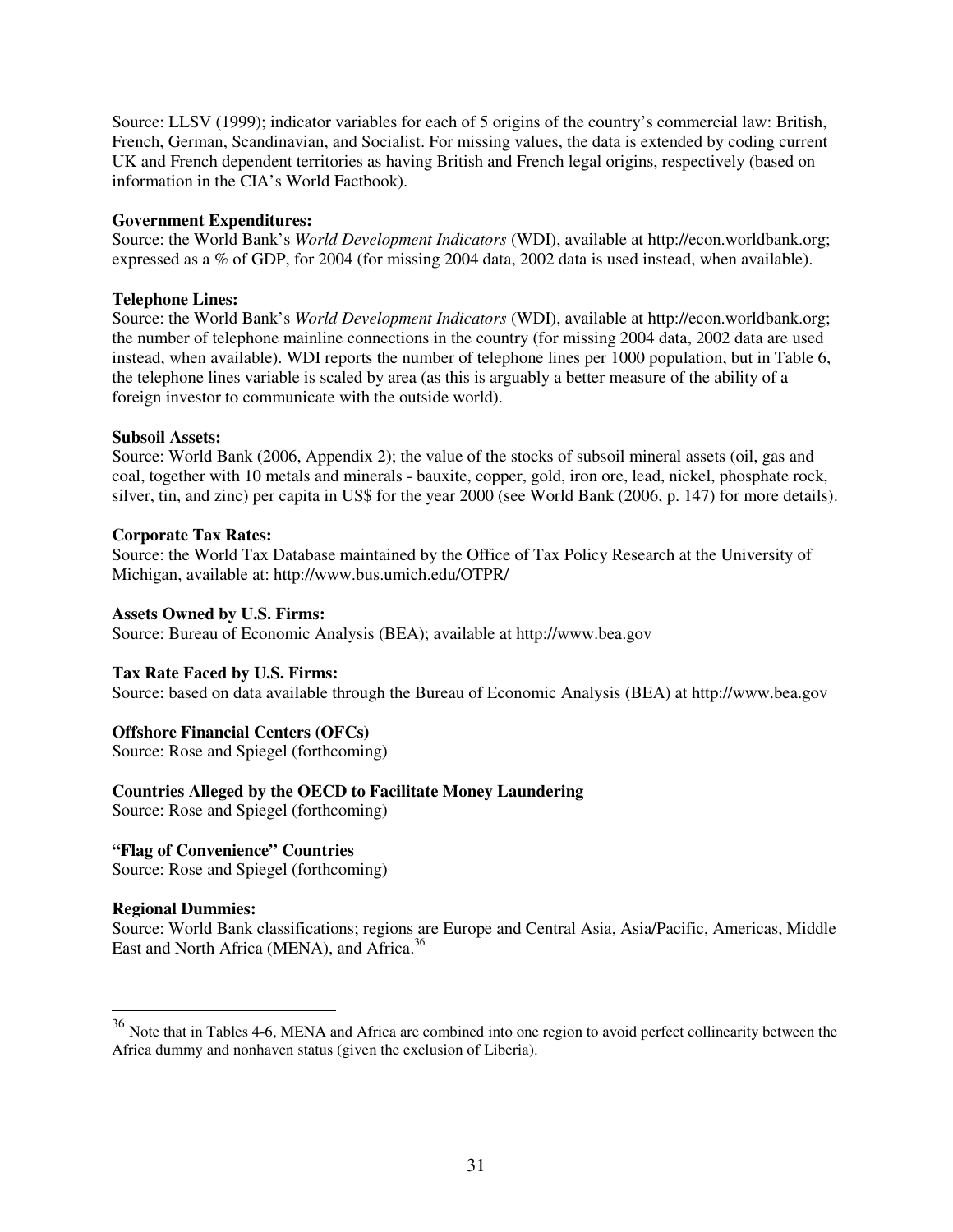| <b>Table 1: List of Tax Havens</b> |                   |                  |                         |  |  |
|------------------------------------|-------------------|------------------|-------------------------|--|--|
| <b>Country or Territory</b>        | <b>World Bank</b> | <b>Tax Haven</b> | <b>Tax Haven (OECD)</b> |  |  |
|                                    | Code              | (Hines-Rice)     |                         |  |  |
| Andorra                            | <b>ADO</b>        | 1                | 1                       |  |  |
| Anguilla                           | <b>AIA</b>        | $\mathbf{1}$     | $\mathbf{1}$            |  |  |
| Antigua and Barbuda                | <b>ATG</b>        | 1                | 1                       |  |  |
| Aruba                              | <b>ABW</b>        | $\boldsymbol{0}$ | 1                       |  |  |
| <b>Bahamas</b>                     | <b>BHS</b>        | 1                | 1                       |  |  |
| Bahrain                            | <b>BHR</b>        | 1                | 1                       |  |  |
| <b>Barbados</b>                    | <b>BRB</b>        | 1                | 1                       |  |  |
| <b>Belize</b>                      | <b>BLZ</b>        | 1                | 1                       |  |  |
| Bermuda                            | <b>BMU</b>        | 1                | 1                       |  |  |
| <b>British Virgin Islands</b>      |                   | 1                | 1                       |  |  |
| Cayman Islands                     | <b>CYM</b>        | 1                | 1                       |  |  |
| Channel Islands                    |                   | 1                |                         |  |  |
| Cook Islands                       | <b>COK</b>        | 1                |                         |  |  |
|                                    | <b>CYP</b>        | 1                | 1                       |  |  |
| Cyprus<br>Dominica                 | <b>DMA</b>        |                  |                         |  |  |
|                                    |                   | 1                | 1                       |  |  |
| Gibraltar                          |                   | 1                | 1                       |  |  |
| Grenada                            | <b>GRD</b>        | 1                | 1                       |  |  |
| Hong Kong                          | <b>HKG</b>        | 1                | 0                       |  |  |
| Ireland                            | <b>IRL</b>        | 1                | 0                       |  |  |
| Isle of Man                        |                   | 1                | 1                       |  |  |
| Jordan                             | <b>JOR</b>        | 1                | 0                       |  |  |
| Lebanon                            | <b>LBN</b>        | 1                | 0                       |  |  |
| Liberia                            | <b>LBR</b>        | 1                | 1                       |  |  |
| Liechtenstein                      | LIE               | 1                | 1                       |  |  |
| Luxembourg                         | <b>LUX</b>        | 1                | 0                       |  |  |
| Macao                              | <b>MAC</b>        | 1                | 0                       |  |  |
| Maldives                           | <b>MDV</b>        | 1                | 1                       |  |  |
| Malta                              | <b>MLT</b>        | 1                |                         |  |  |
| Marshall Islands                   | <b>MHL</b>        | 1                |                         |  |  |
| Mauritius                          | <b>MUS</b>        | $\theta$         | 1                       |  |  |
| Monaco                             | <b>MCO</b>        | 1                | 1                       |  |  |
| Montserrat                         |                   | 1                | 1                       |  |  |
| Nauru                              | <b>NRU</b>        | $\boldsymbol{0}$ | 1                       |  |  |
| Netherlands Antilles               | <b>ANT</b>        | 1                | 1                       |  |  |
| Niue                               | N <sub>IV</sub>   | 0                |                         |  |  |
| Panama                             | <b>PAN</b>        | 1                |                         |  |  |
| Saint Kitts and Nevis              | <b>KNA</b>        | 1                |                         |  |  |
| Saint Lucia                        | <b>LCA</b>        | 1                |                         |  |  |
| Saint Vincent and the Grenadines   | <b>VCT</b>        | 1                | 1                       |  |  |
| Samoa                              | <b>SAM</b>        | 0                |                         |  |  |
| San Marino                         | <b>SMR</b>        | 0                | 1                       |  |  |
| Seychelles                         | <b>SYC</b>        | 0                | 1                       |  |  |
| Singapore                          | SGP               | 1                | 0                       |  |  |
| Switzerland                        | <b>CHE</b>        | 1                | 0                       |  |  |
| Tonga                              | <b>TON</b>        | 0                |                         |  |  |
| Turks and Caicos Islands           |                   | 1                |                         |  |  |
| Vanuatu                            | <b>VUT</b>        | 1                | 1                       |  |  |
| Virgin Islands (U.S.)              | <b>VIR</b>        | $\boldsymbol{0}$ | 1                       |  |  |

Note: 1 = tax haven and 0 = nonhaven. The third column uses the definitions in Hines and Rice (1994) and Diamond and Diamond (2002). The fourth column uses the definition in OECD (2000), as described in the Data Appendix.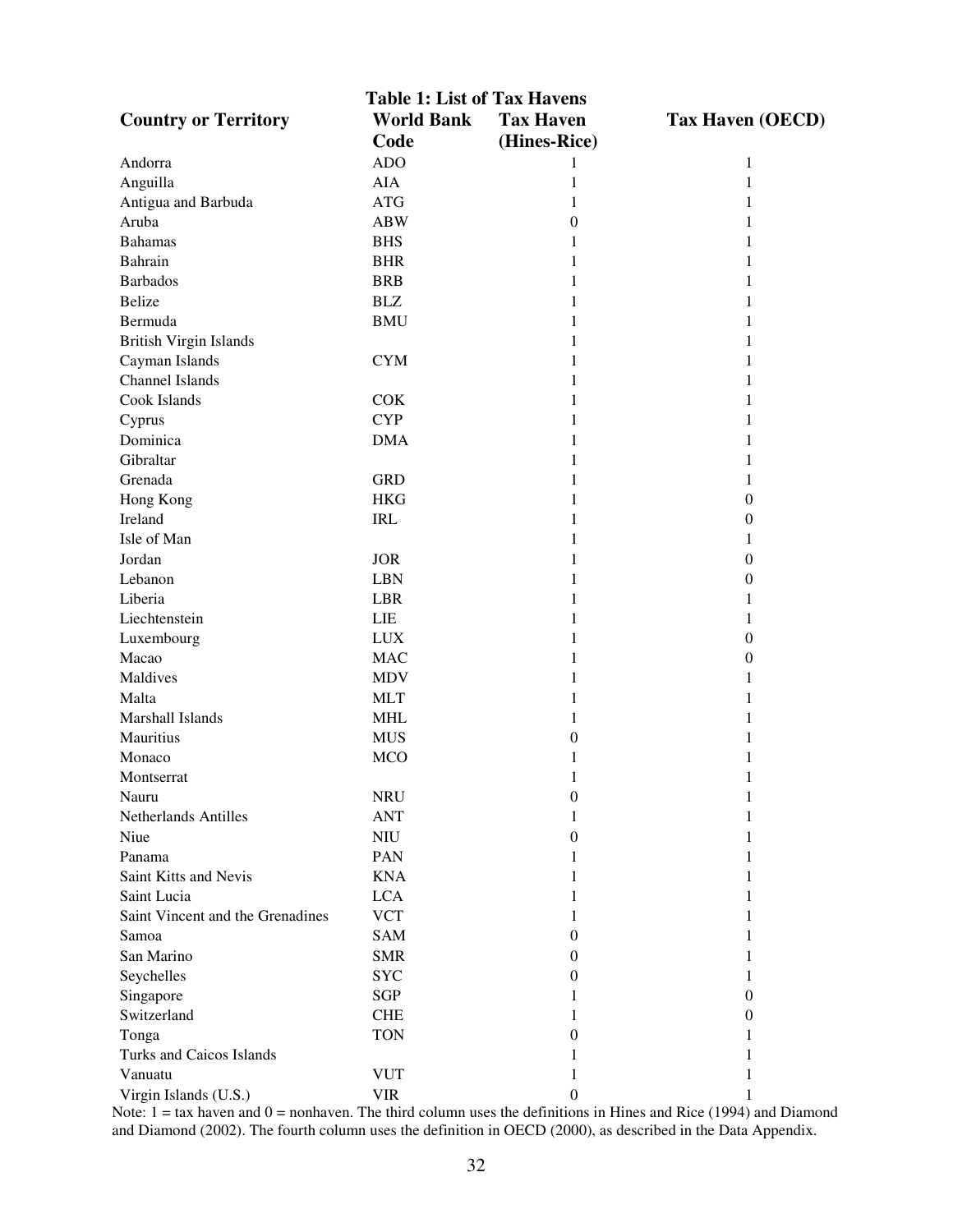|                                                 | <b>Tax Havens</b> |          | Nonhavens |           |          |           |
|-------------------------------------------------|-------------------|----------|-----------|-----------|----------|-----------|
|                                                 | Mean              | St. dev. | ${\bf N}$ | Mean      | St. dev. | ${\bf N}$ |
| Governance Index                                | 0.7284            | 0.7152   | 33        | $-0.1338$ | 0.8984   | 176       |
| GDP per capita (PPP;<br>in thousands of US\$)   | 18.51             | 14.68    | 39        | 9.55      | 10.22    | 188       |
| Population<br>(thousands)                       | 1145.69           | 2043.9   | 39        | 33354.08  | 126475.9 | 189       |
| UN Member $(=1)$                                | 0.6667            | 0.4776   | 39        | 0.8730    | 0.3338   | 189       |
| Distance by air (km)                            | 2965.00           | 1899.1   | 39        | 4424.00   | 2652.59  | 189       |
| Landlocked $(=1)$                               | 0.1026            | 0.3074   | 39        | 0.1958    | 0.3978   | 189       |
| Area (sq. km)                                   | 83395             | 365478   | 35        | 721188    | 1955140  | 185       |
| Island $(=1)$                                   | 0.6667            | 0.4776   | 39        | 0.2751    | 0.4478   | 189       |
| Fraction of population<br>within 100km of coast | 0.7204            | 0.4031   | 8         | 0.4159    | 0.3584   | 142       |
| <b>Parliamentary System</b><br>$(=1)$           | 0.6111            | 0.5016   | 18        | 0.3052    | 0.4620   | 154       |
| English as an Official<br>Language $(=1)$       | 0.6857            | 0.4710   | 35        | 0.2663    | 0.4432   | 184       |
| Ethnolinguistic<br>Fractionalization            | 0.2082            | 0.2231   | 24        | 0.3562    | 0.3110   | 131       |
| Latitude (abs. value)                           | 0.2765            | 0.1732   | 31        | 0.2809    | 0.1919   | 176       |
| British legal origin                            | 0.7179            | 0.4559   | 39        | 0.3011    | 0.4600   | 186       |
| French legal origin                             | 0.2308            | 0.4268   | 39        | 0.4624    | 0.4999   | 186       |
| German legal origin                             | 0.0513            | 0.2235   | 39        | 0.0269    | 0.1622   | 186       |
| Scand. legal origin                             | 0.0000            | 0.0000   | 39        | 0.0269    | 0.1622   | 186       |
| Socialist legal origin                          | 0.0000            | 0.0000   | 39        | 0.1828    | 0.3875   | 186       |
| Govt. Expenditures (%<br>of GDP)                | 26.77             | 8.28     | 9         | 27.80     | 11.08    | 83        |
| <b>Telephone Lines</b><br>(millions)            | 0.6163            | 1.2497   | 27        | 6.99      | 29.02    | 166       |
| Subsoil Assets (US\$<br>per capita)             | 100.14            | 275.19   | 14        | 2737.22   | 6976.83  | 105       |

## **Table 2: Summary Statistics (All Countries and Territories)**

Note: Tax havens are defined as in Table 1, Column 3 (i.e. the Hines-Rice definition). The variables in the table are defined as in the text and the Data Appendix. "N" is the number of observations.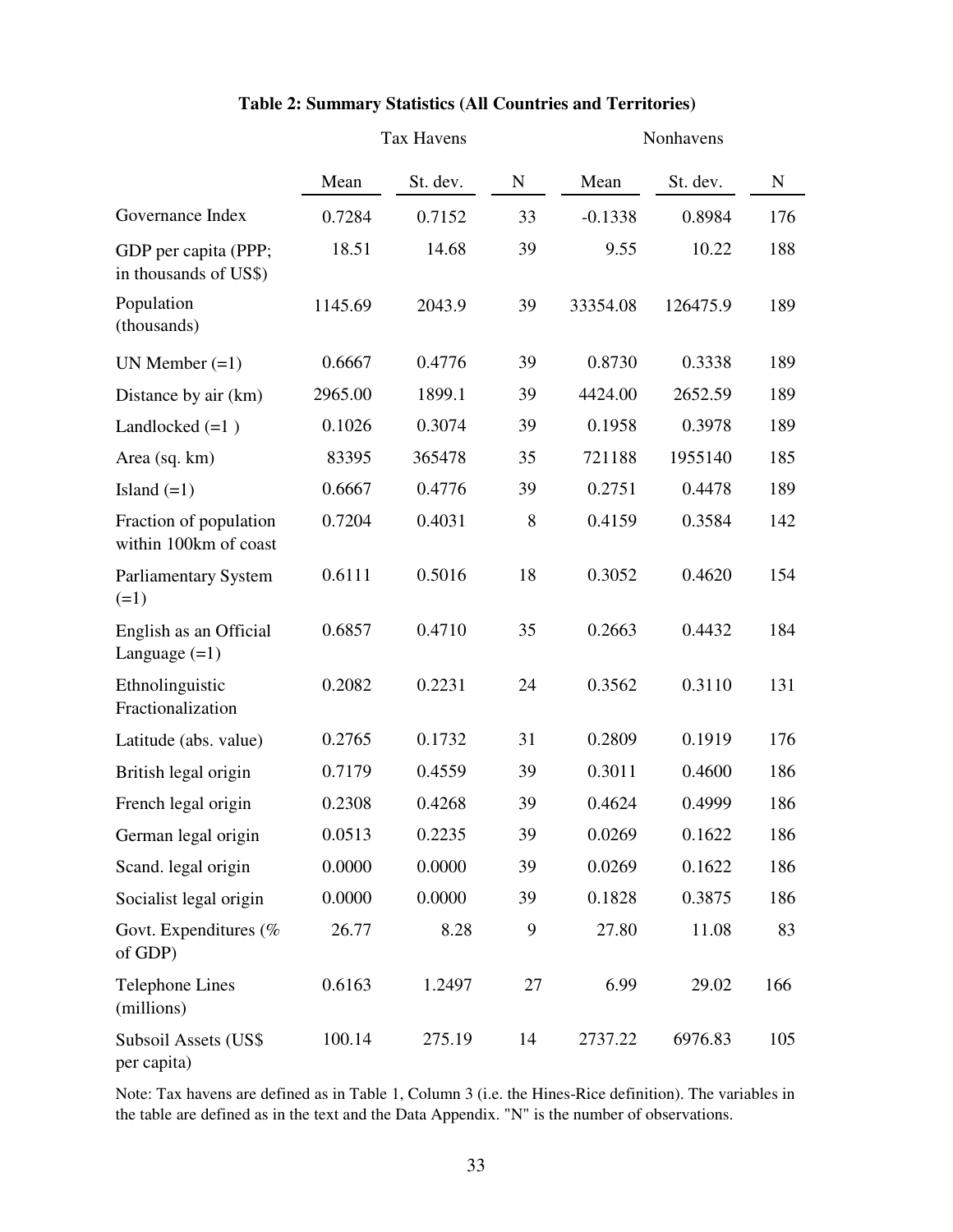|                        | Mean: Havens | Mean: Nonhavens | Diff. in Means |
|------------------------|--------------|-----------------|----------------|
|                        | (N)          | (N)             | (s.e.)         |
| Governance Index       | 0.7974       | 0.2097          | 0.5876         |
|                        | (25)         | (31)            | $(0.1519)$ *** |
| GDP per capita (PPP;   | 18.46        | 11.34           | 7.12           |
| in thousands of US\$)  | (31)         | (43)            | $(3.1474)$ **  |
| Population             | 181.62       | 271.34          | $-89.72$       |
| (thousands)            | (31)         | (44)            | (56.20)        |
| UN Member $(=1)$       | 0.6129       | 0.5227          | 0.0902         |
|                        | (31)         | (44)            | (0.1171)       |
| Distance by air (km)   | 2921.77      | 5486.30         | $-2564.52$     |
|                        | (31)         | (44)            | $(570.84)$ *** |
| Landlocked $(=1)$      | 0.0968       | 0.0455          | 0.0513         |
|                        | (31)         | (44)            | (0.0626)       |
| Parliamentary System   | 0.7273       | 0.3571          | 0.3701         |
| $(=1)$                 | (11)         | (14)            | $(0.1936)*$    |
| English as an Official | 0.7407       | 0.4000          | 0.3407         |
| Language $(=1)$        | (27)         | (40)            | $(0.1164)$ *** |
| Ethnolinguistic        | 0.1814       | 0.3673          | $-0.1859$      |
| Fractionalization      | (16)         | (18)            | $(0.0956)*$    |
| Governance Index if    | 0.6417       | $-0.0620$       | 0.7037         |
| Subsoil Assets=0       | (7)          | (4)             | $(0.2541)^*$   |

## **Table 3a: Summary Statistics (Small Countries and Territories; population < 1 million)**

Note: This table reports the results of t-tests of the equality of means of selected variables for tax havens and nonhavens (allowing for unequal variances). Tax havens are defined as in Table 1, Column 3 (i.e. the Hines-Rice definition). The variables in the table are defined as in the text and the Data Appendix. In the first two columns, the number of observations is in parantheses; in the final column, the standard error is in parantheses.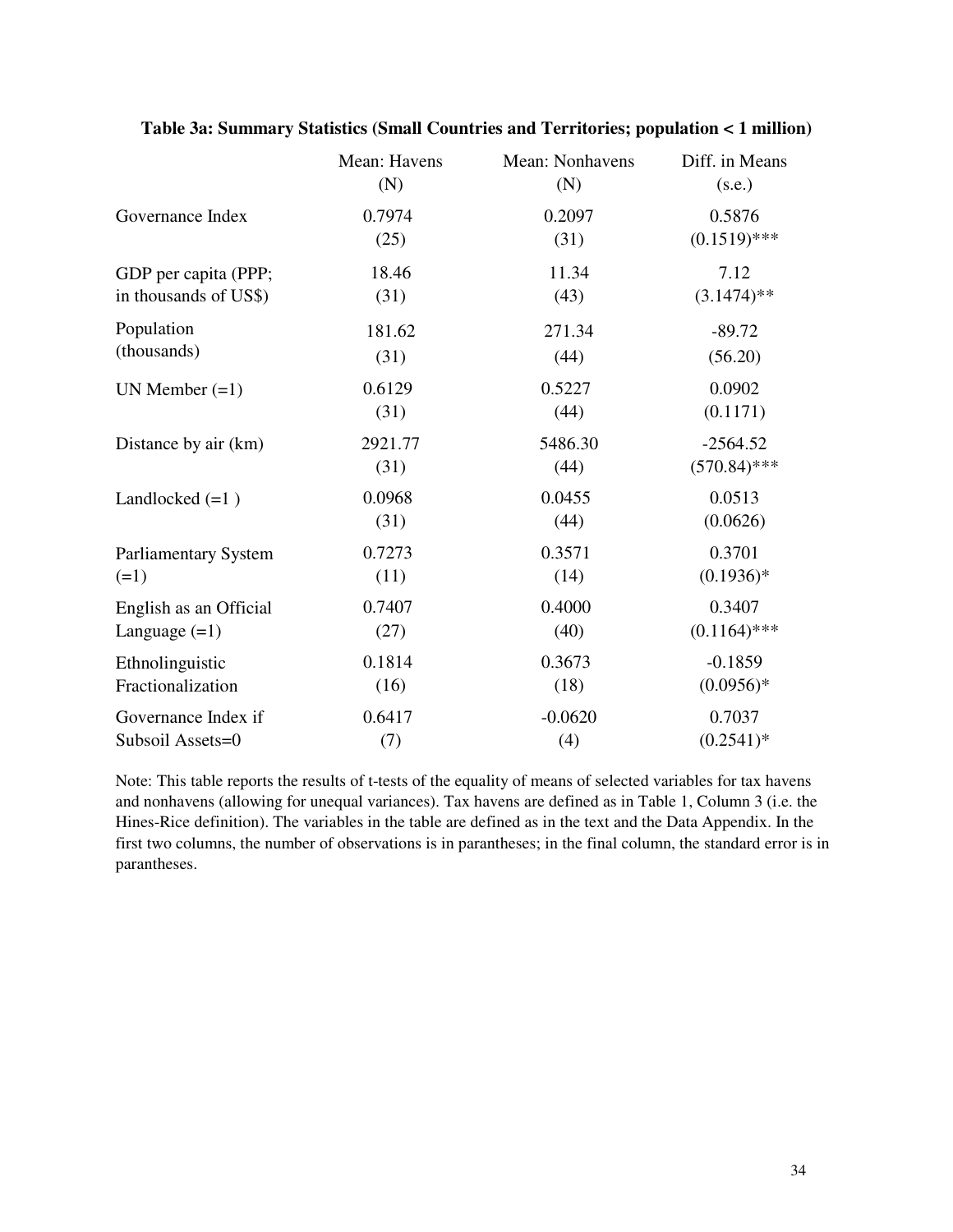|                                                                    | Mean   | St. dev. | N   |
|--------------------------------------------------------------------|--------|----------|-----|
| <b>Statutory Corporate Tax Rate in 2002</b><br>$(\%)$              | 28.93  | 9.32     | 148 |
| Tax Rate faced by US Firms in 1999<br>$(\%)$                       | 21.34  | 11.57    | 60  |
| Log of Assets Owned by US Firms in<br>1999 (US\$)                  | 9.79   | 1.56     | 60  |
| Governance Index in 2000 (for<br>countries with FDI by US Firms)   | 0.7050 | 0.8779   | 60  |
| Log of GDP in $1999$ (US\$;<br>for countries with FDI by US Firms) | 4.69   | 1.69     | 60  |
| Log of Population in 1999 (for<br>countries with FDI by US Firms)  | 16.52  | 1.90     | 60  |

## **Table 3b: Additional Summary Statistics**

Note: This table reports summary statistics for the variables used in the regressions reported in Table 8, and for the corporate tax rate variable used in Table 7. The statutory corporate tax rate data are from the Worldwide Tax Database maintained by the Office of Tax Policy Research at the University of Michigan. The data on assets of US firms are from the Bureau of Economic Analysis (BEA). GDP and population data are from the Penn World Tables, as described in the Data Appendix.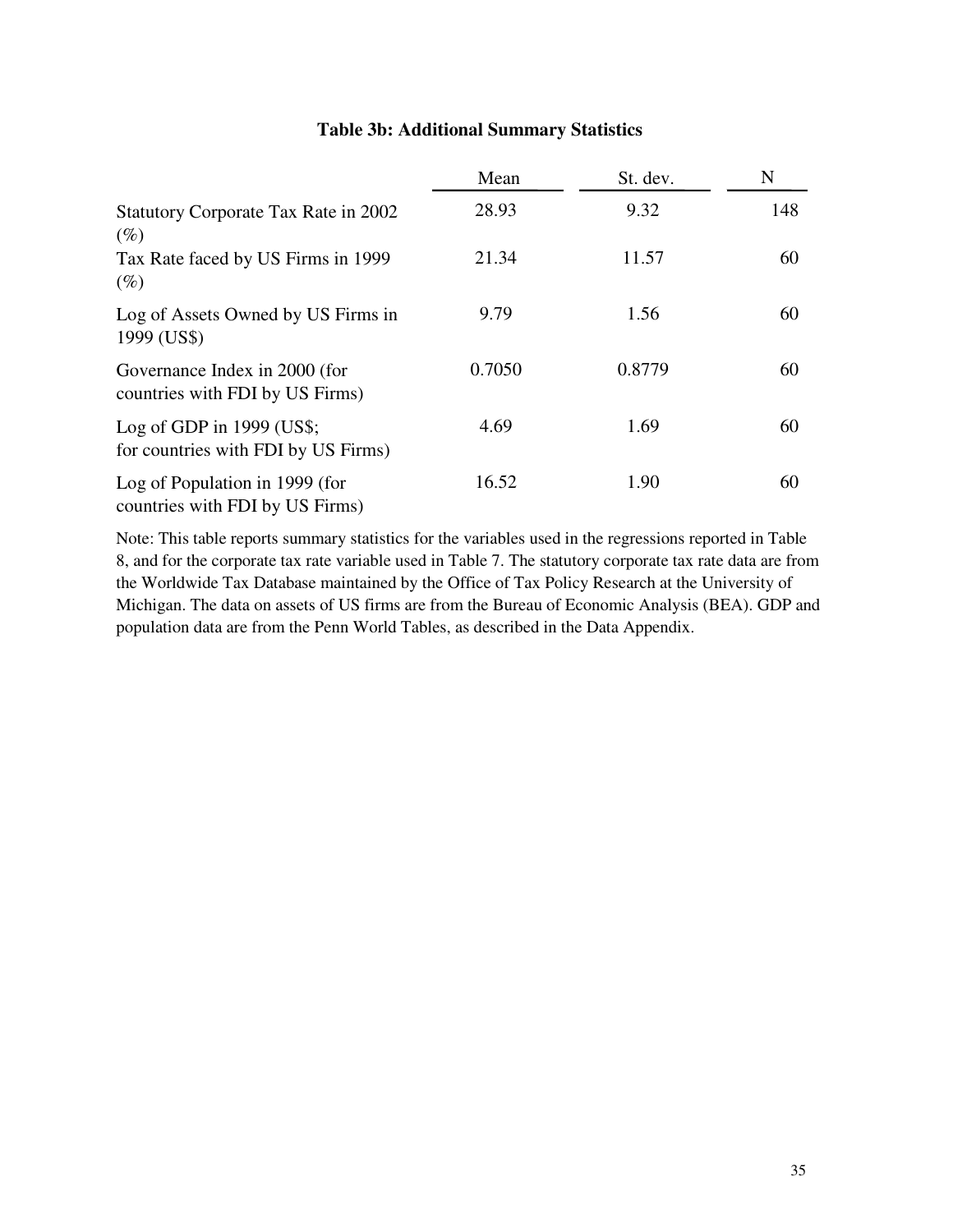|                                       | (1)<br><b>All Countries</b><br>and Territories | (2)<br><b>UN Members</b> | (3)<br>Non-African<br>Countries and<br>Territories                      | (4)<br>Countries and<br>Territories<br>with GDP per<br>capita $\geq$<br>\$1000 | (5)<br>Small<br>Countries<br>and<br>Territories | (6)<br>Common<br>Support |
|---------------------------------------|------------------------------------------------|--------------------------|-------------------------------------------------------------------------|--------------------------------------------------------------------------------|-------------------------------------------------|--------------------------|
|                                       |                                                |                          | Dependent Variable: Indicator for Tax Haven Status (= 1 for Tax Havens) |                                                                                |                                                 |                          |
| Governance                            | 0.814                                          | 0.924                    | 0.824                                                                   | 0.796                                                                          | 1.039                                           | 0.899                    |
| Index                                 | $(0.284)$ ***                                  | $(0.344)$ ***            | $(0.366)$ **                                                            | $(0.290)$ ***                                                                  | $(0.504)$ **                                    | $(0.313)$ ***            |
| <b>GDP</b>                            | 0.008                                          | 0.009                    | 0.004                                                                   | 0.006                                                                          | $-0.001$                                        | 0.002                    |
| per capita                            | (0.015)                                        | (0.017)                  | (0.020)                                                                 | (0.015)                                                                        | (0.017)                                         | (0.016)                  |
| Population                            | $-0.0002$                                      | $-0.0002$                | $-0.0002$                                                               | $-0.0002$                                                                      | $-0.001$                                        | $-0.0002$                |
|                                       | $(0.00005)$ ***                                | $(0.00006)$ ***          | $(0.00006)$ ***                                                         | $(0.00005)$ ***                                                                | (0.001)                                         | $(0.00006)$ ***          |
| UN member                             | 0.348                                          |                          | 0.356                                                                   | 0.363                                                                          | 0.707                                           | 0.270                    |
| $(=1)$                                | (0.491)                                        |                          | (0.453)                                                                 | (0.495)                                                                        | (0.506)                                         | (0.510)                  |
| Landlocked                            | 0.173                                          | 0.327                    | 0.319                                                                   | 0.147                                                                          | 0.100                                           | 0.362                    |
| $(=1)$                                | (0.399)                                        | (0.444)                  | (0.467)                                                                 | (0.405)                                                                        | (0.804)                                         | (0.478)                  |
| Distance                              | $-0.0002$                                      | $-0.0004$                | $-0.0002$                                                               | $-0.0002$                                                                      | $-0.00005$                                      | $-0.0002$                |
| by air                                | $(0.0001)$ **                                  | $(0.0001)$ ***           | $(0.0001)*$                                                             | $(0.0001)$ **                                                                  | (0.0001)                                        | (0.0001)                 |
| Regional<br>Dummies?                  | $\mathbf Y$                                    | $\mathbf Y$              | $\mathbf Y$                                                             | $\mathbf Y$                                                                    | Y                                               | Y                        |
| Observations                          | 208                                            | 190                      | 163                                                                     | 191                                                                            | 56                                              | 99                       |
| Maximized<br>Log Pseudo<br>Likelihood | $-48.99$                                       | $-35.96$                 | $-46.76$                                                                | $-48.23$                                                                       | $-28.76$                                        | $-47.96$                 |
| Pseudo $R^2$                          | 0.4514                                         | 0.5139                   | 0.4207                                                                  | 0.4413                                                                         | 0.2529                                          | 0.2301                   |

#### **Table 4: Determinants of Tax Haven Status – Probit Estimates**

Note: This table reports estimated coefficients from probit models, in which the dependent variable equals one for tax havens, and zero otherwise. The sample of countries used in the regression reported in column five consists of countries with populations below one million in 2004. The sample of countries used in the regression reported in column six consists of countries with characteristics other than governance that make them reasonable candidates to become tax havens. The governance index is the mean of 5 governance measures constructed by Kaufmann *et al.* (2005), taking values roughly in the (-2.5, 2.5) interval, with a zero mean and unit variance in the whole sample, higher values corresponding to better governance. GDP per capita is measured in thousands of U.S.\$, in purchasing power parity terms, for 2004. Population is thousands of residents in 2004. UN member is a dummy variable equal to one for UN members and zero otherwise. Landlocked is a dummy variable taking the value one for landlocked countries and zero otherwise. Distance by air is the distance (in km) from a country's capital city to the nearest of New York, Rotterdam, or Tokyo. The regression includes regional dummy variables for Europe and Central Asia, Asia/Pacific, the Americas, and the Middle East and Africa. Robust standard errors are in parentheses; \* significant at 10%; \*\* significant at 5%; \*\*\* significant at 1%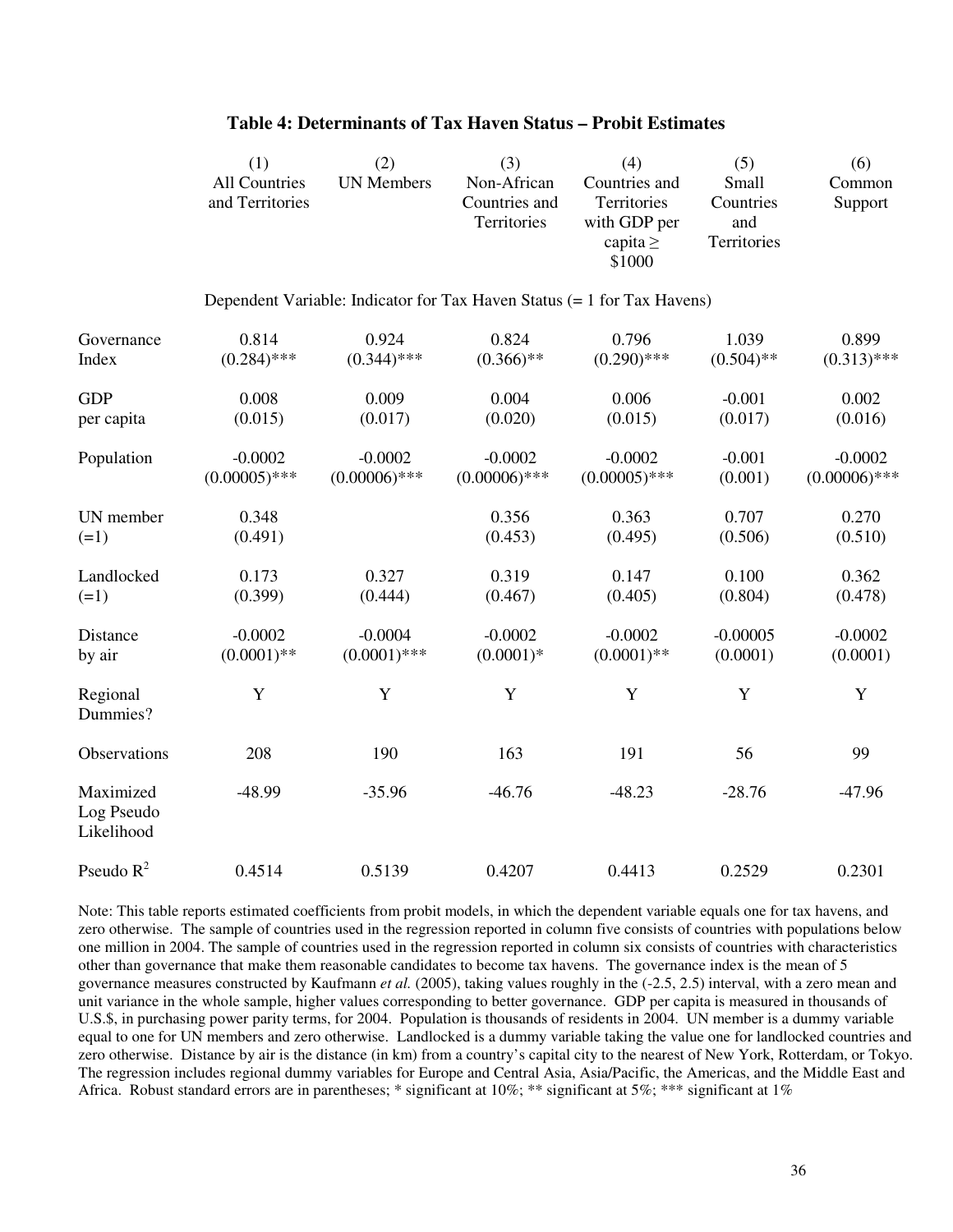| (1)            | (2)        | (3)        | (4)        | (5)           | (6)         | (7)        |
|----------------|------------|------------|------------|---------------|-------------|------------|
| Propensity     | Minimum    | Mean       | Mean       | Difference    | Balancing   | Difference |
| Score          | Propensity | Propensity | Propensity | in Mean       | Property    | in         |
| <b>Block</b>   | Score      | Score:     | Score:     | Propensity    | Satisfied   | Governance |
|                |            | Havens     | Nonhavens  | <b>Scores</b> | for All     | Index      |
|                |            | (N)        | (N)        | (s.e.)        | Covariates? | (s.e.)     |
| 1              | 0.0486     | 0.1188     | 0.1118     | 0.0070        | Y           |            |
|                |            | (6)        | (46)       | (0.0287)      |             |            |
| $\overline{2}$ | 0.25       | 0.3827     | 0.3678     | 0.0149        | Y           |            |
|                |            | (13)       | (19)       | (.0257)       |             |            |
| 3              | 0.5        | 0.6469     | 0.6293     | 0.0176        | Y           |            |
|                |            | (19)       | (11)       | (0.0411)      |             |            |
| Overall        |            |            |            |               |             | 0.2982     |

## **Table 5: Governance Characteristics of Tax Havens and Nonhavens: Matching Estimation**

 $(0.1800)*$ 

Note: This table reports the results of a propensity-score matching procedure, as described in the text. In Columns 3 and 4, the number of countries in each block, by tax haven status, is reported in parentheses. Column 5 reports the results of t-tests of the equality of mean propensity scores for havens and nonhavens within each block, with standard errors in parantheses. Column 7 reports the matching estimate of the difference in the governance index between havens and nonhavens. The standard error in Column 7 is bootstrapped, using 500 replications; \* significant at 10%; \*\* significant at 5%; \*\*\* significant at 1%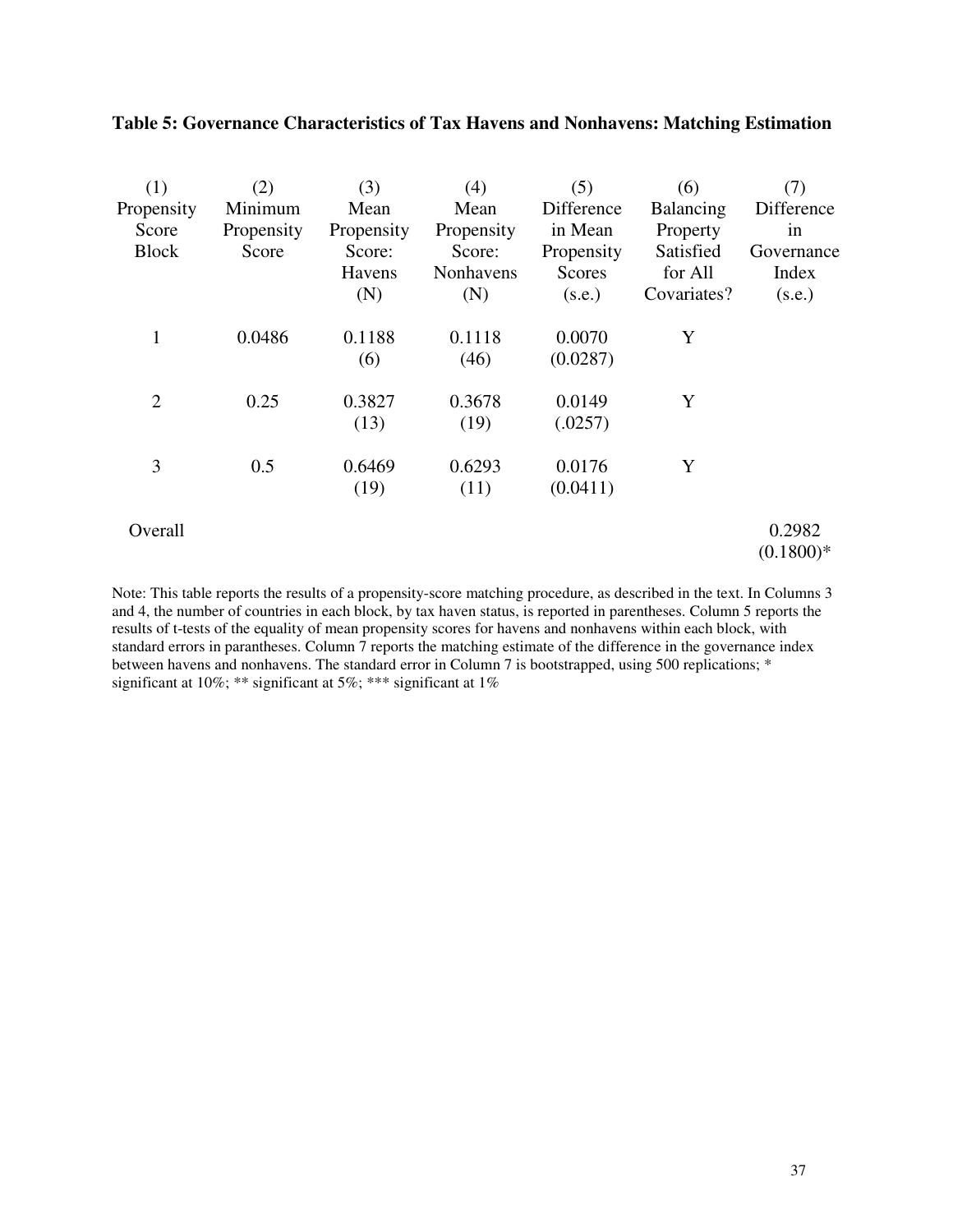|                                            | $(1)$ Using Legal<br>Origins as<br>Instruments | (2) Using Legal<br>Origins and Latitude<br>as Instruments   | (3) Using Legal<br>Origins as<br>Instruments |
|--------------------------------------------|------------------------------------------------|-------------------------------------------------------------|----------------------------------------------|
|                                            | Tax Havens)                                    | Dependent Variable: Indicator for Tax Haven Status (= 1 for |                                              |
| Governance<br>Index                        | 1.956<br>$(0.285)$ ***                         | 1.998<br>$(0.329)$ ***                                      | 1.926<br>$(0.437)$ ***                       |
| GDP per capita                             | $-0.078$<br>(0.042)                            | 0.041<br>(0.047)                                            | 0.054<br>(0.069)                             |
| Population                                 | $-0.00007$<br>(0.0001)                         | $-0.0001$<br>(0.0001)                                       | $-0.0003$<br>$(0.0001)$ ***                  |
| UN Member $(=1)$                           | 0.473<br>(0.305)                               | $-0.382$<br>$(0.192)$ **                                    |                                              |
| Landlocked $(=1)$                          | 0.327<br>(0.294)                               | $-0.257$<br>(0.386)                                         | $-0.106$<br>(0.649)                          |
| Distance by Air                            | $-0.0001$<br>(0.0001)                          | $-0.0002$<br>(0.0002)                                       | $-0.0006$<br>$(0.0002)$ ***                  |
| Govt. Expenditure<br>$(\%$ of GDP)         |                                                |                                                             | $-0.153$<br>$(0.042)$ **                     |
| <b>Telephone Lines</b><br>(scaled by area) |                                                |                                                             | 0.001<br>$(0.0002)$ **                       |
| <b>Regional Dummies?</b>                   | Y                                              | Y                                                           | Y                                            |
| <b>Observations</b>                        | 205                                            | 197                                                         | 90                                           |
| Maximized<br>Log Pseudo<br>Likelihood      | $-206.914$                                     | $-187.254$                                                  | $-53.871$                                    |

## **Table 6: Determinants of Tax Haven Status – Instrumental Variable Probit Estimates**

Note: This table reports estimated coefficients from the second stage of instrumental variable probit models, in which the dependent variable equals one for tax havens, and zero otherwise. The instruments in Columns 1 and 3 are indicator variables for each of 5 origins (British, French, German, Scandinavian, and Socialist) of a country's commercial law. The instruments in Column 2 include both legal origins and a country's latitude. The governance index is the mean of 5 governance measures constructed by Kaufmann *et al.* (2005), taking values roughly in the (-2.5, 2.5) interval, with a zero mean and unit variance in the whole sample, higher values corresponding to better governance. GDP per capita is measured in thousands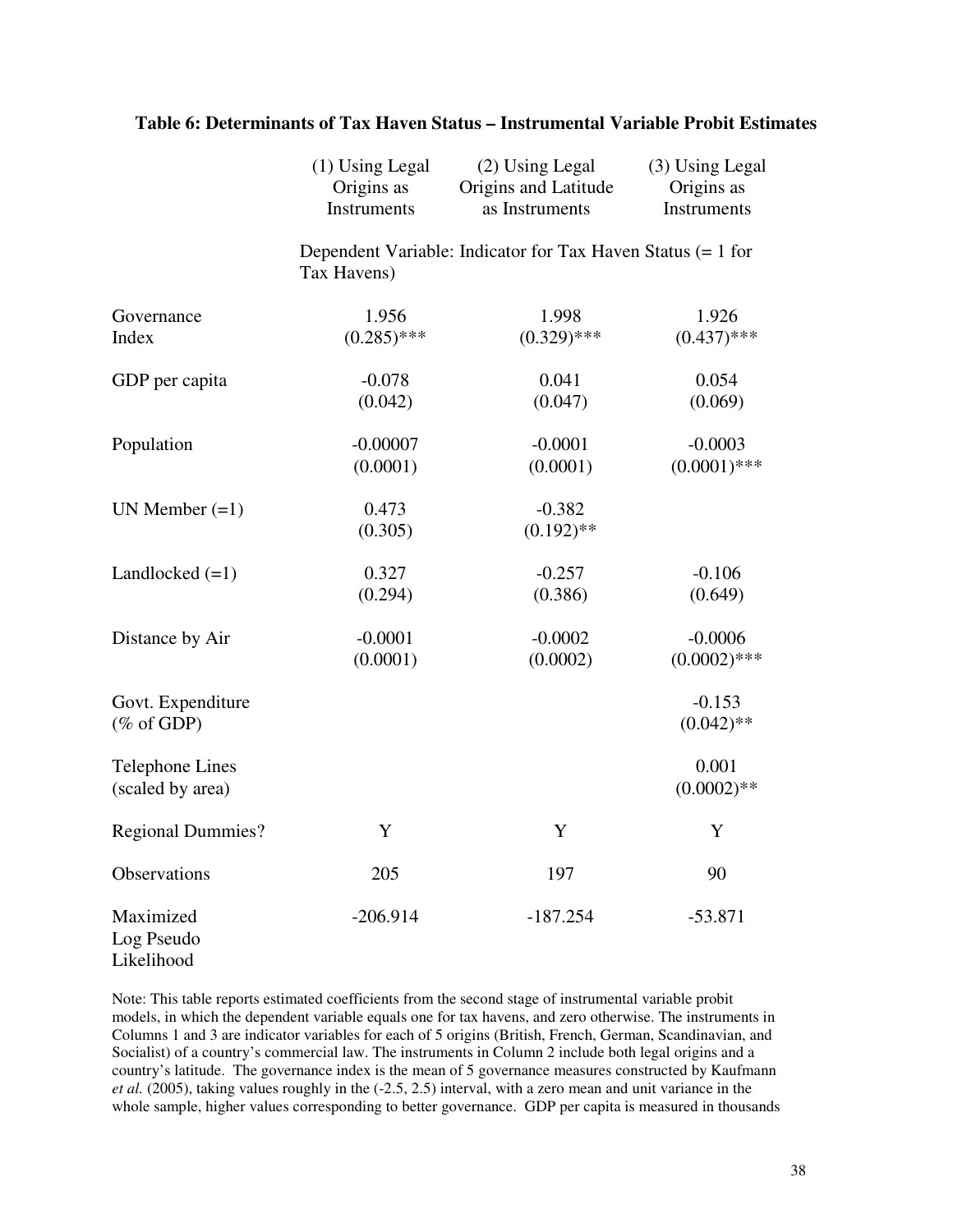of U.S.\$, in purchasing power parity terms, for 2004. Population is thousands of residents in 2004. UN member is a dummy variable equal to one for UN members and zero otherwise. Landlocked is a dummy variable taking the value one for landlocked countries and zero otherwise. Distance by air is the distance (in km) from a country's capital city to the nearest of New York, Rotterdam, or Tokyo. Govt. expenditure is the ratio of government expenditures to GDP in 2004, expressed as a percentage. Telephone lines is the number of telephone lines per square km. The regression includes regional dummy variables for Europe and Central Asia, Asia/Pacific, the Americas, and the Middle East and Africa. Note that all countries in Column 3 are UN members, so the UN member variable is dropped. Robust standard errors are in parentheses; \* significant at 10%; \*\* significant at 5%; \*\*\* significant at 1%.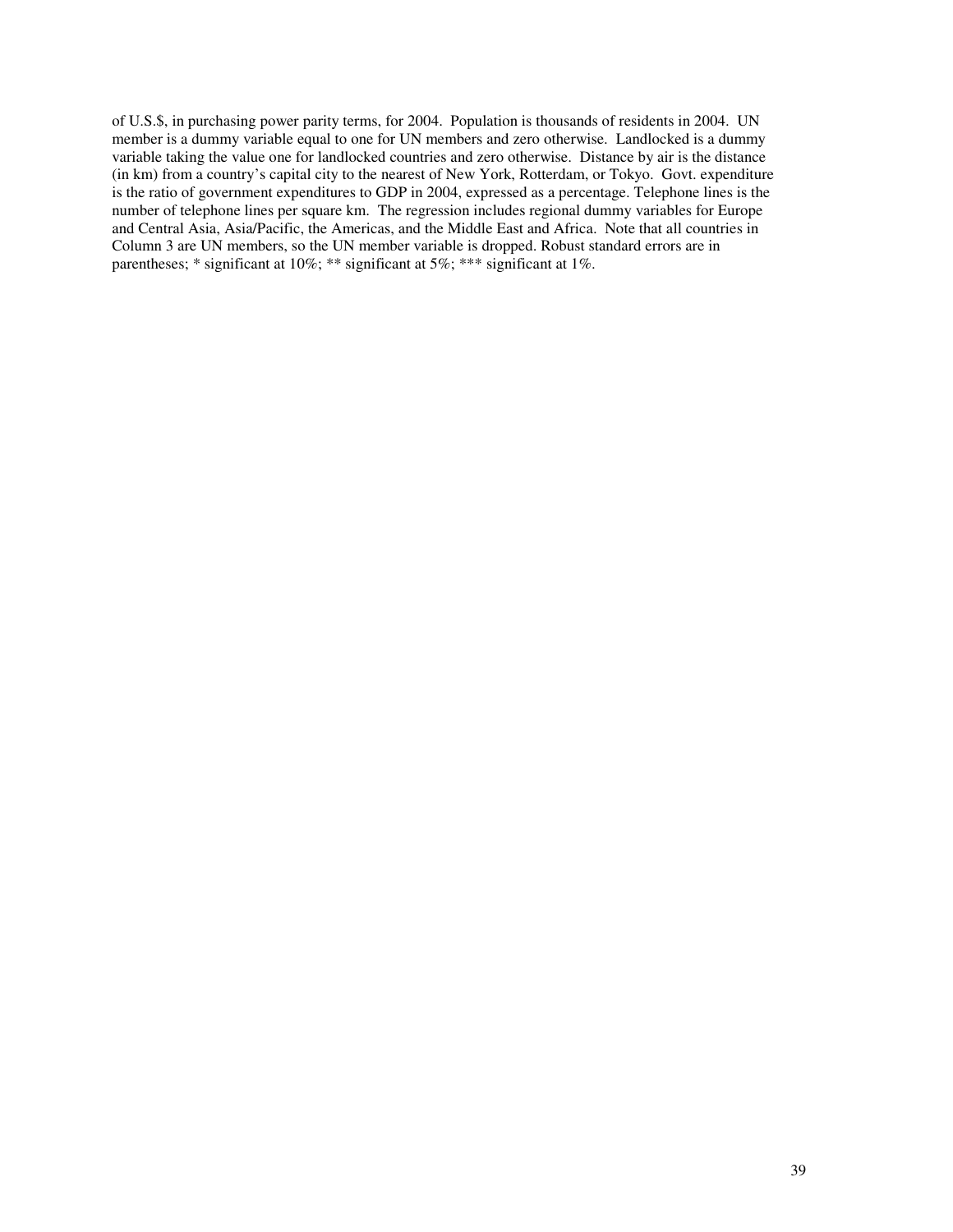## **Table 7: Determinants of Statutory Corporate Tax Rates – Tobit and Instrumental Variable Tobit Estimates**

| (1) Tobit Model                                             | (2) Tobit Model | (3) Tobit Model | $(4)$ IV Tobit<br>Model |  |  |  |
|-------------------------------------------------------------|-----------------|-----------------|-------------------------|--|--|--|
| Dependent Variable: Top Statutory Corporate Tax Rate (as %) |                 |                 |                         |  |  |  |

| Governance                 | $-2.998$     | $-5.889$      |              | $-23.130$     |
|----------------------------|--------------|---------------|--------------|---------------|
| Index                      | $(1.428)$ ** | $(2.519)$ **  |              | $(9.778)$ **  |
| Voice and                  |              |               | 2.768        |               |
| Accountability             |              |               | (1.744)      |               |
| <b>Political Stability</b> |              |               | $-0.349$     |               |
|                            |              |               | (1.722)      |               |
| Government                 |              |               | $-6.642$     |               |
| Effectiveness              |              |               | $(2.752)$ ** |               |
| Rule of Law                |              |               | $-1.039$     |               |
|                            |              |               | (5.062)      |               |
| Control of                 |              |               | 2.111        |               |
| Corruption                 |              |               | (2.941)      |               |
| GDP per capita             | 0.147        | 0.432         | 0.217        | 1.650         |
|                            | (0.128)      | $(0.198)$ **  | $(0.122)*$   | $(0.676)$ **  |
| Population                 | 0.000002     | $-0.00000003$ | 0.000004     | 0.000003      |
|                            | (0.000003)   | (0.000003)    | (0.000002)   | (0.000003)    |
|                            |              |               |              |               |
| Landlocked $(=1)$          | $-3.184$     | $-7.686$      | $-2.036$     | $-8.947$      |
|                            | $(1.656)*$   | $(2.886)$ *** | (1.674)      | $(3.380)$ *** |
| Distance by Air            | $-0.0003$    | $-0.00004$    | $-0.0003$    | 0.001         |
|                            | (0.0004)     | (0.0004)      | (0.0004)     | (0.001)       |
| Fraction of Pop.           |              | $-5.658$      |              | $-0.738$      |
| within 100km of            |              | $(2.420)$ **  |              | (4.386)       |
| Coast                      |              |               |              |               |
| Government                 |              | 0.387         |              | 0.446         |
| Expenditure $(\%)$         |              | $(0.128)$ *** |              | $(0.147)$ *** |
| Parliamentary              |              | 3.073         |              | 10.851        |
| System $(=1)$              |              | (2.180)       |              | $(5.903)*$    |
| <b>Subsoil Assets</b>      |              | $-0.0000008$  |              | $-0.00021$    |
|                            |              | (0.00007)     |              | (0.00014)     |
|                            |              |               |              |               |
| <b>Regional Dummies?</b>   | Y            | Y             | Y            | Y             |
| Observations               | 135          | 60            | 134          | 60            |
| Maximized Log              |              |               |              |               |
| Pseudo                     | -470.977     | $-183.252$    | $-464.613$   | $-193.856$    |
| Likelihood                 |              |               |              |               |

Note: Columns 1-3 report estimated coefficients from Tobit models in which the dependent variable is a country's top statutory corporate tax rate. Column 4 reports estimated coefficients from the second stage of instrumental variable Tobit model, in which the instruments are indicator variables for each of 5 origins (British, French, German, Scandinavian, and Socialist) of a country's commercial law. The governance index is the mean of 5 governance measures constructed by Kaufmann *et al.* (2005), taking values roughly in the (-2.5, 2.5) interval, with a zero mean and unit variance in the whole sample, higher values corresponding to better governance. The regression reported in column 3 separately includes each of the five governance measures. GDP per capita is measured in thousands of U.S.\$, in purchasing power parity terms, for 2004. Population is thousands of residents in 2004. Landlocked is a dummy variable taking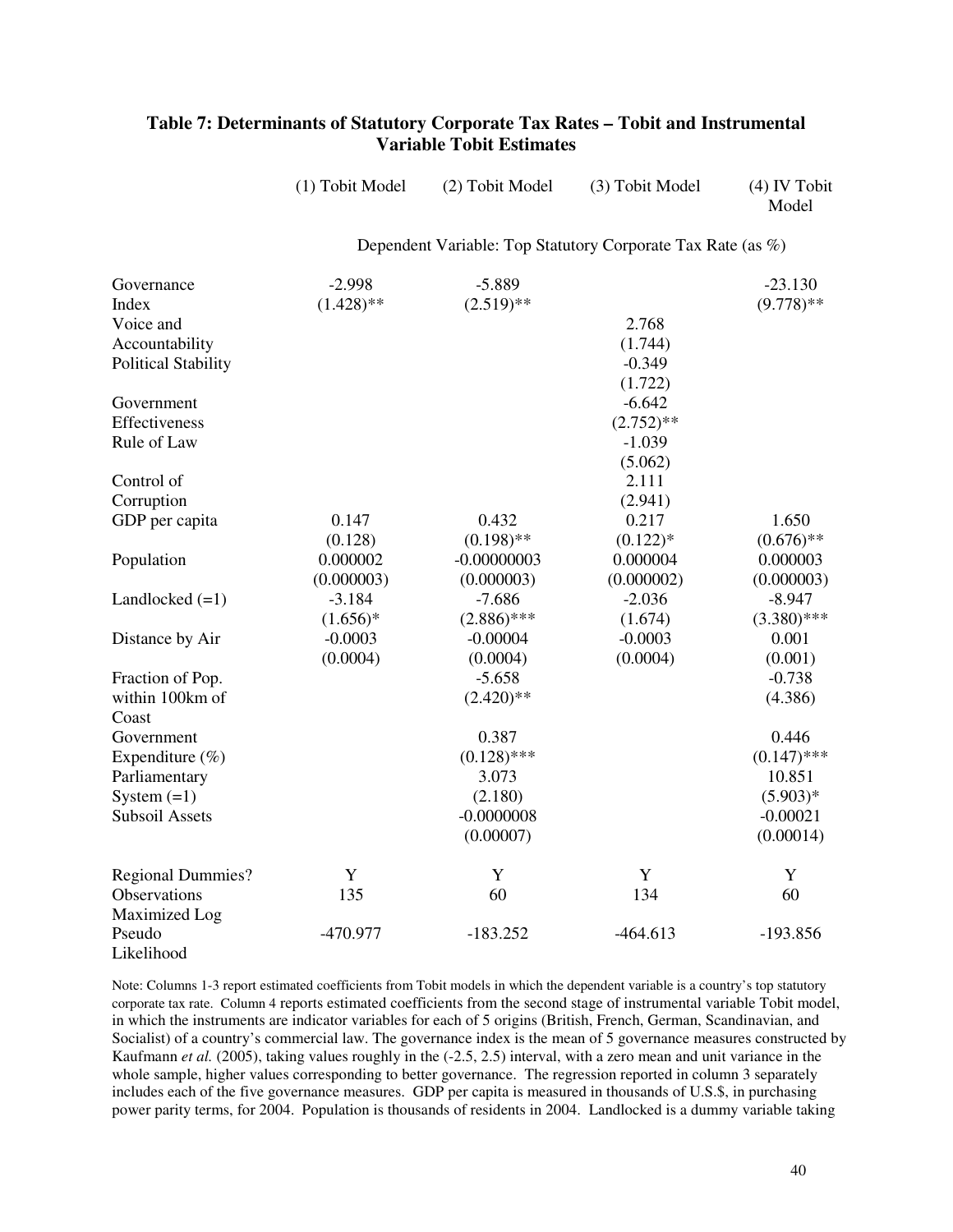the value one for landlocked countries and zero otherwise. Distance by air is the distance (in km) from a country's capital city to the nearest of New York, Rotterdam, or Tokyo. Fraction of Pop. within 100km of coast is the fraction of a country's total land area within 100km of an ocean coast. Govt. expenditure is the ratio of government expenditures to GDP in 2004, expressed as a percentage. Parliamentary System is a dummy variable taking the value one for countries with parliamentary governments, and zero otherwise. Subsoil Assets is the per capita value (U.S.\$) of a country's stock of mineral assets in 2000. The regression includes regional dummy variables for Europe and Central Asia, Asia/Pacific, the Americas, the Middle East and North Africa, and Africa. The sample in all columns includes UN members only. Robust standard errors are in parentheses; \* significant at 10%; \*\* significant at 5%; \*\*\* significant at 1%.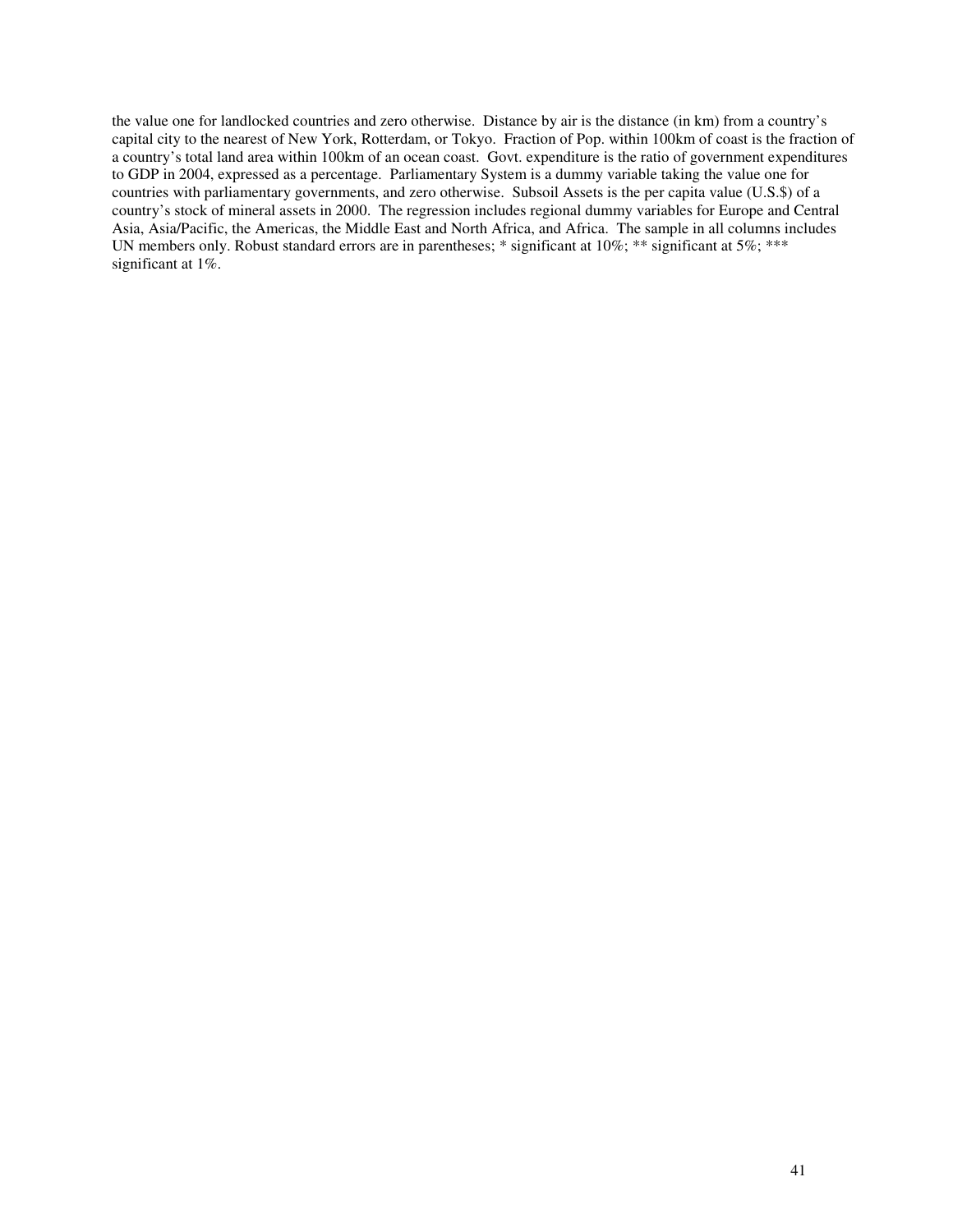#### **Table 8: Governance and the Tax Elasticity of Investment by US Firms**

|                                    | (1)                         | (2)                                                            |
|------------------------------------|-----------------------------|----------------------------------------------------------------|
|                                    | Well-Governed<br>Countries  | Less Well-<br>Governed<br>Countries                            |
|                                    |                             | Dependent Variable: Log of Assets Owned by US<br>Firms in 1999 |
| Constant                           | 16.4437<br>$(4.9307)$ ***   | 9.5360<br>$(2.3080)$ ***                                       |
| Tax Rate faced by US Firms in 1999 | $-0.0712$<br>$(0.0214)$ *** | $-0.0162$<br>(0.0163)                                          |
| Log of GDP in 1999                 | 1.4014<br>$(0.2735)$ ***    | 0.6014<br>$(0.2110)$ ***                                       |
| Log of Population in 1999          | $-0.7224$<br>$(0.3900)*$    | $-0.1608$<br>(0.1626)                                          |
| R-squared                          | 0.6221                      | 0.3463                                                         |
| Number of Observations             | 30                          | 30                                                             |

Note: This table reports regressions in which the dependent variable is the log of assets owned locally by U.S. firms. Countries with available data are divided into two subsamples. "Well-governed" countries are defined as those with a governance index greater than the median in this sample (which is 0.705); "less well-governed" countries are those with a governance index less than the median in this sample. The data on assets owned by U.S. firms (in 1999) is from the Bureau of Economic Analysis. The tax rate faced by U.S. firms (following Hines and Rice (1994)) is defined as the minimum of the average effective tax rate for U.S. firms observed in the sample, and the country's statutory corporate tax rate. The governance index (from Kaufmann *et al.* (2005)) is for the year 2000 or the closest available year. GDP and population data are from the Penn World Tables. Robust standard errors are in parentheses. \*, \*\* and \*\*\* denote significance at the 10%, 5% and 1% levels, respectively.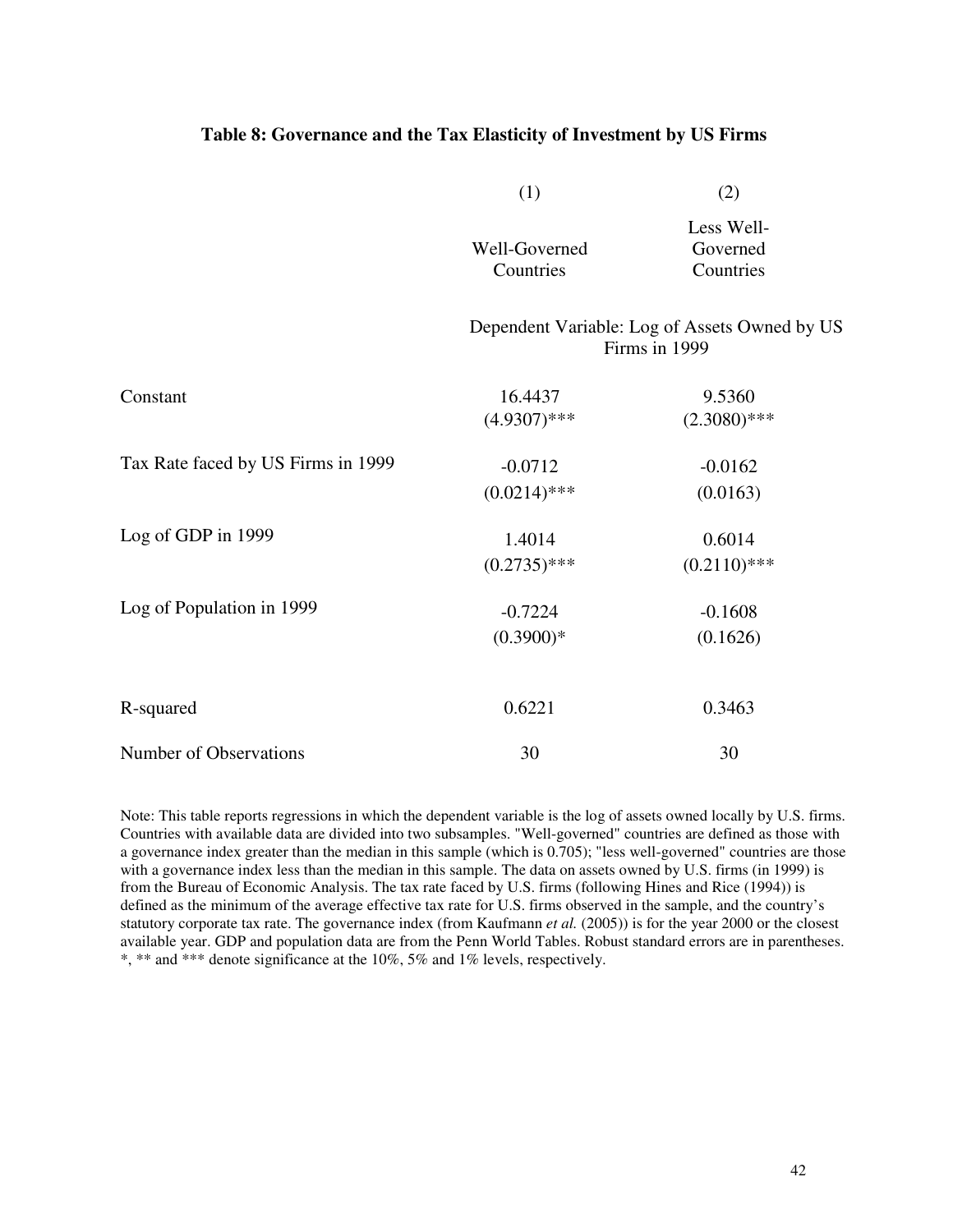

# **Fig. 1a: Governance and GDP: All Countries**

Note: This figure plots the governance index for 2004 against the log of GDP per capita in 2004 (in PPP terms, expressed in US\$) for all countries in the dataset. Tax haven countries are represented by squares, all other countries by dots.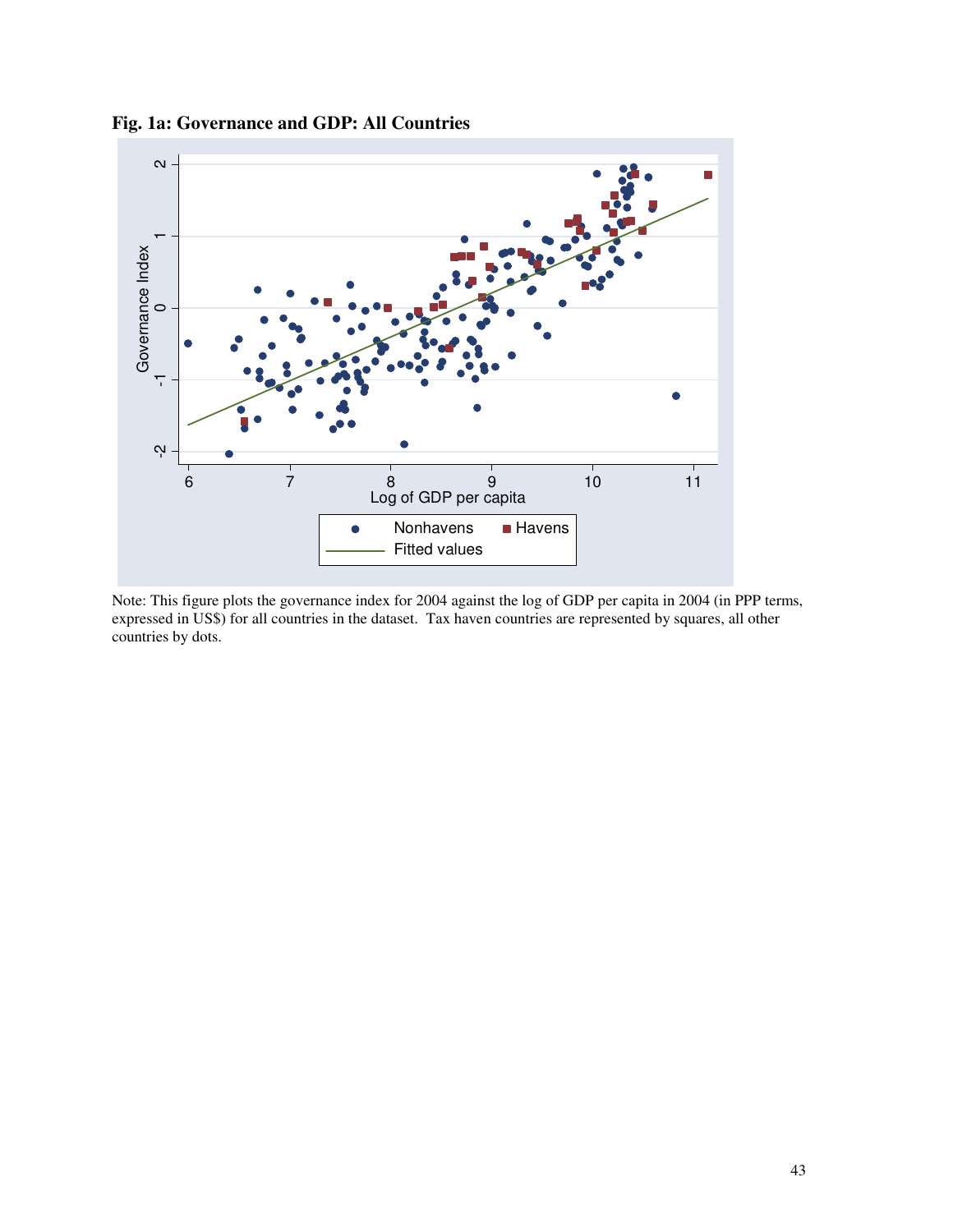

**Fig. 1b: Governance and GDP: All Tax Havens**

Note: This figure plots the governance index for 2004 against the log of GDP per capita in 2004 (in PPP terms, expressed in US\$) for the tax haven countries (as defined in Column 3 of Table 1) in the dataset. The fitted line is calculated using all countries in the dataset, and is identical to that in Figure 1a.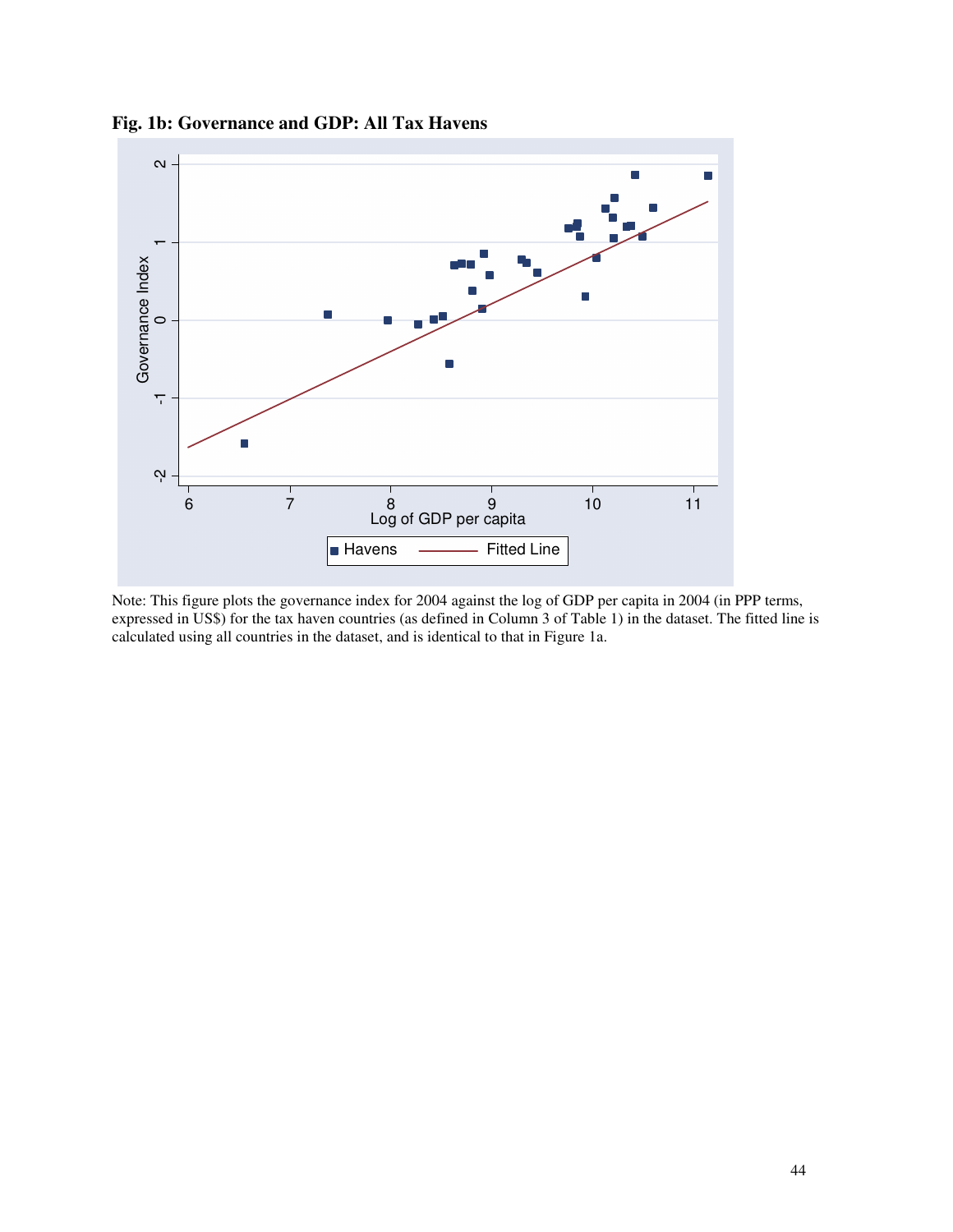

**Fig. 2a: Governance and GDP: Small Countries (Population < 1 million)**

Note: This figure plots the governance index for 2004 against the log of GDP per capita in 2004 (in PPP terms, expressed in US\$) for small countries (defined as those with populations less than 1 million). Tax haven countries are represented by squares, all other countries by dots.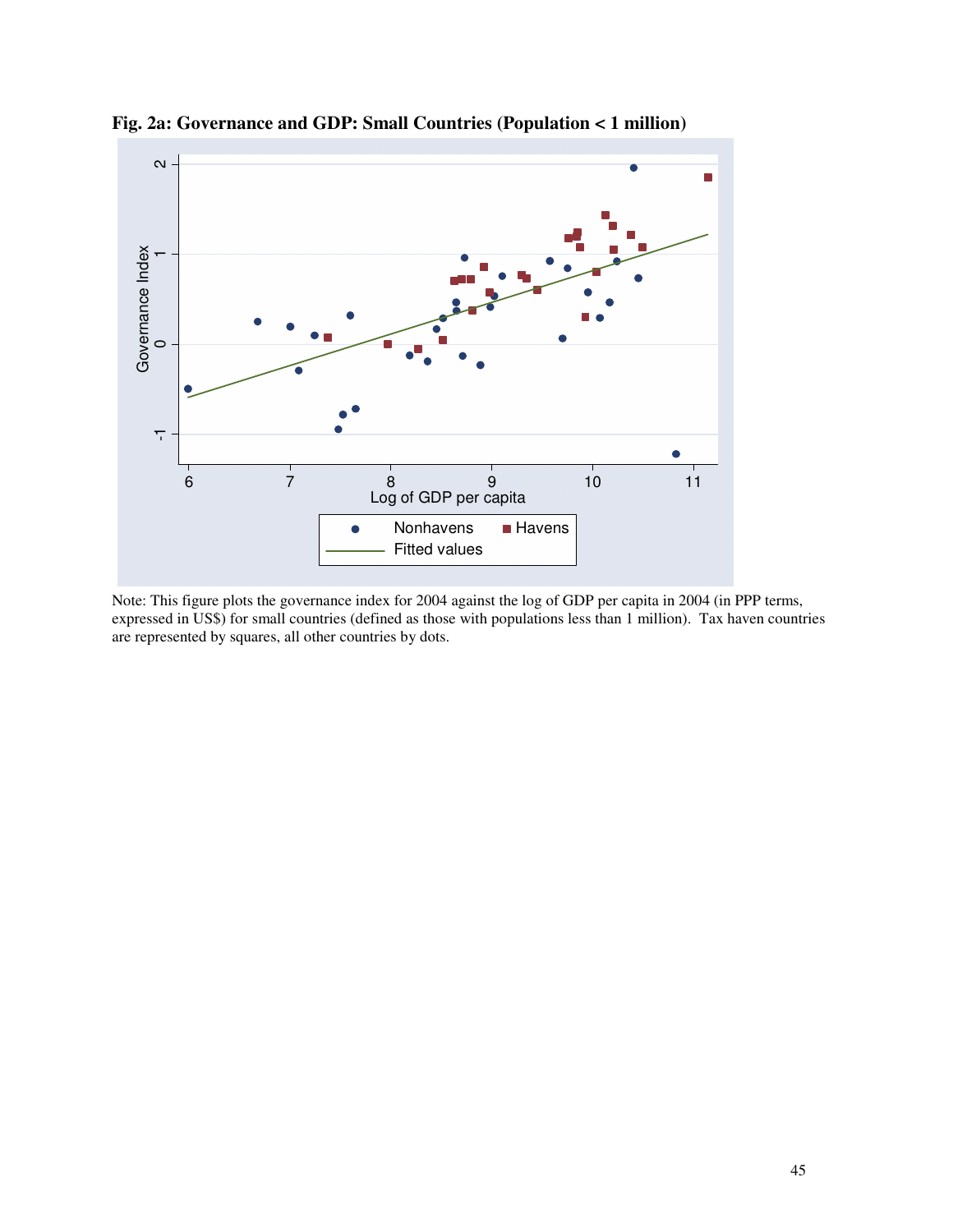

**Fig. 2b: Governance and GDP: Small Tax Havens (Population < 1 million)**

Note: This figure plots the governance index for 2004 against the log of GDP per capita in 2004 (in PPP terms, expressed in US\$) for the small tax haven countries (as defined in Column 3 of Table 1, with "small" being defined as having a population less than 1 million) in the dataset. The fitted line is calculated using all small countries in the dataset, and is identical to that in Figure 2a.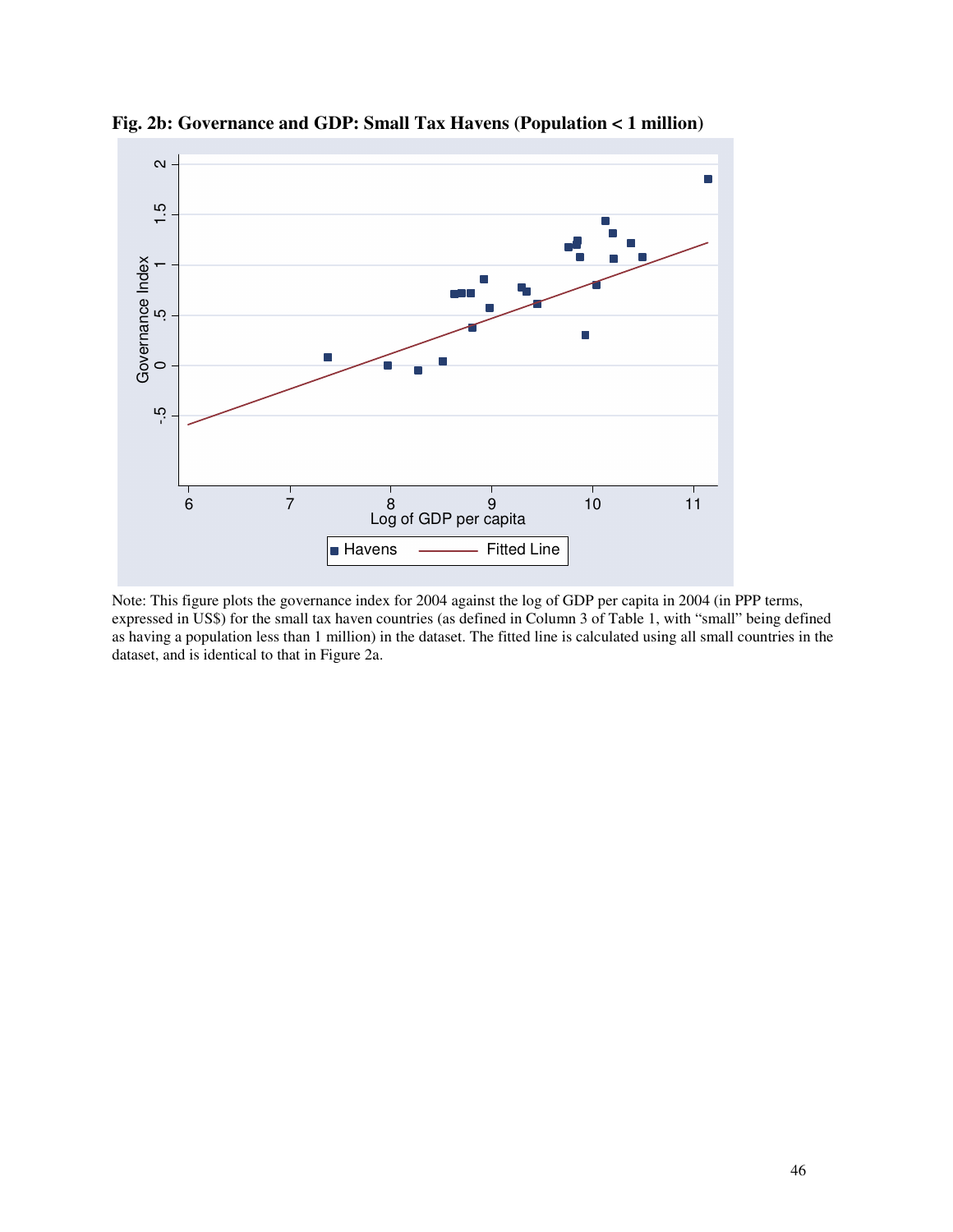

**Fig. 3: Governance and Statutory Corporate Tax Rates**

Note: This figure plots the top statutory corporate tax rate for each country (from the Worldwide Tax Database maintained by the Office of Tax Policy Research at the University of Michigan) against the governance index.